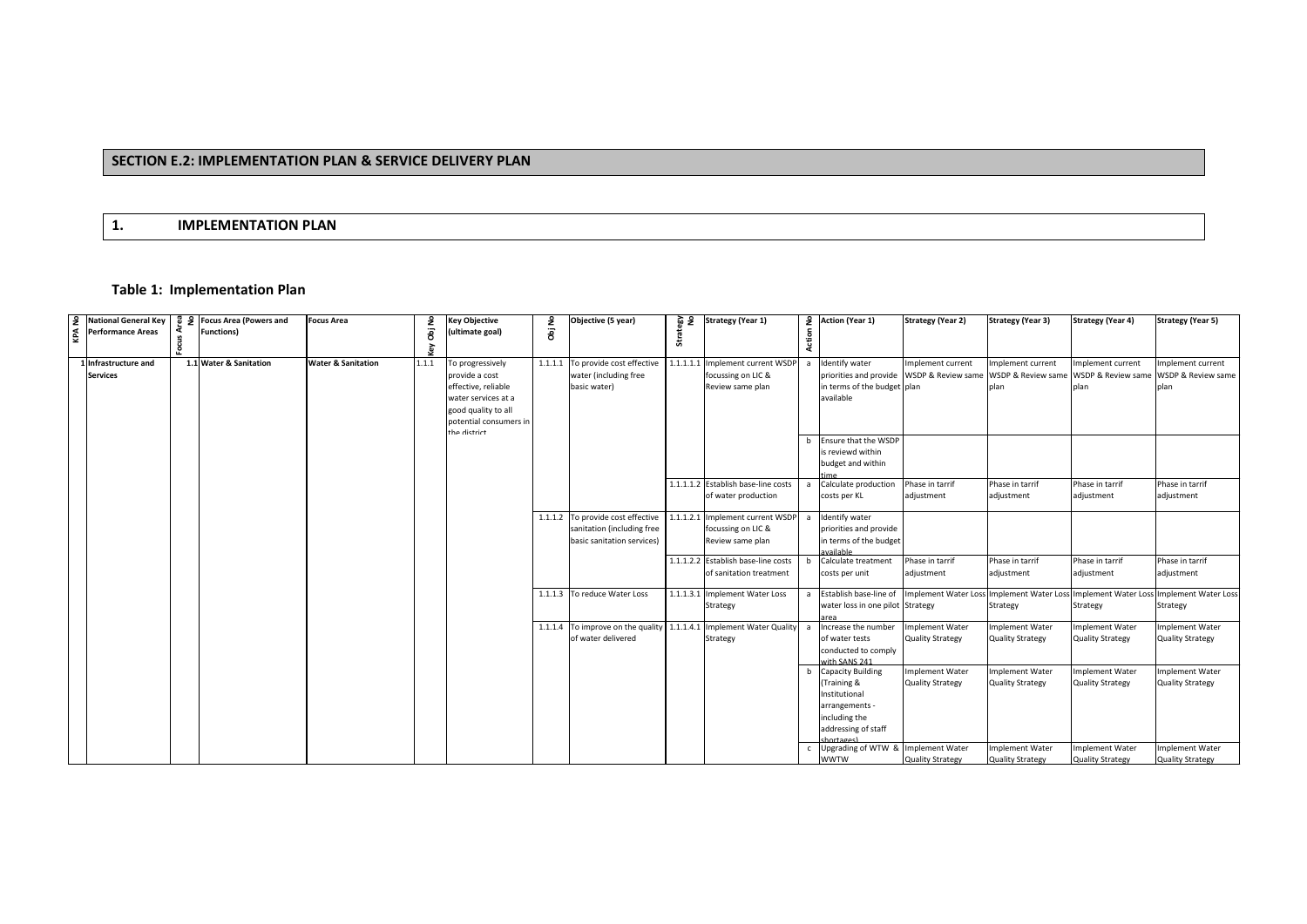| National General Key<br>Performance Areas | $\frac{16}{11}$ $\frac{16}{11}$ Focus Area (Powers and<br>$\bar{c}$ $\bar{g}$ Functions) | <b>Focus Area</b>             | key   | $\overline{8}$ $\overline{2}$ Key Objective<br>(ultimate goal)                                                                                    | ٤<br>ā | Objective (5 year)                                                                                             | § खूँ<br>Strate | <b>Strategy (Year 1)</b>                                                                              | Action         | $\frac{6}{2}$ Action (Year 1)                                                    | <b>Strategy (Year 2)</b>                                                                                                             | <b>Strategy (Year 3)</b>                                  | <b>Strategy (Year 4)</b>                                  | <b>Strategy (Year 5)</b>                                                                               |
|-------------------------------------------|------------------------------------------------------------------------------------------|-------------------------------|-------|---------------------------------------------------------------------------------------------------------------------------------------------------|--------|----------------------------------------------------------------------------------------------------------------|-----------------|-------------------------------------------------------------------------------------------------------|----------------|----------------------------------------------------------------------------------|--------------------------------------------------------------------------------------------------------------------------------------|-----------------------------------------------------------|-----------------------------------------------------------|--------------------------------------------------------------------------------------------------------|
| 1 Infrastructure and<br><b>Services</b>   | 1.1 Water & Sanitation                                                                   | <b>Water &amp; Sanitation</b> | 1.1.1 | To progressively<br>provide a cost<br>effective, reliable<br>water services at a<br>good quality to all<br>potential consumers in<br>the district |        | 1.1.1.5 To provide effective<br><b>Customer Care</b>                                                           |                 | 1.1.1.5.1 To improve the current<br><b>Customer Care System</b>                                       |                | <b>Identify and Analyse</b><br>shortgoings of System                             |                                                                                                                                      |                                                           |                                                           |                                                                                                        |
|                                           |                                                                                          |                               |       |                                                                                                                                                   |        |                                                                                                                |                 |                                                                                                       |                | b Prepare and<br>implement a plan to<br>address the<br>shortgoings               |                                                                                                                                      |                                                           |                                                           |                                                                                                        |
|                                           |                                                                                          |                               |       |                                                                                                                                                   |        | 1.1.1.6 To ensure compliance<br>with relevant water<br>legislation                                             |                 | 1.1.1.6.1 Review and implement<br>legislated water policies<br>& Bylaws                               | $\overline{a}$ | To develop a<br>Compliance Checklist                                             | Review and<br>implement legislated<br>water policies &<br><b>Bylaws</b>                                                              | Review and<br>implement legislated<br>water policies      | Review and<br>implement legislated<br>water policies      | Review and<br>implement legislated<br>water policies                                                   |
|                                           |                                                                                          |                               |       |                                                                                                                                                   |        |                                                                                                                |                 |                                                                                                       |                | b To identify areas for<br>review                                                |                                                                                                                                      |                                                           |                                                           |                                                                                                        |
|                                           |                                                                                          |                               |       |                                                                                                                                                   |        |                                                                                                                |                 |                                                                                                       |                | Review identified<br>areas & implement                                           |                                                                                                                                      |                                                           |                                                           |                                                                                                        |
|                                           |                                                                                          |                               |       |                                                                                                                                                   |        | 1.1.1.7 To effectively utilise grant 1.1.1.7.1 Implementation of the<br>allocation for water and<br>sanitation |                 | <b>WSDP</b>                                                                                           |                | a Prioritisation of<br>projects                                                  | <b>WSDP</b>                                                                                                                          | WSDP                                                      | <b>WSDP</b>                                               | Implementation of the Implementation of the Implementation of the Implementation of the<br><b>WSDP</b> |
|                                           |                                                                                          |                               |       |                                                                                                                                                   |        | 1.1.1.8 To deliver and regulate<br>water services in a<br>structured manner                                    |                 | 1.1.1.8.1 To effectively regulate<br>and monitor WSP's and<br><b>Water Services</b><br>Intermediaries |                | a Review & implement<br>Water Policies &<br>Bylaw                                | To effectively regulate To effectively regulate To effectively regulate<br>and monitor WSP's<br>and Water Services<br>Intermediaries | and monitor WSP's<br>and Water Services<br>Intermediaries | and monitor WSP's<br>and Water Services<br>Intermediaries | To effectively regulate<br>and monitor WSP's<br>and Water Services<br>Intermediaries                   |
|                                           |                                                                                          |                               |       |                                                                                                                                                   |        |                                                                                                                |                 |                                                                                                       |                | Conduct monthly WSP<br>meetings to discuss<br>water provision<br>related matters |                                                                                                                                      |                                                           |                                                           |                                                                                                        |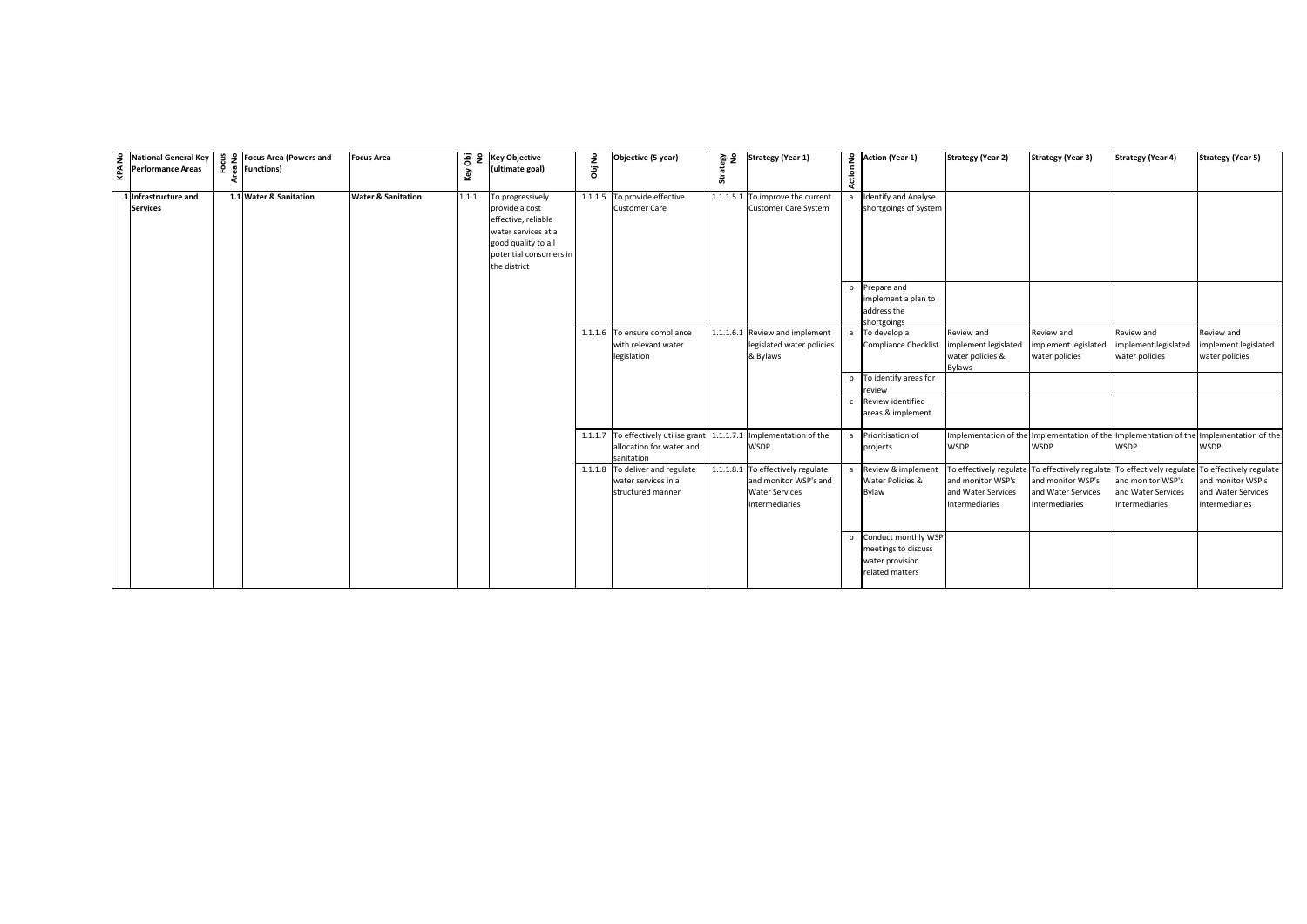| 9 | <b>National General Key</b><br><b>Performance Areas</b> | $\frac{9}{2}$ | <b>Focus Area (Powers and</b><br>운 중 Functions)          | <b>Focus Area</b>                                               | key | 공 운 Key Objective<br>(ultimate goal)                                                                                              | £<br>ā | Objective (5 year)                                                                                                                         | 음 몇<br>Strate | <b>Strategy (Year 1)</b>                                                                                       | Action | 2 Action (Year 1)                                                                                                                  | <b>Strategy (Year 2)</b>                                                                                                         | <b>Strategy (Year 3)</b>                                                                                                          | <b>Strategy (Year 4)</b>                                                                                                              | <b>Strategy (Year 5)</b>                                                                                                   |
|---|---------------------------------------------------------|---------------|----------------------------------------------------------|-----------------------------------------------------------------|-----|-----------------------------------------------------------------------------------------------------------------------------------|--------|--------------------------------------------------------------------------------------------------------------------------------------------|---------------|----------------------------------------------------------------------------------------------------------------|--------|------------------------------------------------------------------------------------------------------------------------------------|----------------------------------------------------------------------------------------------------------------------------------|-----------------------------------------------------------------------------------------------------------------------------------|---------------------------------------------------------------------------------------------------------------------------------------|----------------------------------------------------------------------------------------------------------------------------|
|   | Infrastructure and<br><b>Services</b>                   |               |                                                          | 1.2 Municipal Airports (District) Municipal Airports (District) |     | 1.2.1 To viably operate &<br>naintain a Regional<br>Airport that<br>contributes to the<br>growth & development<br>of the district |        | 1.2.1.1 To implement identified<br>activities in airport<br>implementation plan as<br>aligned to budget                                    | 1.2.1.1.1     | Implement current<br>activities as identified in<br>the Airport<br>Implementation Plan and<br>review same plan |        | Review of Airport<br>mplementation Plan                                                                                            | mplement activities<br>as identified and<br>budgeted for in the<br>Airport<br><b>Implementation Plan</b><br>and review same plan | Implement activities<br>as identified and<br>budgeted for in the<br>Airport<br><b>Implementation Plan</b><br>and review same plan | mplement activities<br>s identified and<br>oudgeted for in the<br><i><b>sirport</b></i><br>mplementation Plan<br>and review same plan | Implement activities<br>as identified and<br>budgeted for in the<br>Airport<br>Implementation Plan<br>and review same plan |
|   |                                                         |               |                                                          |                                                                 |     |                                                                                                                                   |        |                                                                                                                                            |               |                                                                                                                |        | Identify priorities and<br>mplement in terms of<br>the budget available                                                            |                                                                                                                                  |                                                                                                                                   |                                                                                                                                       |                                                                                                                            |
|   |                                                         |               | 1.3 Municipal Roads                                      | <b>Municipal Roads</b>                                          |     | 1.3.1 To facilitate the<br>provision of a well-<br>developed district road<br>network                                             |        | 1.3.1.1 To establish the status<br>quo of roads within the<br>Municipal Area and to<br>take responsibilty of the<br>asigned district roads | 1.3.1.1.1     | Continuous Engagement<br>with Dept of Transport                                                                |        | To set up regular<br>meetings with the<br>Dept of Roads to<br>define the DM's role<br>in the provision of<br><b>District Roads</b> | Continuous<br>ngagement with<br>Dept of Transport                                                                                | Continuous<br>Engagement with<br>Dept of Transport                                                                                | Continuous<br>ngagement with<br>Dept of Transport                                                                                     | Continuous<br>Engagement with<br>Dept of Transport                                                                         |
|   |                                                         |               |                                                          |                                                                 |     |                                                                                                                                   |        |                                                                                                                                            |               |                                                                                                                |        | To develop the Roads<br>Asset Management<br>System                                                                                 |                                                                                                                                  |                                                                                                                                   |                                                                                                                                       |                                                                                                                            |
|   |                                                         |               | 1.4 Regulation Of Passenger<br><b>Transport Services</b> | <b>Regulation Of Passenger</b><br><b>Transport Services</b>     |     | 1.4.1 To facilitate the<br>Regulation of<br>Passenger Transport<br>Services                                                       |        | 1.4.1.1 To clarify the DM's role in<br>the Regulation of<br>Passenger Transport<br><b>Services</b>                                         | 1.4.1.1.1     | Continuous Engagement<br>with Dept of Transport                                                                |        | To set up regular<br>meetings with the<br>Dept of Roads to<br>clarify the DM's role                                                | Continuous<br>Engagement with<br>Dept of Transport                                                                               | Continuous<br>Engagement with<br>Dept of Transport                                                                                | Continuous<br>ngagement with<br>Dept of Transport                                                                                     | Continuous<br>Engagement with<br>Dept of Transport                                                                         |
|   |                                                         |               | 1.5 Fire Fighting                                        | <b>Fire Fighting</b>                                            |     | 1.5.1 To Plan, co-ordinate<br>and regulate Fire<br>Fighting Services in the<br>district                                           |        | 1.5.1.1 To ensure that fire<br>fighting is well planned<br>and executed in the<br>District                                                 |               | 1.5.1.1.1 Prepare ZDM Fire<br><b>Fighting Master Plan</b>                                                      |        | To source funding to<br>develop ZDM Fire<br><b>Fighting Master Plan</b>                                                            | nplement budgeted<br>activities as identified<br>n the ZDM Fire<br>Fighting Master plan                                          | Implement budgeted<br>activities as identified<br>in the ZDM Fire<br><b>Fighting Master plan</b>                                  | mplement budgeted<br>ctivities as identified<br>n the ZDM Fire<br>Fighting Master plan                                                | Implement budgeted<br>activities as identified<br>in the ZDM Fire<br>Fighting Master plan                                  |
|   |                                                         |               |                                                          |                                                                 |     |                                                                                                                                   |        | 1.5.1.2 Regulation and co-<br>ordination of Fire Fighting<br>Services                                                                      | 1.5.1.2.1     | Pepare ZDM Fire Fighting<br><b>Bylaws</b>                                                                      | h      | To source funding to<br>develop ZDM Fire<br><b>Fighting Bylaws</b>                                                                 | mplement and co-<br>ordinate Fire Fighting<br>Service Regulations                                                                | Implement and co-<br>ordinate Fire Fighting<br><b>Service Regulations</b>                                                         | mplement and co-<br>ordinate Fire Fighting<br>Service Regulations                                                                     | Implement and co-<br>ordinate Fire Fighting<br>Service Regulations                                                         |
|   |                                                         |               | 1.6 Disaster Management                                  | <b>Disaster Management</b>                                      |     | 1.6.1 To deal with Disasters<br>efficiently & effectively<br>in the district                                                      |        | 1.6.1.1 To review and facilitate<br>the district Disaster<br>Management plan                                                               | 1.6.1.1.1     | To implement the district<br>Disaster Management<br>Plan                                                       |        | mplement budgeted<br>activities as identified<br>in the Disaster<br>Management Plan                                                | To implement the<br>district Disaster<br>Management Plan                                                                         | To implement the<br>district Disaster<br>Management Plan                                                                          | o implement the<br>district Disaster<br><b>Management Plan</b>                                                                        | To implement the<br>district Disaster<br>Management Plan                                                                   |
|   |                                                         |               |                                                          |                                                                 |     |                                                                                                                                   |        | 1.6.1.2 To create awareness of<br>hazards and disasters                                                                                    | 1.6.1.2.1     | To prepare Disasters and<br>Hazards Awareness<br>Strategy                                                      |        | To source funding to<br>develop the<br><b>Awareness Strategy</b>                                                                   | To implement<br>budgeted activities as<br>dentified in the<br>Awareness strategy                                                 | To implement<br>budgeted activities as<br>identified in the<br>Awareness strategy                                                 | To implement<br>oudgeted activities as<br>dentified in the<br>Awareness strategy                                                      | To implement<br>budgeted activities as<br>identified in the<br>Awareness strategy                                          |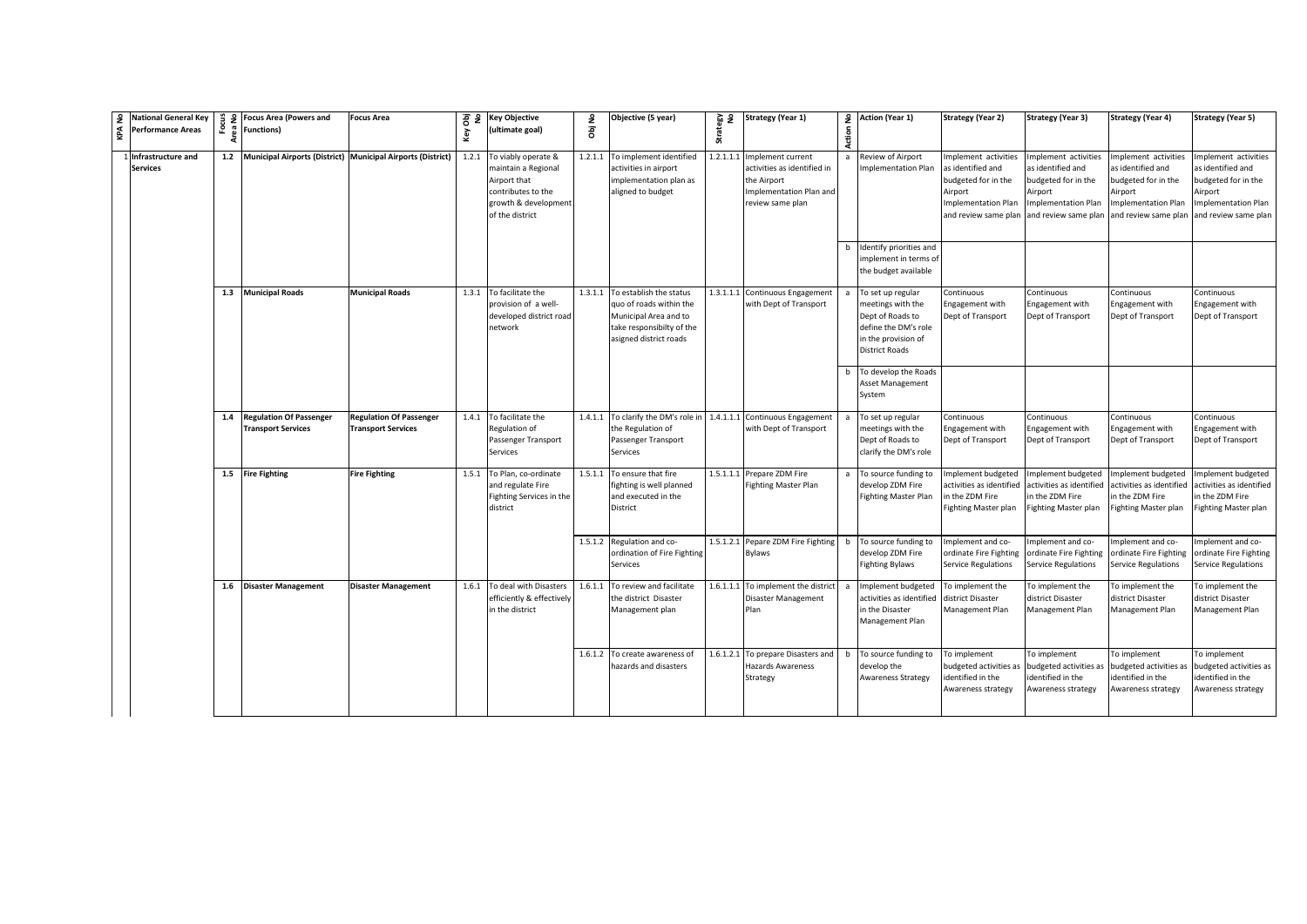|  | 중   Performance Areas |     | $\frac{3}{2}$ National General Key $\frac{3}{2}$ $\frac{3}{2}$ Focus Area (Powers and<br>운 종 Functions) | <b>Focus Area</b>                                               |        | $\frac{1}{6}$ $\frac{1}{6}$ $\frac{1}{6}$ Key Objective<br>(ultimate goal)               | £<br>ā  | Objective (5 year)                                                                | এ এ       | <b>Strategy (Year 1)</b>                                                                                   | 9 Action (Year 1)                                                                                                   | <b>Strategy (Year 2)</b> | <b>Strategy (Year 3)</b> | <b>Strategy (Year 4)</b>                                                          | <b>Strategy (Year 5)</b> |
|--|-----------------------|-----|---------------------------------------------------------------------------------------------------------|-----------------------------------------------------------------|--------|------------------------------------------------------------------------------------------|---------|-----------------------------------------------------------------------------------|-----------|------------------------------------------------------------------------------------------------------------|---------------------------------------------------------------------------------------------------------------------|--------------------------|--------------------------|-----------------------------------------------------------------------------------|--------------------------|
|  |                       |     | 1.7 Solid Waste                                                                                         | <b>Solid Waste</b>                                              | 1.7.1  | To facilitate the<br>effective and efficient<br>removal of solid waste                   |         | 1.7.1.1 To investigate the<br>feasibility of a regional<br>solid waste management | 1.7.1.1.1 |                                                                                                            |                                                                                                                     |                          |                          | <b>Review IWMP</b>                                                                |                          |
|  |                       | 1.8 | <b>Municipal Health Services</b>                                                                        | <b>Municipal Health Services</b>                                | 1.8.1  | To deliver an effective<br>and efficient<br>environmental<br>municipal health<br>service | 1.8.1.1 | To deliver an effective<br>environmental municipal<br>health service              |           | 1.8.1.1.1 Prepare Plan for effective<br>and efficient Municipal<br><b>Environmental Health</b><br>Services | Prepare Plan for<br>effective and efficient Review MHS Plan<br>Municipal<br><b>Environmental Health</b><br>Services | Implement, monitor &     | <b>Review MHS Plan</b>   | Implement, monitor & Implement, monitor & Implement, monitor &<br>Review MHS Plan | <b>Review MHS Plan</b>   |
|  |                       | 1.9 | <b>Regional Fresh Produce</b><br><b>Markets &amp; Abattoirs</b>                                         | <b>Regional Fresh Produce</b><br><b>Markets &amp; Abattoirs</b> | 1.9    | Investigate the<br>feasiblity of Fresh<br>Produce Markets and<br>Abattoirs               |         | 1.9.1.1 Investigate the feasiblity<br>of Fresh Produce Markets<br>and Abattoirs   |           | 1.9.1.1.1 Prepare Feasibility<br>Report on Fresh Produce<br>Markets and Abattoirs                          | Determine the status Monitor Situation<br>quo (Survey & report)<br>& the DM role                                    |                          | <b>Monitor Situation</b> | <b>Monitor Situation</b>                                                          | <b>Monitor Situation</b> |
|  |                       |     | 1.10 District Cemeteries                                                                                | <b>District Cemeteries</b>                                      | 1.10.1 | To ensure that<br>sufficient burial space<br>is available within the<br>district         |         | 1.10.1.1 Investigate the feasibility<br>of a Regional Cemetery<br>Site/s          | 1.10.1.1. |                                                                                                            |                                                                                                                     |                          |                          | <b>Review Cemetery</b><br>Master Plan                                             |                          |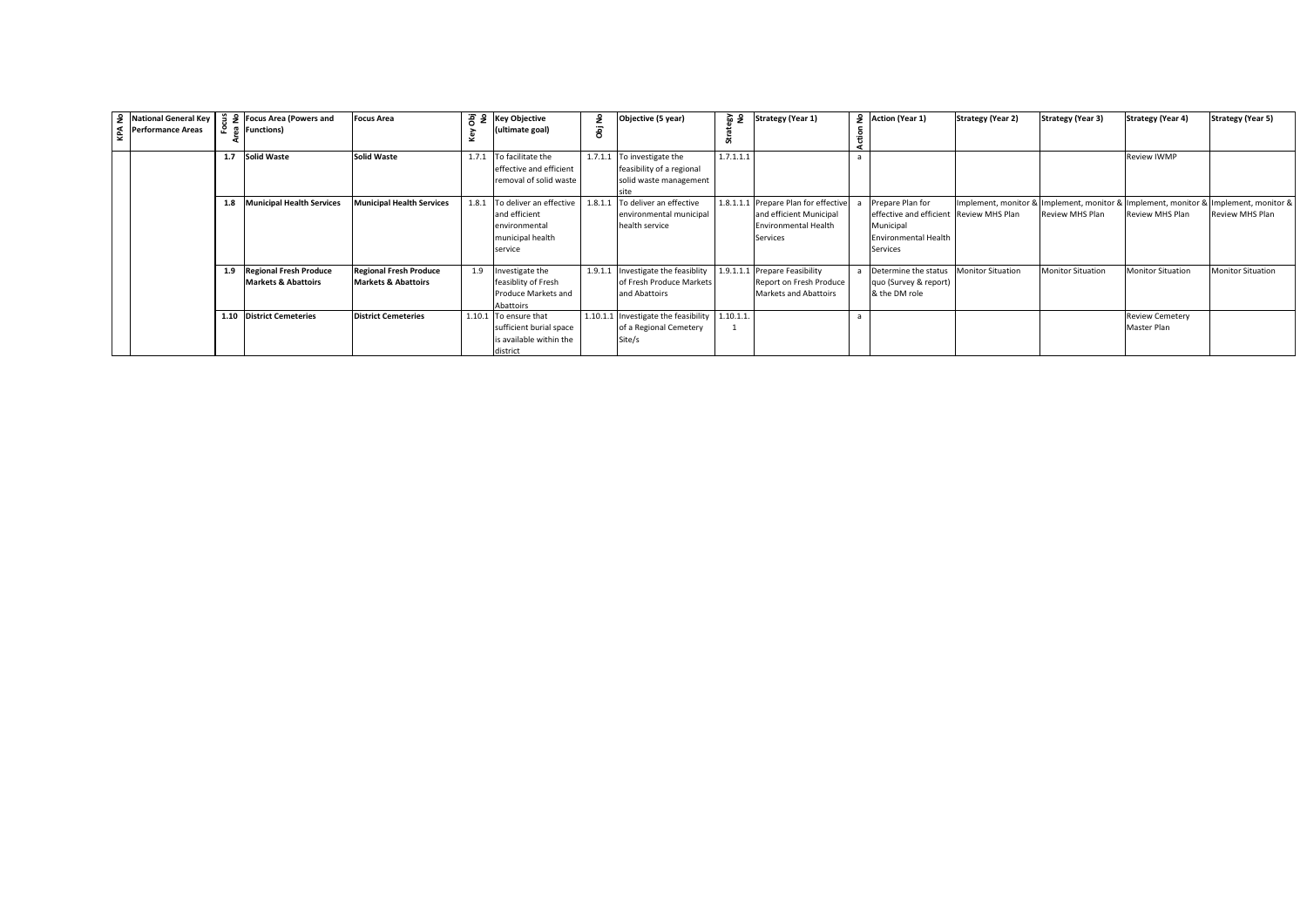| £<br>KPA | <b>National General Key</b><br><b>Performance Areas</b> | ಕೆ ಕಿ<br>ء | <b>Focus Area (Powers and</b><br><b>Functions)</b> | <b>Focus Area</b>       | Obj<br>No<br>Key | <b>Key Objective</b><br>(ultimate goal) | £<br>ā | Objective (5 year)           | 요 몇       | <b>Strategy (Year 1)</b>           |                | 5 SAction (Year 1)                      | <b>Strategy (Year 2)</b>                                                               | <b>Strategy (Year 3)</b>                  | <b>Strategy (Year 4)</b>                                    | <b>Strategy (Year 5)</b>    |
|----------|---------------------------------------------------------|------------|----------------------------------------------------|-------------------------|------------------|-----------------------------------------|--------|------------------------------|-----------|------------------------------------|----------------|-----------------------------------------|----------------------------------------------------------------------------------------|-------------------------------------------|-------------------------------------------------------------|-----------------------------|
|          |                                                         |            |                                                    |                         |                  |                                         |        |                              |           |                                    |                |                                         |                                                                                        |                                           |                                                             |                             |
|          | 2 Economic, Agriculture                                 | 2.1        | <b>District Tourism</b>                            | <b>District Tourism</b> |                  | 2.1.2 To promote tourism in             |        | 2.1.2.1 To create effective  | 2.1.2.1.1 | Regulary review Tourism            |                | Review ZDM tourism                      | Regulary review                                                                        | Regulary review                           | Regulary review                                             | Regulary review             |
|          | and Tourism                                             |            |                                                    |                         |                  | the District                            |        | Tourism structures and       |           | section resources                  |                | section (allocate                       | Tourism section                                                                        | Tourism section                           | Tourism section                                             | Tourism section             |
|          |                                                         |            |                                                    |                         |                  |                                         |        | have effective               |           |                                    |                | resources)                              | esources <sup>-</sup>                                                                  | resources                                 | esources                                                    | esources                    |
|          |                                                         |            |                                                    |                         |                  |                                         |        | institutional                |           | 2.1.2.1.2 Revive Tourism Forum     | a              | Review ZDM tourism                      | <b>Regular ZTF meetings</b>                                                            | Regular ZTF meetings Regular ZTF meetings |                                                             | <b>Regular ZTF meetings</b> |
|          |                                                         |            |                                                    |                         |                  |                                         |        | arrangements in place.       |           |                                    |                | structures and have                     |                                                                                        |                                           |                                                             |                             |
|          |                                                         |            |                                                    |                         |                  |                                         |        |                              |           |                                    |                | scheduled meetings.                     |                                                                                        |                                           |                                                             |                             |
|          |                                                         |            |                                                    |                         |                  |                                         |        |                              |           | 2.1.2.1.3 Strengthen TKZN linkages | $\overline{a}$ | Liaze with TKZN on                      | iaze with TKZN on                                                                      | Liaze with TKZN on                        | iaze with TKZN on                                           | Liaze with TKZN on          |
|          |                                                         |            |                                                    |                         |                  |                                         |        |                              |           |                                    |                | ongoing basis                           | ongoing basis                                                                          | ongoing basis                             | ongoing basis                                               | ongoing basis               |
|          |                                                         |            |                                                    |                         |                  |                                         |        |                              |           | 2.1.2.1.4 Review/update Tourism    | a              | Annual workhshop to Annual workhshop to |                                                                                        |                                           | Annual workhshop to Annual workhshop to Annual workhshop to |                             |
|          |                                                         |            |                                                    |                         |                  |                                         |        |                              |           | Sector Plan                        |                |                                         | update Tourism Sector update Tourism Sector update Tourism Sector update Tourism Secto |                                           |                                                             | update Tourism Sector       |
|          |                                                         |            |                                                    |                         |                  |                                         |        |                              |           |                                    |                |                                         |                                                                                        |                                           | Plan                                                        |                             |
|          |                                                         |            |                                                    |                         |                  |                                         |        |                              |           | 2.1.2.1.5 To update/maintain the   | a              | Capture new                             | Capture new                                                                            | Capture new                               | Capture new                                                 | Capture new                 |
|          |                                                         |            |                                                    |                         |                  |                                         |        |                              |           | <b>Zululand Tourism</b>            |                | developments and                        | developments and                                                                       | developments and                          | developments and                                            | developments and            |
|          |                                                         |            |                                                    |                         |                  |                                         |        |                              |           | Database                           |                | delete closed down                      | delete closed down                                                                     | delete closed down                        | delete closed down                                          | delete closed down          |
|          |                                                         |            |                                                    |                         |                  |                                         |        | 2.1.2.2 To ensure tourists/  | 2.1.2.2.1 | To update/implement                |                | Identify needs and do                   | Identify needs and do                                                                  | Identify needs and do                     | Identify needs and do                                       | Identify needs and do       |
|          |                                                         |            |                                                    |                         |                  |                                         |        | potential tourists are       |           | themes/packages                    |                | presentations to                        | presentations to                                                                       | presentations to                          | presentations to                                            | presentations to            |
|          |                                                         |            |                                                    |                         |                  |                                         |        | aware of our product         |           | website upgrading                  |                | roleplayers and                         | roleplayers and                                                                        | roleplayers and                           | roleplayers and                                             | roleplayers and             |
|          |                                                         |            |                                                    |                         |                  |                                         |        |                              |           | brochure distribution              |                | mplement strategy                       | mplement strategy                                                                      | implement strategy                        | nnlement strategy                                           | nnlement strategy           |
|          |                                                         |            |                                                    |                         |                  |                                         |        |                              |           | 2.1.2.2.2 To train and build       |                | To create awareness                     | To create awareness                                                                    | To create awareness                       | To create awareness                                         | To create awareness         |
|          |                                                         |            |                                                    |                         |                  |                                         |        |                              |           | capacity                           |                | and to buid capacity                    | and to buid capacity                                                                   | and to buid capacity                      | and to buid capacity                                        | and to buid capacity        |
|          |                                                         |            |                                                    |                         |                  |                                         |        |                              |           |                                    |                | on tourism in:<br>local                 | on tourism in:<br>loca                                                                 | on tourism in:                            | local on tourism in:<br>loca                                | on tourism in: local        |
|          |                                                         |            |                                                    |                         |                  |                                         |        |                              |           |                                    |                | communities                             | communities                                                                            | communities                               | communities                                                 | communities                 |
|          |                                                         |            |                                                    |                         |                  |                                         |        |                              |           |                                    |                | business sector                         | business sector                                                                        | business sector                           | business sector                                             | business sector             |
|          |                                                         |            |                                                    |                         |                  |                                         |        |                              |           |                                    |                | schools, and                            | schools, and                                                                           | schools, and                              | schools, and                                                | schools, and                |
|          |                                                         |            |                                                    |                         |                  |                                         |        |                              |           |                                    |                |                                         |                                                                                        |                                           |                                                             |                             |
|          |                                                         |            |                                                    |                         |                  |                                         |        | 2.1.2.3 To make Zululand the |           | 2.1.2.3.1 Regularly update the     | $\overline{a}$ | ZTF to meet annually                    | ZTF to meet annually                                                                   | ZTF to meet annually                      | ZTF to meet annually                                        | ZTF to meet annually        |
|          |                                                         |            |                                                    |                         |                  |                                         |        | favourite tourism            |           | Zululand Tourism Sector            |                | to update plan and                      | to update plan and                                                                     | to update plan and                        | to update plan and                                          | to update plan and          |
|          |                                                         |            |                                                    |                         |                  |                                         |        | destination                  |           |                                    |                | ctions                                  | <b>ctions</b>                                                                          | actions                                   | ctions                                                      | ctions                      |
|          |                                                         |            |                                                    |                         |                  |                                         |        | 2.1.2.4 Safety and Signage   |           | 2.1.2.4.1 Identify needs and       |                | Identify needs and                      | Identify needs and                                                                     | Identify needs and                        | Identify needs and                                          | Identify needs and          |
|          |                                                         |            |                                                    |                         |                  |                                         |        |                              |           | mplement                           |                | mplement on annual                      | implement on annual                                                                    | implement on annual                       | implement on annual                                         | mplement on annual          |
|          |                                                         |            |                                                    |                         |                  |                                         |        |                              |           |                                    |                |                                         |                                                                                        |                                           |                                                             | asis                        |
|          |                                                         |            |                                                    |                         |                  |                                         |        | 2.1.2.5 Tourism Routes       |           | 2.1.2.5.1 Develop/improve the      |                | a Regular meetings,                     | Regular meetings,                                                                      | Regular meetings,                         | Regular meetings,                                           | Regular meetings,           |
|          |                                                         |            |                                                    |                         |                  |                                         |        |                              |           | following tourism routes           |                | workshops and                           | workshops and                                                                          | workshops and                             | workshops and                                               | workshops and               |
|          |                                                         |            |                                                    |                         |                  |                                         |        |                              |           | <b>Battlefields Route ZBR</b>      |                | actions                                 | actions                                                                                | actions                                   | actions                                                     | actions                     |
|          |                                                         |            |                                                    |                         |                  |                                         |        |                              |           | (Birding Route) Route 66           |                |                                         |                                                                                        |                                           |                                                             |                             |
|          |                                                         |            |                                                    |                         |                  |                                         |        |                              |           |                                    |                |                                         |                                                                                        |                                           |                                                             |                             |
|          |                                                         |            |                                                    |                         |                  |                                         |        |                              |           |                                    |                |                                         |                                                                                        |                                           |                                                             |                             |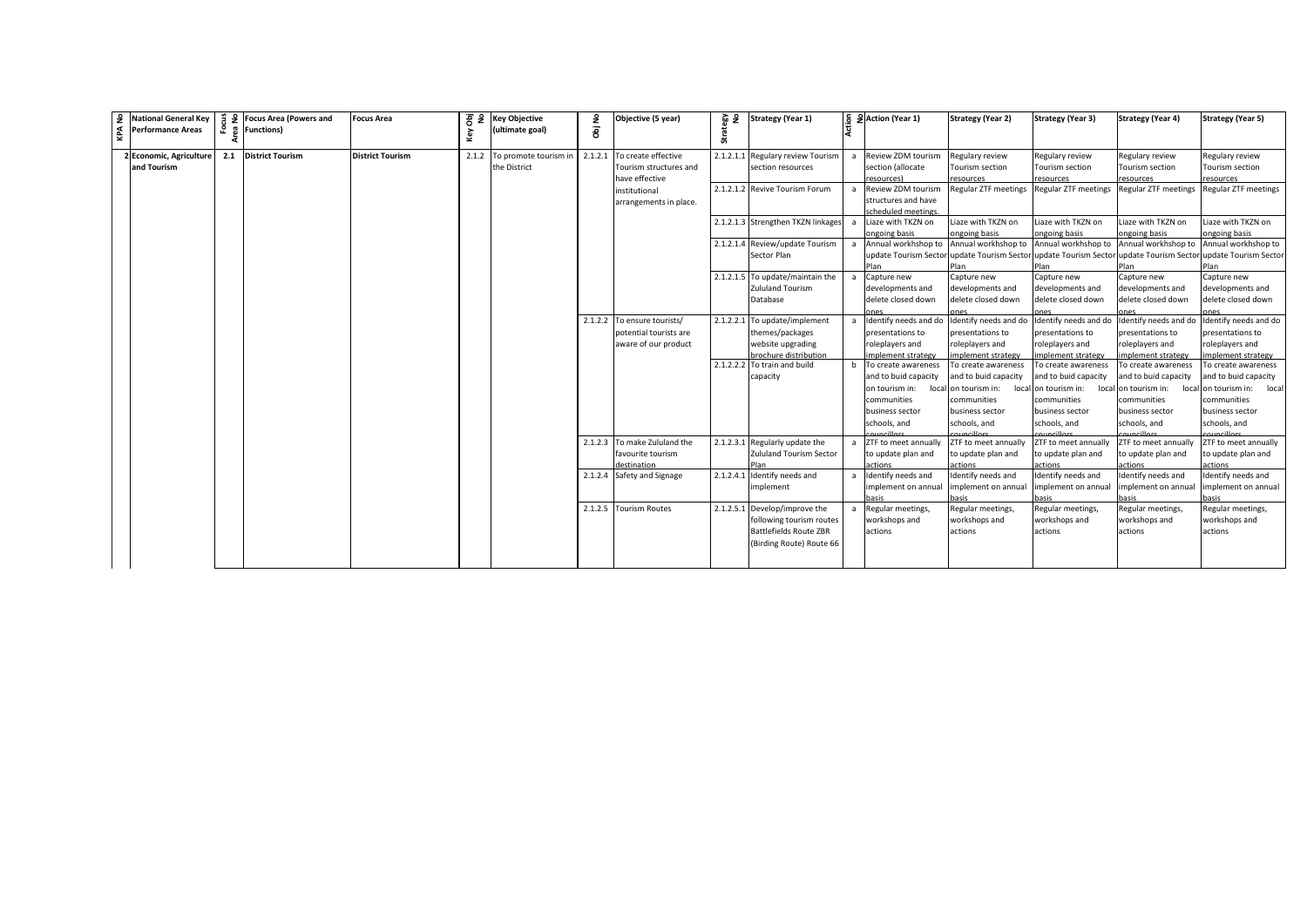| $\frac{9}{2}$ | <b>National General Key</b><br><b>Performance Areas</b> | ۰.  | 을 9 Focus Area (Powers and<br>ှု Functions) | <b>Focus Area</b>            | 품 동<br>Key | <b>Key Objective</b><br>(ultimate goal)                                               | £<br>ā  | Objective (5 year)                                                                                  | ؏ 졅 | <b>Strategy (Year 1)</b>                                                                            | 등 SAction (Year 1)                                          | <b>Strategy (Year 2)</b>         | <b>Strategy (Year 3)</b>      | <b>Strategy (Year 4)</b>                                                                                | <b>Strategy (Year 5)</b>      |
|---------------|---------------------------------------------------------|-----|---------------------------------------------|------------------------------|------------|---------------------------------------------------------------------------------------|---------|-----------------------------------------------------------------------------------------------------|-----|-----------------------------------------------------------------------------------------------------|-------------------------------------------------------------|----------------------------------|-------------------------------|---------------------------------------------------------------------------------------------------------|-------------------------------|
|               | 2 Economic, Agriculture<br>and Tourism                  |     | 2.2 LED                                     | LED                          |            | 2.2.1 To improve the<br>economy of the<br>district, through the<br>creation of job    | 2.2.1.1 | To effectively contribute<br>& co-ordinate LED in the<br><b>District</b>                            |     | 2.2.1.1.1 Review LED Plan                                                                           | Implement LED plan                                          | Monitor & Review the<br>LED Plan | LED Plan                      | Monitor & Review the Monitor & Review the Monitor & Review the<br>LED Plan                              | LED Plan                      |
|               |                                                         |     |                                             |                              |            | opportunities and<br>additional economic                                              |         | 2.2.1.2 To create LED awareness<br>in the District                                                  |     | 2.2.1.2.1 Sensitize the community<br>about LED                                                      | Awareness campaigns Building awareness                      |                                  | <b>Building awareness</b>     | Building awareness                                                                                      | <b>Building awareness</b>     |
|               |                                                         |     |                                             |                              |            | activities                                                                            |         | 2.2.1.3 To apply for funding for                                                                    |     | 2.2.1.3.1 Prioritization of projects                                                                | <b>Business plans</b><br>produced & submitted projects      | Prioritization of                | Prioritization of<br>projects | Prioritization of<br>projects                                                                           | Prioritization of<br>projects |
|               | <b>3 Social Development</b><br>and Food Security        | 3.1 | <b>HIV/AIDS</b>                             | <b>HIV/AIDS</b>              |            | 3.1.1 To reduce the impact<br>of HIV/AIDS                                             | 3.1.1.1 | To create HIV/AIDS<br>awareness and education                                                       |     | 3.1.1.1.1 Review HIV/Aids Plan                                                                      |                                                             |                                  |                               | Implement & Monitor Review HIV/Aids Plan Review HIV/Aids Plan Review HIV/Aids Plan Review HIV/Aids Plan |                               |
|               |                                                         | 3.2 | <b>Youth And Gender</b>                     | <b>Youth And Gender</b>      |            | 3.2.1 To develop and<br>empower Youth.<br>Gender and people<br>living with Disability |         | 3.2.1.1 To strategically plan<br>development and<br>empowerment initiatives<br>for youth and gender |     | 3.2.1.1.1 Regular review the<br>Youth, Gender and<br>People living with<br><b>Disabilities Plan</b> | Implement & Monitor Regular reiview the                     |                                  | Regular reiview the           | Regular reiview the                                                                                     | Regular reiview the           |
|               |                                                         | 3.3 | <b>Community Development</b>                | <b>Community Development</b> |            | 3.3.1 The social upliftment<br>of the communities in<br>ZDM                           | 3.3.1.1 | To reduce poverty by<br>implementing Community<br><b>Development Projects</b>                       |     | 3.3.1.1.1 To investigate new &<br>review existing social<br>upliftment programs                     | Regular review &<br>implement social<br>upliftment programs |                                  |                               |                                                                                                         |                               |

| Performance Areas               |     | Artional General Key   $\frac{9}{2}$ $\frac{9}{2}$ Focus Area (Powers and<br><b>Functions</b> ) | <b>Focus Area</b>                         | $\sqrt{2}$ $\sqrt{5}$ Key Objective<br>ultimate goal)                                                                        | £ | Objective (5 year)                                                | ౖ ప | <b>Strategy (Year 1)</b>                                                              | $\frac{1}{6}$ $\frac{1}{2}$ Action (Year 1)                            | <b>Strategy (Year 2)</b>                                                                                     | <b>Strategy (Year 3)</b>                      | <b>Strategy (Year 4)</b>                      | <b>Strategy (Year 5)</b>                                                                                                                                                                                                                         |
|---------------------------------|-----|-------------------------------------------------------------------------------------------------|-------------------------------------------|------------------------------------------------------------------------------------------------------------------------------|---|-------------------------------------------------------------------|-----|---------------------------------------------------------------------------------------|------------------------------------------------------------------------|--------------------------------------------------------------------------------------------------------------|-----------------------------------------------|-----------------------------------------------|--------------------------------------------------------------------------------------------------------------------------------------------------------------------------------------------------------------------------------------------------|
| Institutional<br>Transformation | 4.1 | <b>Employment Equity</b>                                                                        | <b>Employment Equity</b>                  | 4.1.1 To transform the<br>organisation to comply<br>with the Employment<br><b>Equity Act</b>                                 |   | 4.1.1.1 To comply with<br><b>Employment Equity</b><br>Legislation |     | 4.1.1.1.1 To implement budgeted<br>activities in the<br><b>Employment Equity Plan</b> | Prioritise activities for To implement<br>implementation               | budgeted activities in budgeted activities in budgeted activities in<br>the Employment<br><b>Equity Plan</b> | To implement<br>the Employment<br>Equity Plan | To implement<br>the Employment<br>Equity Plan | To implement<br>budgeted activities in<br>the Employment<br>Equity Plan                                                                                                                                                                          |
|                                 | 4.2 | Skills development &<br>capacity building                                                       | Skills development &<br>capacity building | 4.2.1 To develop capacity in 4.2.1.1 To comply with Skills<br>the organisation for<br>effective service<br><b>I</b> delivery |   | Development Legislation                                           |     | 4.2.1.1.1 Review Workplace Skills<br>Plan                                             | To source funding to To implement<br>a Workplace Skills<br><b>Plan</b> | identified in the                                                                                            | To implement<br>identified in the             | To implement<br>identified in the             | To implement<br>review and implement budgeted activities as budgeted activities as budgeted activities as budgeted activities as<br>identified in the<br>Workplace Skills Plan Workplace Skills Plan Workplace Skills Plan Workplace Skills Plan |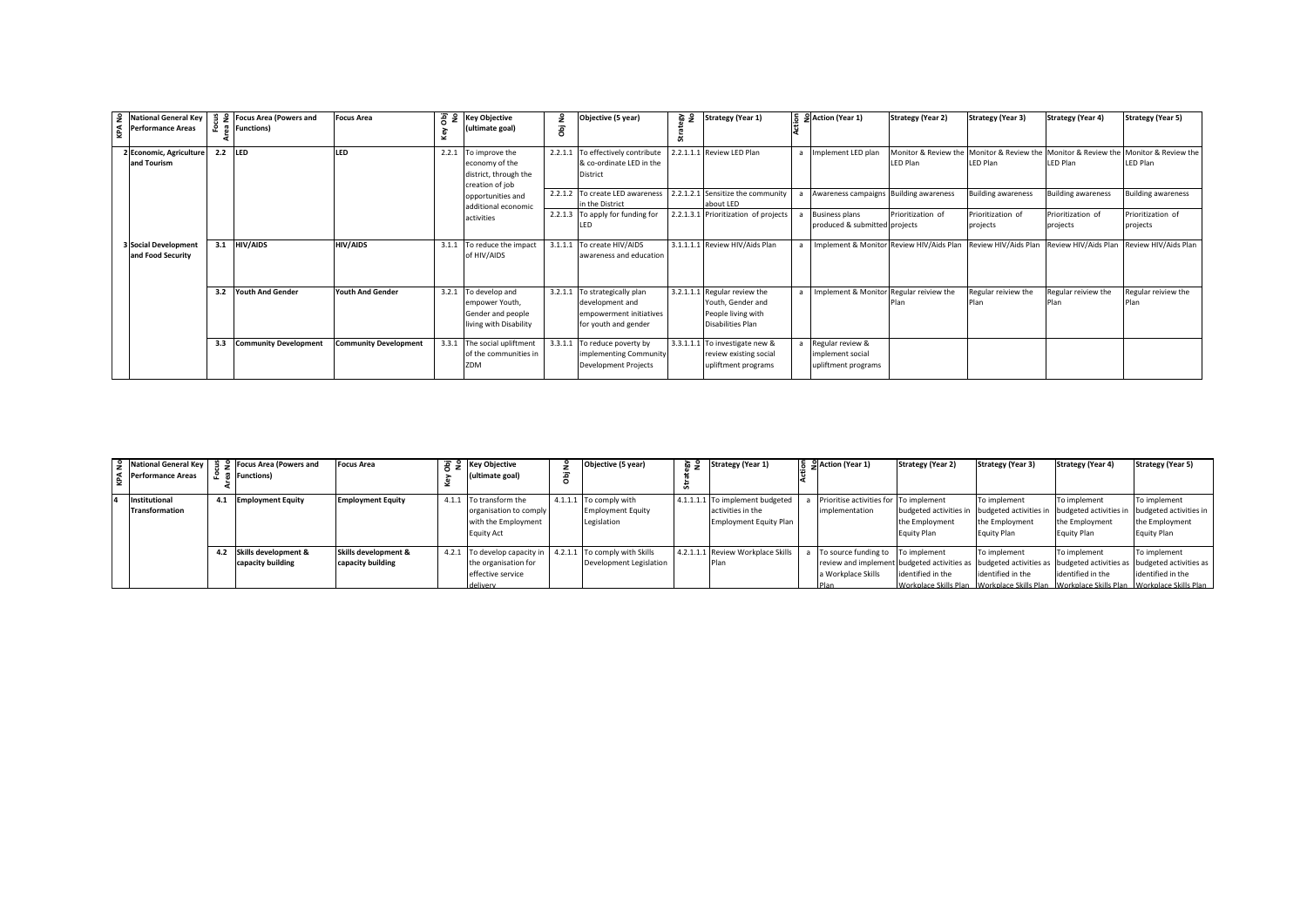| КPA | 9 National General Key<br><b>Performance Areas</b> | 을 9 Focus Area (Powers and<br>운 훕 Functions) | Focus Area                                  | ā<br>$\epsilon$<br>Key | <b>Key Objective</b><br>(ultimate goal) | å<br>ā  | Objective (5 year)                                                                                            | 음 쎥       | <b>Strategy (Year 1)</b>                                                                                                                                  |                | 등 의 Action (Year 1)                                                                                                                     | <b>Strategy (Year 2)</b>                                                                                                          | <b>Strategy (Year 3)</b>                                                                                                                                 | <b>Strategy (Year 4)</b>                                                                                | <b>Strategy (Year 5)</b>                                                                                                             |
|-----|----------------------------------------------------|----------------------------------------------|---------------------------------------------|------------------------|-----------------------------------------|---------|---------------------------------------------------------------------------------------------------------------|-----------|-----------------------------------------------------------------------------------------------------------------------------------------------------------|----------------|-----------------------------------------------------------------------------------------------------------------------------------------|-----------------------------------------------------------------------------------------------------------------------------------|----------------------------------------------------------------------------------------------------------------------------------------------------------|---------------------------------------------------------------------------------------------------------|--------------------------------------------------------------------------------------------------------------------------------------|
|     | 5 Financial<br><b>Management</b>                   | 5.1 Sound Financial<br>Management            | <b>Sound Financial</b><br><b>Management</b> | 5.1.1                  | To promote good<br>financial practices  | 5.1.1.1 | To improve revenue<br>collection<br>5.1.1.2 To produce accurate                                               | 5.1.1.1.1 | Implement current credit<br>control and debt<br>collection policy and<br>bylaws & Review same<br>policy and bylaws<br>5.1.1.2.1 Prepare a schedule of all | $\overline{a}$ | <b>Identify long</b><br>outstanding<br>consumers and apply<br>restrictions<br>Reconcile accounts on                                     | Implement current<br>credit control and<br>debt collection policy<br>and bylaws & Review<br>same policy and<br>Review schedule of | Implement current<br>credit control and<br>debt collection policy debt collection policy<br>and bylaws & Review<br>same policy and<br>Review schedule of | Implement current<br>credit control and<br>and bylaws & Review<br>same policy and<br>Review schedule of | mplement current<br>credit control and<br>debt collection policy<br>and bylaws & Review<br>same policy and<br>Review schedule of     |
|     |                                                    |                                              |                                             |                        |                                         |         | statements                                                                                                    |           | reconciliations to be<br>performed                                                                                                                        |                | a monthly basis                                                                                                                         | reconciliatins and<br>monitor performance<br>of existing<br>reconciliations                                                       | reconciliatins and<br>monitor performance<br>of existing<br>reconciliations                                                                              | reconciliatins and<br>monitor performance<br>of existing<br>reconciliations                             | reconciliatins and<br>monitor performance<br>of existing<br>reconciliations                                                          |
|     |                                                    |                                              |                                             |                        |                                         |         | 5.1.1.3 To process payments in<br>ime                                                                         |           | 5.1.1.3.1 Develop an invoice<br>tracking system                                                                                                           | $\overline{a}$ | Monitor payment of<br>invoices on a monthly<br>basis                                                                                    | Pay creditors in<br>accordance with the<br><b>Tacking system</b><br>leadlines                                                     | Pay creditors in<br>accordance with the<br>Tacking system<br>deadlines                                                                                   | Pay creditors in<br>accordance with the<br>Tacking system<br>deadlines                                  | Pay creditors in<br>accordance with the<br>Tacking system<br>deadlines                                                               |
|     |                                                    |                                              |                                             |                        |                                         |         | 5.1.1.4 To complete and submit<br>accurate annual financial<br>statements within the<br>specified time period |           | 5.1.1.4.1 Prepare a time schedule<br>of all reconciliations to<br>be performed to prepare<br>AFS timely (in<br>compliance with MFMA)                      | $\overline{a}$ | Prepare accurate<br>monthly management preparation time<br>accounts                                                                     | Implement the AFS<br>schedule                                                                                                     | Implement the AFS<br>preparation time<br>schedule                                                                                                        | mplement the AFS<br>preparation time<br>schedule                                                        | mplement the AFS<br>preparation time<br>schedule                                                                                     |
|     |                                                    |                                              |                                             |                        |                                         |         | 5.1.1.5 To complete a budget<br>within the specified time<br>aeriod                                           |           | 5.1.1.5.1 Develop a budget time<br>table in line with the IDP<br>Process Plan                                                                             | $\mathsf{a}$   | Adhere to set dates on<br>the budget time table the budget time table the budget time table the budget time table the budget time table |                                                                                                                                   |                                                                                                                                                          |                                                                                                         | Implement and review Implement and review Implement and review Implement and review                                                  |
|     |                                                    |                                              |                                             |                        |                                         |         | 5.1.1.6 To have an effective<br><b>Auditing Function</b>                                                      |           | 5.1.1.6.1 Develop an internal Audit<br>5.1.1.6.2 Develop a risk register                                                                                  | $\overline{a}$ | Implement the<br>Internal Audit Plan<br>a Clear items identified                                                                        | Develop an internal<br>Audit plan                                                                                                 | Develop an internal<br>Audit plan                                                                                                                        | Develop an internal<br>Audit plan                                                                       | Develop an internal<br>Audit plan<br>Develop a risk register Develop a risk register Develop a risk register Develop a risk register |
|     |                                                    |                                              |                                             |                        |                                         |         |                                                                                                               |           | 5.1.1.6.3 Ensure effective Audit                                                                                                                          |                | in the risk register<br>a Monitor performance                                                                                           |                                                                                                                                   |                                                                                                                                                          |                                                                                                         |                                                                                                                                      |
|     |                                                    |                                              |                                             |                        |                                         |         |                                                                                                               |           | Committee function                                                                                                                                        |                | of Audit Committee                                                                                                                      |                                                                                                                                   |                                                                                                                                                          |                                                                                                         |                                                                                                                                      |
|     |                                                    |                                              |                                             |                        |                                         |         | 5.1.1.7 To develop a Financial<br>Plan (i.e. Budget Process<br>and Time Table)                                | 5.1.1.7   | Review and implement<br>the current Financial Plan                                                                                                        |                | Allocate budget<br>according to IDP<br>priorities                                                                                       | Review and<br>implement the currer<br><b>Financial Plan</b>                                                                       | Review and<br>implement the current implement the curren<br><b>Financial Plan</b>                                                                        | Review and<br>Financial Plan                                                                            | Review and<br>implement the current<br>Financial Plan                                                                                |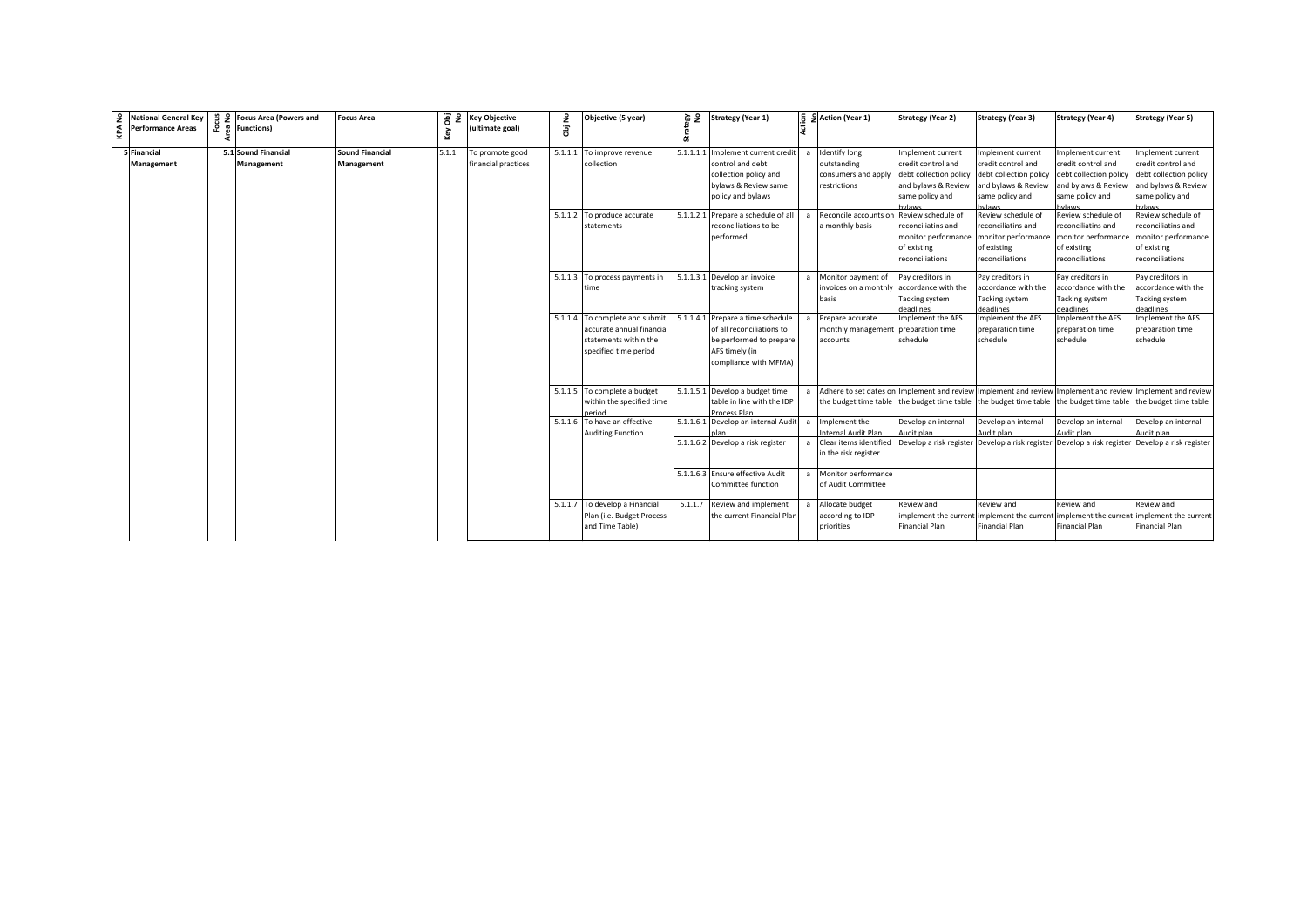| 9 National General Key<br>Performance Areas | 훈 | 을 9 Focus Area (Powers and<br>유 Functions) | <b>Focus Area</b> | Obj<br>No<br>Key | <b>Key Objective</b><br>(ultimate goal)    | ā | Objective (5 year)                                                                | 음 烧 | <b>Strategy (Year 1)</b>                                                                              | 등 운 Action (Year 1)                                                                                                            | <b>Strategy (Year 2)</b>                                                                                              | <b>Strategy (Year 3)</b>                                                                                                     | <b>Strategy (Year 4)</b>                                                        | <b>Strategy (Year 5)</b>                                                                        |
|---------------------------------------------|---|--------------------------------------------|-------------------|------------------|--------------------------------------------|---|-----------------------------------------------------------------------------------|-----|-------------------------------------------------------------------------------------------------------|--------------------------------------------------------------------------------------------------------------------------------|-----------------------------------------------------------------------------------------------------------------------|------------------------------------------------------------------------------------------------------------------------------|---------------------------------------------------------------------------------|-------------------------------------------------------------------------------------------------|
| 5 Financial<br>Management                   |   |                                            |                   | 5.1.2            | To be a financially<br>viable municipality |   | 5.1.2.1 To increase the cost<br>coverage ratio                                    |     | 5.1.2.1.1 Review and implement<br>the investment policy<br>5.1.2.1.2 Implement the SCM                | Identify surplus cash,<br>which is not<br>mmediately<br>required, for<br>westment<br>Identify cost effective Implement the SCM | Review and<br>implement the<br>investment policy                                                                      | Review and<br>mplement the<br>investment policy<br>Implement the SCM                                                         | Review and<br>implement the<br>investment policy<br>Implement the SCM           | Review and<br>implement the<br>investment policy<br>mplement the SCM                            |
|                                             |   |                                            |                   |                  |                                            |   |                                                                                   |     | policy to obtain cost<br>effective methods of<br>reducing fixed operating<br>expenditure              | mechanisms for the<br>reduction of fixed<br>operating expenditure reducing fixed                                               | policy to obtain cost<br>effective methods of<br>operating expenditure operating expenditure operating expenditure    | policy to obtain cost<br>effective methods of<br>reducing fixed                                                              | policy to obtain cost<br>effective methods of<br>reducing fixed                 | policy to obtain cost<br>effective methods of<br>reducing fixed<br>operating expenditure        |
|                                             |   |                                            |                   |                  |                                            |   | 5.1.2.2 To increase the debt<br>coverage ratio                                    |     | 5.1.2.2.1 To Increase the revenue<br>base of the municipality                                         | Identify new revenue<br>sources                                                                                                | To Increase the<br>revenue base of the<br>municipality                                                                | To Increase the<br>revenue base of the<br>municipality                                                                       | To Increase the<br>revenue base of the<br>municipality                          | To Increase the<br>revenue base of the<br>municipality                                          |
|                                             |   |                                            |                   |                  |                                            |   | 5.1.2.3 To provide sufficient cash<br>resources                                   |     | 5.1.2.3.1 Review and implement<br>the current SDBIP                                                   | Adhere to planned<br><b>SDBIP</b>                                                                                              | Review and<br>cash flows in terms of implement the current implement the current implement the current<br><b>DRIP</b> | Review and                                                                                                                   | <b>Review and</b><br>SDRIP                                                      | Review and<br>implement the current                                                             |
|                                             |   |                                            |                   |                  |                                            |   | 5.1.2.4 To keep a minimum cash<br>balance to cover average<br>monthly expenditure |     | 5.1.2.4.1 Maintenance of the<br>investment register on a<br>monthly basis                             | nvest surplus funds<br>mmediately when<br>available                                                                            | Maintenance of the<br>investment register on investment register on investment register or<br>a monthly basis         | Maintenance of the<br>a monthly basis                                                                                        | Maintenance of the<br>a monthly basis                                           | Maintenance of the<br>investment register on<br>a monthly basis                                 |
|                                             |   |                                            |                   |                  |                                            |   | 5.1.2.5 To report timely and<br>accurately                                        |     | 5.1.2.5.1 Development of a<br>reporting framework and<br>adherence to the MFMA<br>reporting checklist | Monitor reporting<br>compliance by the<br>reporting officer on a<br>monthly basis                                              | mplementation of a<br>reporting framework<br>and adherence to the<br><b>MFMA</b> reporting<br>herklist                | Implementation of a<br>reporting framework<br>and adherence to the and adherence to the<br><b>MFMA</b> reporting<br>hecklist | Implementation of a<br>reporting framework<br><b>MFMA</b> reporting<br>hecklist | mplementation of a<br>reporting framework<br>and adherence to the<br>MFMA reporting<br>hecklist |
|                                             |   |                                            |                   |                  |                                            |   | 5.1.2.6 To align Capital<br>Programme and IDP                                     |     | 5.1.2.6.1 Review and implement<br>the current financial plan                                          | To include in the<br>budget items that are<br>in the IDP and its<br>ector plans                                                | Review and<br>implement the currer<br>financial plan                                                                  | Review and<br>implement the current implement the curren<br>financial plan                                                   | Review and<br>financial plan                                                    | Review and<br>implement the current<br>financial plan                                           |

| Performance Areas                   |     | 9 National General Key   € 9 Focus Area (Powers and<br>유 Functions) | Focus Area                                                              |       | $\frac{1}{6}$ $\frac{1}{6}$ $\frac{1}{6}$ Key Objective<br>ultimate goal)           | æ       | Objective (5 year)                                                                                   | 을 몇       | <b>Strategy (Year 1)</b>                                         | 등 의 Action (Year 1)                                                                             | <b>Strategy (Year 2)</b>         | <b>Strategy (Year 3)</b>                               | <b>Strategy (Year 4)</b>                               | <b>Strategy (Year 5)</b>                               |
|-------------------------------------|-----|---------------------------------------------------------------------|-------------------------------------------------------------------------|-------|-------------------------------------------------------------------------------------|---------|------------------------------------------------------------------------------------------------------|-----------|------------------------------------------------------------------|-------------------------------------------------------------------------------------------------|----------------------------------|--------------------------------------------------------|--------------------------------------------------------|--------------------------------------------------------|
| Democracry and<br><b>Governance</b> | 6.1 | Compliance, Clean and<br><b>Sound Administration</b>                | Compliance, Clean and<br><b>Sound Administration</b>                    |       | o promote good<br>governance,<br>accountability &<br>transparency                   |         | 6.1.1.1 Policies & bylaws                                                                            |           | 6.1.1.1.1 Review and implement<br>current policies and<br>bylaws | Develop and monitor Review and<br>the implementation of implement current<br>a compliance check | policies and bylaws              | Review and<br>implement current<br>policies and bylaws | Review and<br>implement current<br>policies and bylaws | Review and<br>implement current<br>policies and bylaws |
|                                     |     |                                                                     |                                                                         | 6.1.2 | To manage risk to the 6.1.2.1<br>Municipality effectively<br>and efficiently        |         | To operate the<br>organisation at a<br>minimum risk level                                            |           | 6.1.2.1.1 Review Municipal Risk<br>Register                      | Clear or mitigate<br>Municipal risks                                                            |                                  |                                                        |                                                        |                                                        |
|                                     | 6.2 | Integrated & Co-ordinated<br>Development                            | <b>Integrated &amp; Co-ordinated</b><br><b>Planning and Development</b> | 6.2.1 | To continuously<br>promote integrated &<br>co-ordinated planning<br>and development | 6.2.1.1 | To promote integrated<br>development planning<br>(including the spatial<br>reflection thereof) in an |           | 6.2.1.1.1 Prepare 2012 to 2016                                   | Identify areas for<br>review<br>Implement IDP<br>Process Plan                                   | Review IDP                       | Review IDP                                             | Review IDP                                             | <b>Review IDP</b>                                      |
|                                     |     |                                                                     |                                                                         |       | within the District                                                                 |         | environmentally<br>responsible manner                                                                | 6.2.1.1.3 | 6.2.1.1.2 Review SDF                                             | <b>Establish SDF SC</b><br>Identify areas for<br>review                                         | <b>Review SDF</b><br>Prepare EMF | <b>Review SDF</b>                                      | <b>Review SDF</b>                                      | <b>Review SDF</b>                                      |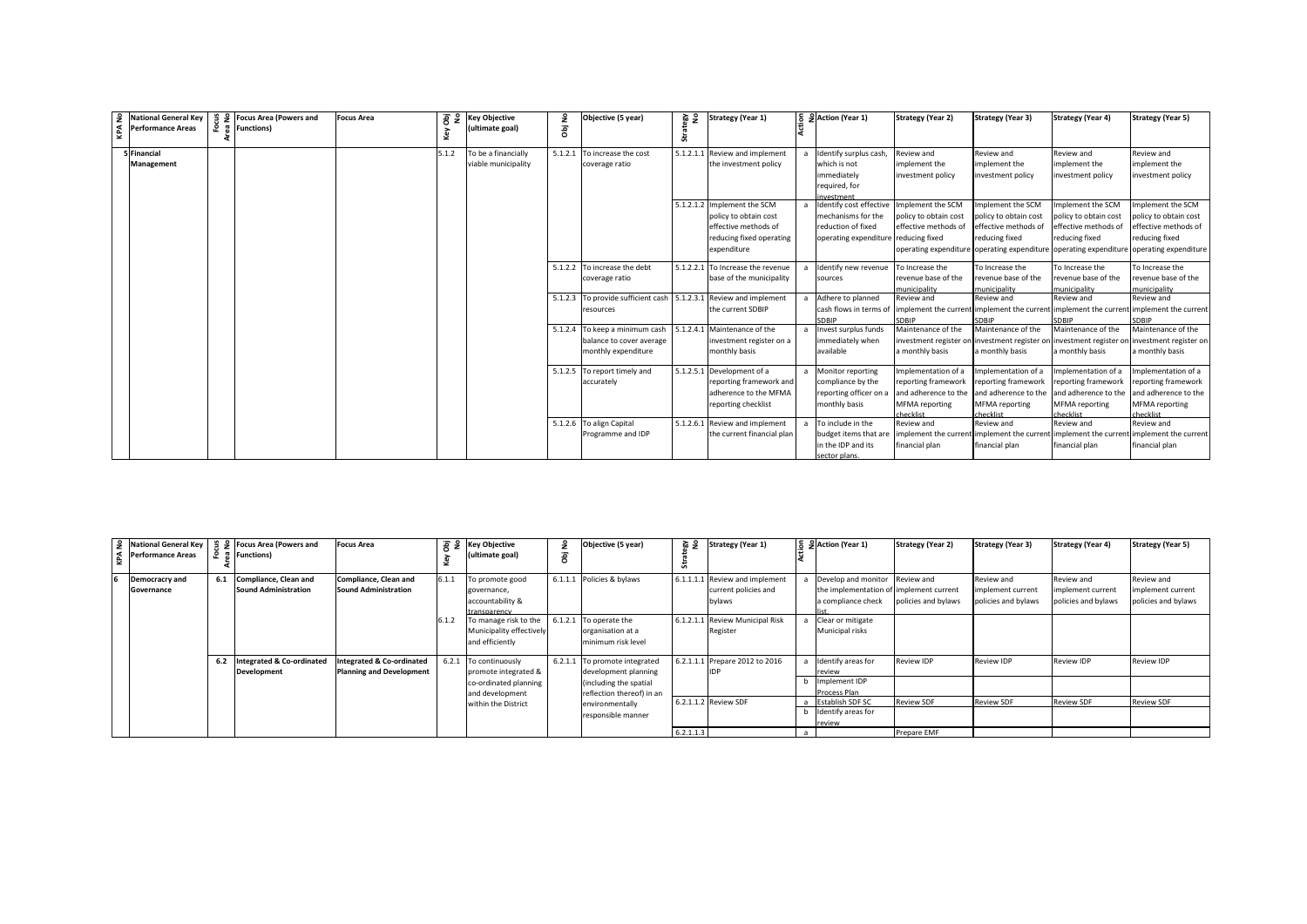## **Table 2: CAPEX**

| <b>Vote Description</b>                    | 2008/9                   | 2009/10                   | 2010/11                   | Current Year 2011/12      |                                  |                          |                          | Framework                | 2012/13 Medium Term Revenue & Expenditure |                           |
|--------------------------------------------|--------------------------|---------------------------|---------------------------|---------------------------|----------------------------------|--------------------------|--------------------------|--------------------------|-------------------------------------------|---------------------------|
| R thousand                                 | Audited<br>Outcome       | <b>Audited</b><br>Outcome | <b>Audited</b><br>Outcome | Original<br><b>Budget</b> | <b>Adjusted</b><br><b>Budget</b> | Full<br>Year<br>Forecast | Pre-audit<br>outcome     | Budget Year<br>2012/13   | Budget Year<br>+1 2013/14                 | Budget Year<br>+2 2014/15 |
| Capital expenditure - Vote                 |                          |                           |                           |                           |                                  |                          |                          |                          |                                           |                           |
| Multi-year expenditure to be appropriated  |                          |                           |                           |                           |                                  |                          |                          |                          |                                           |                           |
| Vote 1 - COUNCIL                           | $\overline{\phantom{m}}$ | $\overline{\phantom{0}}$  | $\overline{\phantom{0}}$  |                           | $\overline{\phantom{m}}$         | $\overline{\phantom{a}}$ |                          |                          |                                           |                           |
| Vote 2 - CORPORATE SERVICES                |                          |                           |                           |                           |                                  | $\overline{\phantom{0}}$ |                          |                          |                                           |                           |
| Vote 3 - FINANCE                           |                          |                           |                           |                           |                                  | $\overline{\phantom{0}}$ |                          |                          |                                           |                           |
| Vote 4 - PLANNING & WSA                    | $\overline{\phantom{0}}$ | $\overline{\phantom{0}}$  |                           |                           |                                  | $\overline{\phantom{0}}$ |                          |                          |                                           |                           |
| Vote 5 - COMMUNITY DEVELOPMENT             | $\overline{\phantom{0}}$ | $\overline{\phantom{0}}$  |                           |                           |                                  | $\overline{\phantom{0}}$ |                          |                          |                                           |                           |
| Vote 6 - TECHNICAL SERVICES                | $\overline{\phantom{0}}$ |                           |                           |                           | $\overline{\phantom{0}}$         | $\overline{\phantom{0}}$ |                          |                          |                                           |                           |
| Vote 7 - WATER PURIFICATION                |                          |                           |                           |                           |                                  |                          |                          |                          |                                           |                           |
| Vote 8 - WATER DISTRIBUTION                |                          |                           |                           |                           |                                  |                          |                          |                          |                                           |                           |
| Vote 9 - WASTE WATER                       |                          |                           |                           |                           |                                  |                          |                          |                          |                                           |                           |
| Vote 10 - [NAME OF VOTE 10]                |                          |                           |                           |                           |                                  | $\overline{\phantom{0}}$ |                          |                          |                                           |                           |
| Vote 11 - [NAME OF VOTE 11]                |                          |                           |                           |                           | $\overline{\phantom{0}}$         | $\overline{\phantom{0}}$ |                          |                          |                                           |                           |
| Vote 12 - [NAME OF VOTE 12]                | $\overline{\phantom{0}}$ | $\overline{\phantom{0}}$  |                           |                           | $\overline{\phantom{0}}$         | $\overline{\phantom{0}}$ |                          |                          |                                           |                           |
| Vote 13 - [NAME OF VOTE 13]                |                          |                           |                           |                           |                                  | $\overline{\phantom{0}}$ |                          |                          |                                           |                           |
| Vote 14 - [NAME OF VOTE 14]                | $\overline{\phantom{0}}$ | $\overline{\phantom{0}}$  |                           |                           | $\overline{\phantom{a}}$         | $\overline{\phantom{0}}$ |                          |                          |                                           |                           |
| Vote 15 - [NAME OF VOTE 15]                | $\overline{\phantom{0}}$ | $\overline{\phantom{0}}$  | $\qquad \qquad$           | $\overline{\phantom{a}}$  | $\qquad \qquad$                  | $\overline{\phantom{0}}$ | $\overline{\phantom{a}}$ | $\overline{\phantom{a}}$ | $\overline{\phantom{a}}$                  |                           |
| Capital multi-year expenditure sub-total   | $\overline{\phantom{0}}$ | $\overline{\phantom{0}}$  |                           |                           | $\overline{\phantom{0}}$         | $\overline{\phantom{0}}$ |                          |                          | $\overline{\phantom{0}}$                  |                           |
| Single-year expenditure to be appropriated |                          |                           |                           |                           |                                  |                          |                          |                          |                                           |                           |
| Vote 1 - COUNCIL                           | 29 7 31                  | 31 496                    | 49899                     | 3800                      | 3800                             | 3800                     | 3800                     | 5 2 6 1                  | 5 5 4 5                                   | 5844                      |
| Vote 2 - CORPORATE SERVICES                | 2 1 7 4                  | 2 174                     |                           | 4 0 3 7                   | 14 037                           | 14 037                   | 14 037                   | 20 884                   | 932                                       | 982                       |
| Vote 3 - FINANCE                           | 2996                     | 4656                      | 3820                      | 2 1 6 5                   | 2 1 6 5                          | 2 1 6 5                  | 2 1 6 5                  | 4 2 8 7                  | 2410                                      | 2 5 4 0                   |
| Vote 4 - PLANNING & WSA                    | 3789                     | 3878                      | 3789                      | 4751                      | 4751                             | 4751                     | 4751                     | 5010                     | 5 2 7 3                                   | 5 5 6 5                   |
| Vote 5 - COMMUNITY DEVELOPMENT             | 356                      | 1745                      | 3 9 6 0                   | 183                       | 183                              | 183                      | 183                      | 693                      | 730                                       | 770                       |
| Vote 6 - TECHNICAL SERVICES                | 1 032 338                | 37                        | 37                        | 227 100                   | 282 100                          | 282 100                  | 282 100                  | 356 587                  | 336 806                                   | 316 603                   |
| Vote 7 - WATER PURIFICATION                |                          |                           |                           |                           |                                  | $\overline{\phantom{0}}$ |                          | 780                      | 822                                       | 867                       |
| Vote 8 - WATER DISTRIBUTION                | $\overline{\phantom{0}}$ | 1 123 630                 | 1 401 550                 | 6016                      | 6016                             | 6016                     | 6016                     | 4517                     | 544                                       | 574                       |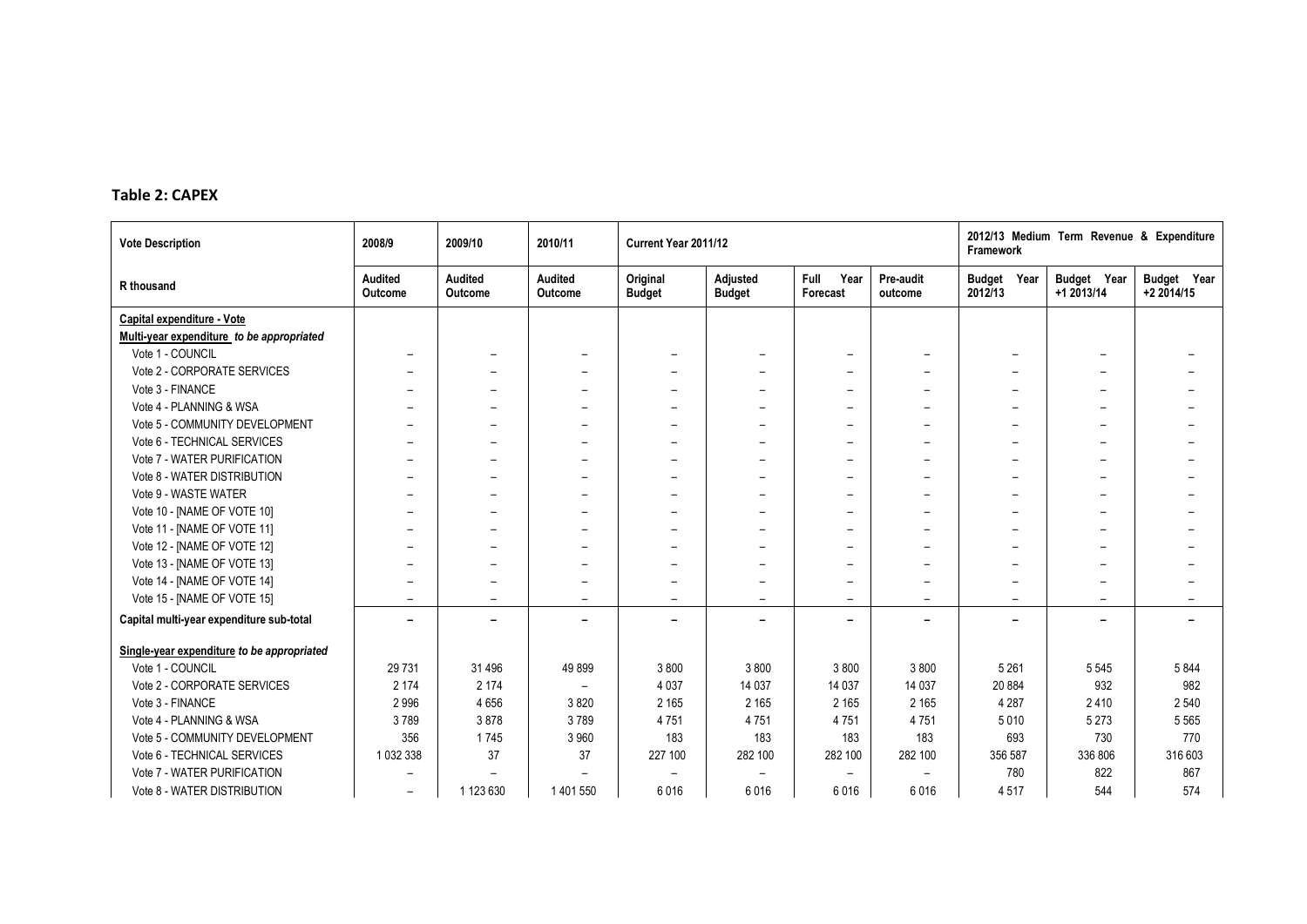| <b>Vote Description</b>                     | 2008/9                   | 2009/10                          | 2010/11                  | Current Year 2011/12      |                           |                          |                          | Framework                | 2012/13 Medium Term Revenue & Expenditure |                           |
|---------------------------------------------|--------------------------|----------------------------------|--------------------------|---------------------------|---------------------------|--------------------------|--------------------------|--------------------------|-------------------------------------------|---------------------------|
| R thousand                                  | Audited<br>Outcome       | <b>Audited</b><br><b>Outcome</b> | Audited<br>Outcome       | Original<br><b>Budget</b> | Adjusted<br><b>Budget</b> | Full<br>Year<br>Forecast | Pre-audit<br>outcome     | Budget Year<br>2012/13   | Budget Year<br>+1 2013/14                 | Budget Year<br>+2 2014/15 |
| Vote 9 - WASTE WATER                        | $\overline{\phantom{a}}$ | $\overline{\phantom{0}}$         | $\overline{\phantom{m}}$ | $\overline{\phantom{a}}$  | $\overline{\phantom{0}}$  | $\overline{\phantom{0}}$ | $\overline{\phantom{a}}$ | $\qquad \qquad -$        | $\overline{\phantom{0}}$                  |                           |
| Vote 10 - [NAME OF VOTE 10]                 | $\overline{\phantom{0}}$ | $\overline{\phantom{0}}$         | $\overline{\phantom{0}}$ | $\overline{\phantom{0}}$  | $\overline{\phantom{0}}$  | $\overline{\phantom{0}}$ | $\overline{\phantom{0}}$ | $\overline{\phantom{0}}$ | $\equiv$                                  |                           |
| Vote 11 - [NAME OF VOTE 11]                 | $\overline{\phantom{a}}$ | $\overline{\phantom{0}}$         | $\overline{a}$           | $\overline{\phantom{0}}$  |                           | $\overline{\phantom{0}}$ | $\overline{a}$           | $\overline{\phantom{0}}$ |                                           |                           |
| Vote 12 - [NAME OF VOTE 12]                 | $\overline{\phantom{0}}$ | $\overline{\phantom{0}}$         | $\overline{\phantom{0}}$ | $\overline{\phantom{0}}$  |                           | $\overline{\phantom{0}}$ | $\overline{\phantom{0}}$ | $\overline{\phantom{0}}$ |                                           |                           |
| Vote 13 - [NAME OF VOTE 13]                 | $\overline{\phantom{0}}$ |                                  |                          |                           |                           | $\overline{\phantom{0}}$ | $\overline{a}$           |                          |                                           |                           |
| Vote 14 - [NAME OF VOTE 14]                 | $\overline{\phantom{0}}$ | $\overline{\phantom{0}}$         | $\overline{\phantom{0}}$ |                           |                           |                          | $\overline{\phantom{a}}$ |                          | $\qquad \qquad$                           |                           |
| Vote 15 - [NAME OF VOTE 15]                 | $\overline{\phantom{m}}$ |                                  |                          |                           |                           |                          | $\overline{\phantom{0}}$ |                          |                                           |                           |
| Capital single-year expenditure sub-total   | 1071383                  | 1 167 616                        | 1463056                  | 248 052                   | 313 052                   | 313 052                  | 313 052                  | 398 019                  | 353 063                                   | 333 745                   |
| <b>Total Capital Expenditure - Vote</b>     | 1071383                  | 1 167 616                        | 1 463 056                | 248 052                   | 313 052                   | 313 052                  | 313 052                  | 398 019                  | 353 063                                   | 333 745                   |
|                                             |                          |                                  |                          |                           |                           |                          |                          |                          |                                           |                           |
| <b>Capital Expenditure - Standard</b>       |                          |                                  |                          |                           |                           |                          |                          |                          |                                           |                           |
| Governance and administration               | 32726                    | 36 152                           | 53 719                   | 10 003                    | 20 003                    | 20 003                   | 20 003                   | 30 432                   | 8887                                      | 9 3 6 7                   |
| Executive and council                       | 29 7 31                  | 31 496                           | 49899                    | 3800                      | 3800                      | 3800                     | 3800                     | 5 2 6 1                  | 5 5 4 5                                   | 5844                      |
| Budget and treasury office                  | 2996                     | 4656                             | 3820                     | 2 1 6 5                   | 2 1 6 5                   | 2 1 6 5                  | 2 1 6 5                  | 4 2 8 7                  | 2410                                      | 2 5 4 0                   |
| Corporate services                          |                          |                                  |                          | 4 0 3 7                   | 14 037                    | 14 0 37                  | 14 037                   | 20 8 84                  | 932                                       | 982                       |
| <b>Community and public safety</b>          | 2 5 3 0                  | 3919                             | 3973                     | 183                       | 183                       | 183                      | 183                      | 693                      | 730                                       | 770                       |
| Community and social services               | 344                      | 1732                             | 1787                     | 183                       | 183                       | 183                      | 183                      | 693                      | 730                                       | 770                       |
| Sport and recreation                        |                          |                                  |                          |                           |                           |                          |                          |                          |                                           |                           |
| Public safety                               | 2 1 7 4                  | 2 1 7 4                          | 2 1 7 4                  |                           |                           |                          |                          |                          |                                           |                           |
| Housing                                     |                          |                                  |                          |                           |                           |                          |                          |                          |                                           |                           |
| Health                                      | 13                       | 13                               | 13                       |                           |                           |                          |                          |                          |                                           |                           |
| <b>Economic and environmental services</b>  | 3789                     | 3878                             | 3789                     | 4751                      | 4751                      | 4751                     | 4751                     | 5010                     | 5 2 7 3                                   | 5 5 6 5                   |
| Planning and development                    | 3789                     | 3878                             | 3789                     | 4751                      | 4751                      | 4751                     | 4751                     | 5010                     | 5 2 7 3                                   | 5 5 6 5                   |
| Road transport                              |                          |                                  |                          |                           |                           |                          |                          |                          |                                           |                           |
| Environmental protection                    |                          |                                  |                          |                           |                           |                          |                          |                          |                                           |                           |
| <b>Trading services</b>                     | 1 032 338                | 1 123 630                        | 1 401 550                | 233 116                   | 288 116                   | 288 116                  | 343 116                  | 361884                   | 338 173                                   | 318 043                   |
| Electricity                                 |                          |                                  |                          |                           |                           |                          |                          |                          |                                           |                           |
| Water                                       | 1 032 338                | 1 123 630                        | 1 401 550                | 233 116                   | 288 116                   | 288 116                  | 343 116                  | 361884                   | 338 173                                   | 318043                    |
| Waste water management                      |                          |                                  |                          |                           |                           |                          |                          |                          |                                           |                           |
| Waste management                            |                          |                                  |                          |                           |                           |                          |                          |                          |                                           |                           |
| Other                                       |                          | 37                               | 37                       |                           |                           |                          |                          |                          |                                           |                           |
| <b>Total Capital Expenditure - Standard</b> | 1071383                  | 1 167 616                        | 1463068                  | 248 052                   | 313 052                   | 313 052                  | 368 052                  | 398 019                  | 353 063                                   | 333 745                   |
|                                             |                          |                                  |                          |                           |                           |                          |                          |                          |                                           |                           |
| Funded by:                                  |                          |                                  |                          |                           |                           |                          |                          |                          |                                           |                           |
| <b>National Government</b>                  | 1 032 338                | 1 123 630                        | 1 401 587                | 248 052                   | 303 052                   | 303 052                  | 303 052                  | 358 363                  | 338 670                                   | 318 575                   |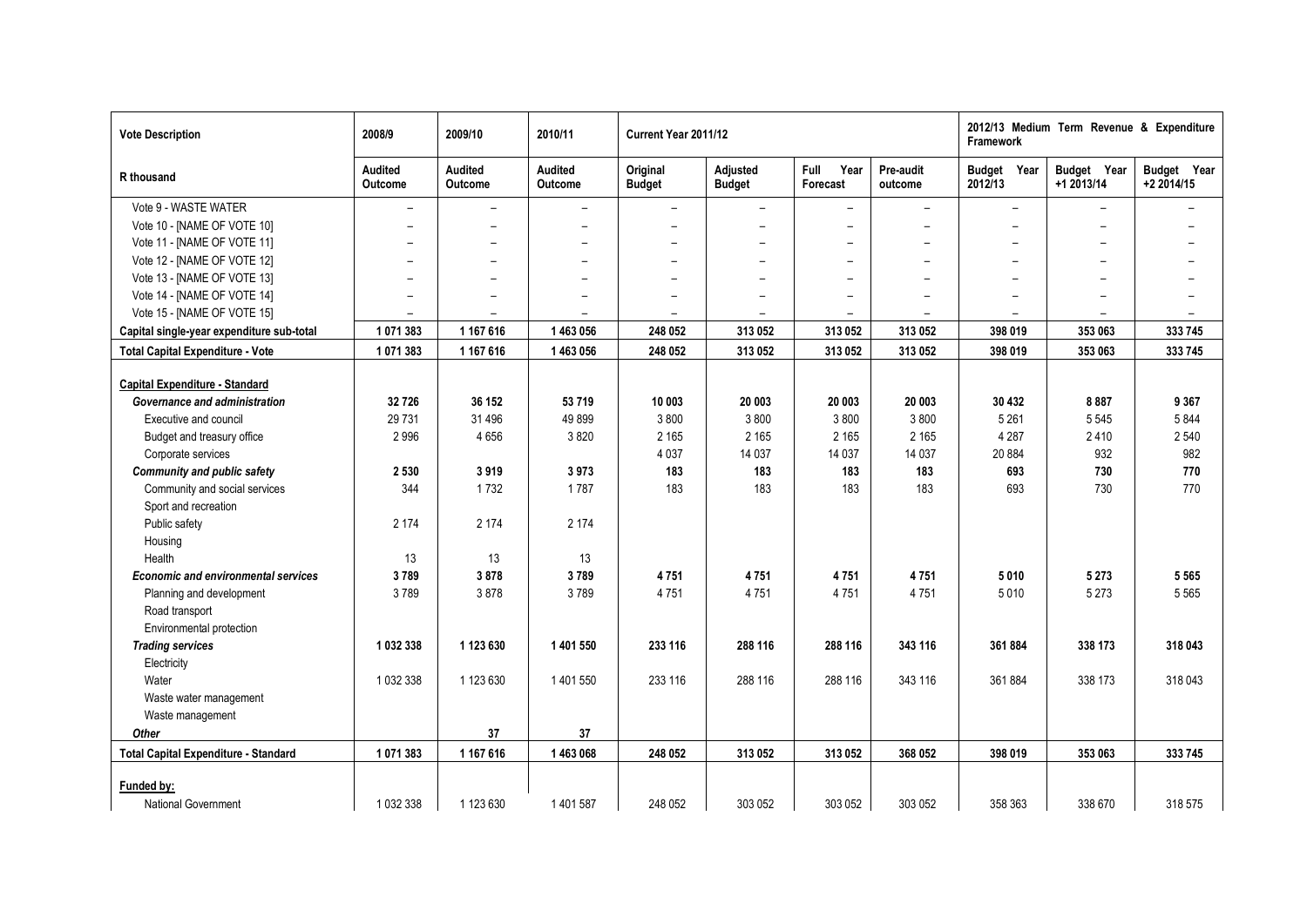| <b>Vote Description</b>                     | 2008/9             | 2009/10                   | 2010/11            | Current Year 2011/12      |                           |                          | 2012/13 Medium Term Revenue & Expenditure<br>Framework |                                  |                              |                                     |
|---------------------------------------------|--------------------|---------------------------|--------------------|---------------------------|---------------------------|--------------------------|--------------------------------------------------------|----------------------------------|------------------------------|-------------------------------------|
| R thousand                                  | Audited<br>Outcome | Audited<br><b>Outcome</b> | Audited<br>Outcome | Original<br><b>Budget</b> | Adjusted<br><b>Budget</b> | Year<br>Full<br>Forecast | Pre-audit<br>outcome                                   | Year<br><b>Budget</b><br>2012/13 | Year<br>Budget<br>+1 2013/14 | <b>Budget</b><br>Year<br>+2 2014/15 |
| <b>Provincial Government</b>                |                    |                           |                    |                           | 10 000                    | 10 000                   | 10 000                                                 | 20 000                           |                              |                                     |
| <b>District Municipality</b>                |                    |                           |                    |                           |                           |                          |                                                        |                                  |                              |                                     |
| Other transfers and grants                  | 39 046             | 43 986                    | 61481              | 19 2 64                   | 19 264                    | 19 2 64                  | 19 264                                                 | 19656                            | 14 3 9 3                     | 15 170                              |
| Transfers recognised - capital              | 1071383            | 1 167 616                 | 1463068            | 267 316                   | 332 316                   | 332 316                  | 332 316                                                | 398 019                          | 353 063                      | 333 745                             |
| <b>Public contributions &amp; donations</b> |                    |                           |                    |                           |                           |                          |                                                        |                                  |                              |                                     |
| <b>Borrowing</b>                            |                    |                           |                    |                           |                           |                          |                                                        |                                  |                              |                                     |
| Internally generated funds                  |                    |                           |                    |                           |                           |                          |                                                        |                                  |                              |                                     |
| <b>Total Capital Funding</b>                | 1071383            | 1 167 616                 | 1463068            | 267 316                   | 332 316                   | 332 316                  | 332 316                                                | 398 019                          | 353 063                      | 333 745                             |

**2. SERVICE DELIVERY PLAN**

| А. |   | FOCUSED ON THE PROVISION OF MAINTENANCE AND INFRASTRUCTURE WITH REGARDS TO: |                                    |                                                                                                   |                      |                     |                                           |                                                                       |                            |  |  |  |
|----|---|-----------------------------------------------------------------------------|------------------------------------|---------------------------------------------------------------------------------------------------|----------------------|---------------------|-------------------------------------------|-----------------------------------------------------------------------|----------------------------|--|--|--|
|    | 1 | <b>Human Settlements</b>                                                    |                                    |                                                                                                   |                      |                     |                                           |                                                                       |                            |  |  |  |
|    |   | <b>Municipality</b>                                                         | <b>Project Name</b>                | <b>Project Description</b>                                                                        | <b>Location Ward</b> | Required<br>funding | <b>Proposed Lead</b><br><b>Department</b> | <b>Brief Profile of</b><br><b>Beneficiaries or</b><br><b>Benefits</b> | <b>Additional Comments</b> |  |  |  |
|    |   | <b>NA</b>                                                                   |                                    |                                                                                                   |                      |                     |                                           |                                                                       |                            |  |  |  |
|    | 2 | Water                                                                       |                                    |                                                                                                   |                      |                     |                                           |                                                                       |                            |  |  |  |
|    |   | <b>Municipality</b>                                                         | <b>Project Name</b>                | <b>Project Description</b>                                                                        | <b>Location Ward</b> | Required<br>funding | <b>Proposed Lead</b><br>Department        | <b>Brief Profile of</b><br><b>Beneficiaries or</b><br><b>Benefits</b> |                            |  |  |  |
|    |   | Zululand<br>District<br>Municipality                                        | Vryheid Town<br><b>Rising Main</b> | Construction of Vryheid Water<br><b>Treatment Works to Gamepark</b><br>Reservoir Ph1,2 and 3 plus |                      | R 25,000,000.00     | <b>DWA</b>                                |                                                                       |                            |  |  |  |
|    |   | Zululand<br>District<br>Municipality                                        | <b>Bloemveld Rising</b><br>Main    | Construction of Bloemveld dam to<br>Gamepark Reservoir Ph 1, 2 and 3.                             |                      | R 22,000,000.00     | <b>DWA</b>                                |                                                                       |                            |  |  |  |
|    | 3 | Electricity                                                                 |                                    |                                                                                                   |                      |                     |                                           |                                                                       |                            |  |  |  |
|    |   | <b>Municipality</b>                                                         | <b>Project Name</b>                | <b>Project Description</b>                                                                        | <b>Location Ward</b> | Required            | <b>Proposed Lead</b>                      | <b>Brief Profile of</b>                                               |                            |  |  |  |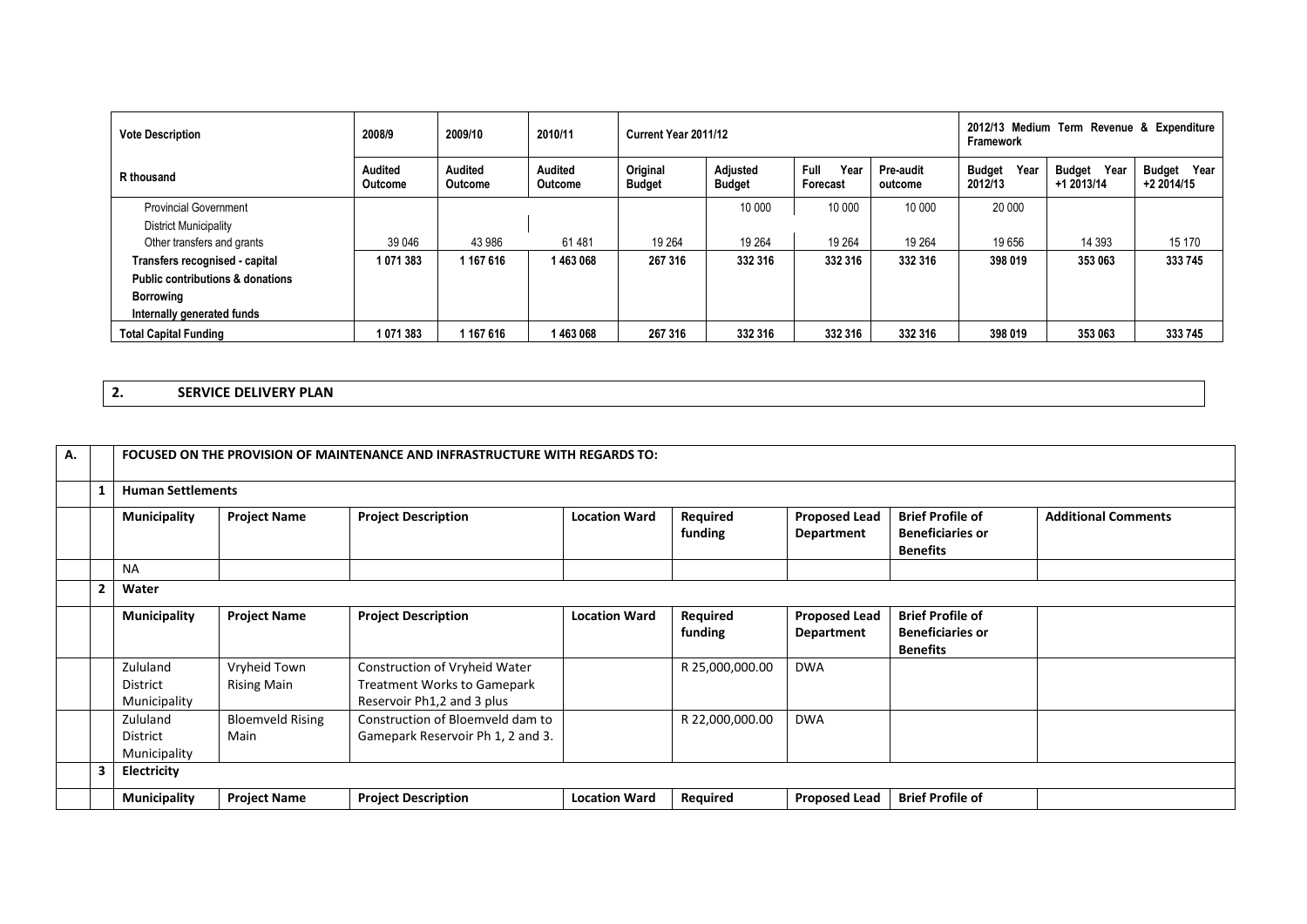|   |                                             |                                                   |                                                                                                                                                                                                                                                                                                                                                                                                                                                                                                                                                                                                                                 |                                                                                               | funding                                                         | <b>Department</b>                  | <b>Beneficiaries or</b><br><b>Benefits</b>                                                                                                                                                                                                                                                                                                                                                                                       |                                                                                                                                                                                                                                                                                                                                                           |
|---|---------------------------------------------|---------------------------------------------------|---------------------------------------------------------------------------------------------------------------------------------------------------------------------------------------------------------------------------------------------------------------------------------------------------------------------------------------------------------------------------------------------------------------------------------------------------------------------------------------------------------------------------------------------------------------------------------------------------------------------------------|-----------------------------------------------------------------------------------------------|-----------------------------------------------------------------|------------------------------------|----------------------------------------------------------------------------------------------------------------------------------------------------------------------------------------------------------------------------------------------------------------------------------------------------------------------------------------------------------------------------------------------------------------------------------|-----------------------------------------------------------------------------------------------------------------------------------------------------------------------------------------------------------------------------------------------------------------------------------------------------------------------------------------------------------|
|   | <b>NA</b>                                   |                                                   |                                                                                                                                                                                                                                                                                                                                                                                                                                                                                                                                                                                                                                 |                                                                                               |                                                                 |                                    |                                                                                                                                                                                                                                                                                                                                                                                                                                  |                                                                                                                                                                                                                                                                                                                                                           |
| 4 | <b>Sanitation</b>                           |                                                   |                                                                                                                                                                                                                                                                                                                                                                                                                                                                                                                                                                                                                                 |                                                                                               |                                                                 |                                    |                                                                                                                                                                                                                                                                                                                                                                                                                                  |                                                                                                                                                                                                                                                                                                                                                           |
|   | <b>Municipality</b>                         | <b>Project Name</b>                               | <b>Project Description</b>                                                                                                                                                                                                                                                                                                                                                                                                                                                                                                                                                                                                      | <b>Location Ward</b>                                                                          | Required<br>funding                                             | <b>Proposed Lead</b><br>Department | <b>Brief Profile of</b><br><b>Beneficiaries or</b><br><b>Benefits</b>                                                                                                                                                                                                                                                                                                                                                            |                                                                                                                                                                                                                                                                                                                                                           |
|   | eDumbe                                      | Waterborne<br>Sanitation System                   | The town of Paulpietersburg is<br>constantly growing and the<br>proposed development of a<br>Shopping Centre and Middle<br>Income Housing (both have<br>currently started) will place<br>additional pressure on the<br>current sanitation system and<br>with the absence of water borne<br>sanitation system in the town,<br>the need and demand for one is<br>forever growing. The water<br>borne sanitation system will also<br>be environmentally friendly and<br>promotes the concept of COP 17.<br>The town is currently using a<br>septic tank which in return has a<br>negative impact on investment<br>within the town. | Paulpietersburg<br>& Dumbe<br>Township in<br>Ward 3 and<br>Bilanyoni<br>Township in<br>Ward 4 | R350 000 000.00                                                 | ZDM, CoGTA,<br><b>DWA</b>          | Ward 3 and Ward 4<br>consist of roughly a<br>combined figure of<br>28680 people<br>according to ZDM<br>Statistics 2006. These<br>are the only Formal<br>Towns in the<br>municipality and are<br>the main contributors<br>to the municipality's<br>revenue. The core<br>CBD is situated within<br>Ward 3 and in order<br>to expand it and<br>rehabilitate it, water<br>borne sanitation<br>system is essential<br>and a priority. | Since 2006, there has been a<br>number of potential investors<br>that have explored the<br>possibility of<br>developing/investing within<br>eDumbe Municipality,<br>however, all refused to do so<br>once they found out that the<br>municipality did not have<br>suitable existing infrastructure,<br>in particular, a water borne<br>sanitation system. |
|   | Zululand<br>District<br>Municipality        | Frischgewagd<br>Waterborne sewer-                 | Relocation and construction of<br>new septic tank, aerator and<br>wetland to a more suitable site<br>(short term intervention)                                                                                                                                                                                                                                                                                                                                                                                                                                                                                                  |                                                                                               | R 7,218,124.00                                                  | DWA, DRDLR                         |                                                                                                                                                                                                                                                                                                                                                                                                                                  |                                                                                                                                                                                                                                                                                                                                                           |
|   | Zululand<br><b>District</b><br>Municipality | Frischgewagd<br>Waterborne sewer                  | Construction of water borne<br>sewer system                                                                                                                                                                                                                                                                                                                                                                                                                                                                                                                                                                                     |                                                                                               | (MEDIUM TERM)<br>R334,712,709;<br>(LONG TERM)<br>R87,954,275.96 | DWA, DRDLR                         | The project will<br>benefit 2915<br>households or 18,362<br>people                                                                                                                                                                                                                                                                                                                                                               |                                                                                                                                                                                                                                                                                                                                                           |
|   | Zululand<br><b>District</b><br>Municipality | eDumbe and<br>Paulpietersburg<br>Waterborne sewer | construction of aerated lagoon<br>and downstream of existing<br>septic tank (short term)                                                                                                                                                                                                                                                                                                                                                                                                                                                                                                                                        |                                                                                               | R 3,195,242.00                                                  | DWA, DRDLR                         | The project will<br>benefit 2342<br>households or 15,839<br>people                                                                                                                                                                                                                                                                                                                                                               |                                                                                                                                                                                                                                                                                                                                                           |
|   | Zululand<br><b>District</b>                 | eDumbe and<br>Paulpietersburg                     | construction of waterborne<br>sewer system                                                                                                                                                                                                                                                                                                                                                                                                                                                                                                                                                                                      |                                                                                               | R<br>278,292,429.00                                             | <b>DWA</b>                         |                                                                                                                                                                                                                                                                                                                                                                                                                                  |                                                                                                                                                                                                                                                                                                                                                           |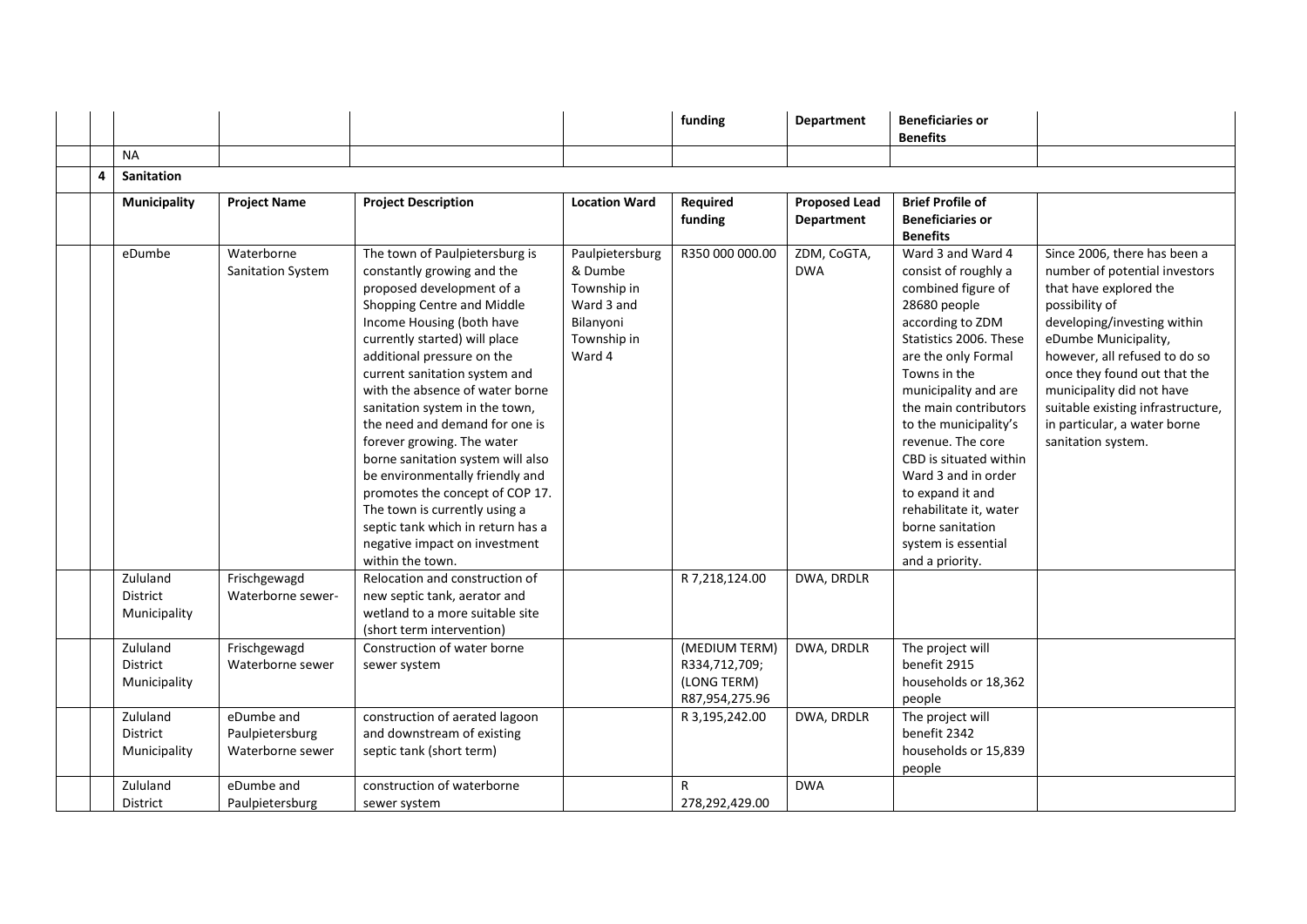|   | Municipality                         |                                                        |                                                                                                                                                                                                                                                                                                                                                                            |                           |                     |                                    |                                                                                                                                                                                                                                                                                                                                                                                                                                                                                                                               |  |
|---|--------------------------------------|--------------------------------------------------------|----------------------------------------------------------------------------------------------------------------------------------------------------------------------------------------------------------------------------------------------------------------------------------------------------------------------------------------------------------------------------|---------------------------|---------------------|------------------------------------|-------------------------------------------------------------------------------------------------------------------------------------------------------------------------------------------------------------------------------------------------------------------------------------------------------------------------------------------------------------------------------------------------------------------------------------------------------------------------------------------------------------------------------|--|
|   | Zululand<br>District<br>Municipality | Pongola and<br>Ncotshane<br>waterborne sewer<br>system | Upgrade of existing plant                                                                                                                                                                                                                                                                                                                                                  |                           | R 522,103.00        | DWA, DRDLR                         | The project will<br>benefit 2151<br>households or 20,627<br>people                                                                                                                                                                                                                                                                                                                                                                                                                                                            |  |
|   | Zululand<br>District<br>Municipality | Pongola and<br>Ncotshane<br>waterborne sewer<br>system | construction of waterborne<br>sewer system                                                                                                                                                                                                                                                                                                                                 |                           | R<br>131,014,654.00 | <b>DWA</b>                         |                                                                                                                                                                                                                                                                                                                                                                                                                                                                                                                               |  |
| 5 | <b>Roads</b>                         |                                                        |                                                                                                                                                                                                                                                                                                                                                                            |                           |                     |                                    |                                                                                                                                                                                                                                                                                                                                                                                                                                                                                                                               |  |
|   | <b>Municipality</b>                  | <b>Project Name</b>                                    | <b>Project Description</b>                                                                                                                                                                                                                                                                                                                                                 | <b>Location Ward</b>      | Required<br>funding | <b>Proposed Lead</b><br>Department | <b>Brief Profile of</b><br><b>Beneficiaries or</b><br><b>Benefits</b>                                                                                                                                                                                                                                                                                                                                                                                                                                                         |  |
|   | Ulundi                               | <b>Earthworks Moving</b><br>Equipment                  | Ulundi Municipality is a rural<br>Municipality with almost all its<br>roads gravel. The mini plant in<br>question will make Ulundi<br>Municipality able to contribute in<br>maintaining and rehabilitating<br>rural roads. Ulundi Municipality<br>has for quite some time always<br>had the dire need for a grader, a<br>roller, a water tank, trucks and a<br>pay loader. | Municipal wide<br>benefit | R 4,000,000.00      | Transport                          | Job creation which is<br>in line with PGDS and<br>a priority of the<br>province. It would<br>work towards<br>achieving a<br>millennium goal.<br>Unmaintained roads<br>are a serious source<br>of danger to<br>commuters and wear<br>and tear of vehicles. It<br>is no secret that<br>vehicle fatalities are a<br>national issue at the<br>moment. Ulundi<br>Municipality also has<br>an idea of partnering<br>with SMMEs in this<br>regard which will add<br>value in SMME<br>Programme and Local<br>Economic<br>Development. |  |
|   | Ulundi                               | <b>Bus/Taxi Shelters</b>                               | Provision of bus and taxi bus<br>shelters at strategic public<br>transport collection points                                                                                                                                                                                                                                                                               | Municipal wide<br>benefit | R 3,000,000.00      | Transport                          | All Communities using<br>public transport will<br>benefit.                                                                                                                                                                                                                                                                                                                                                                                                                                                                    |  |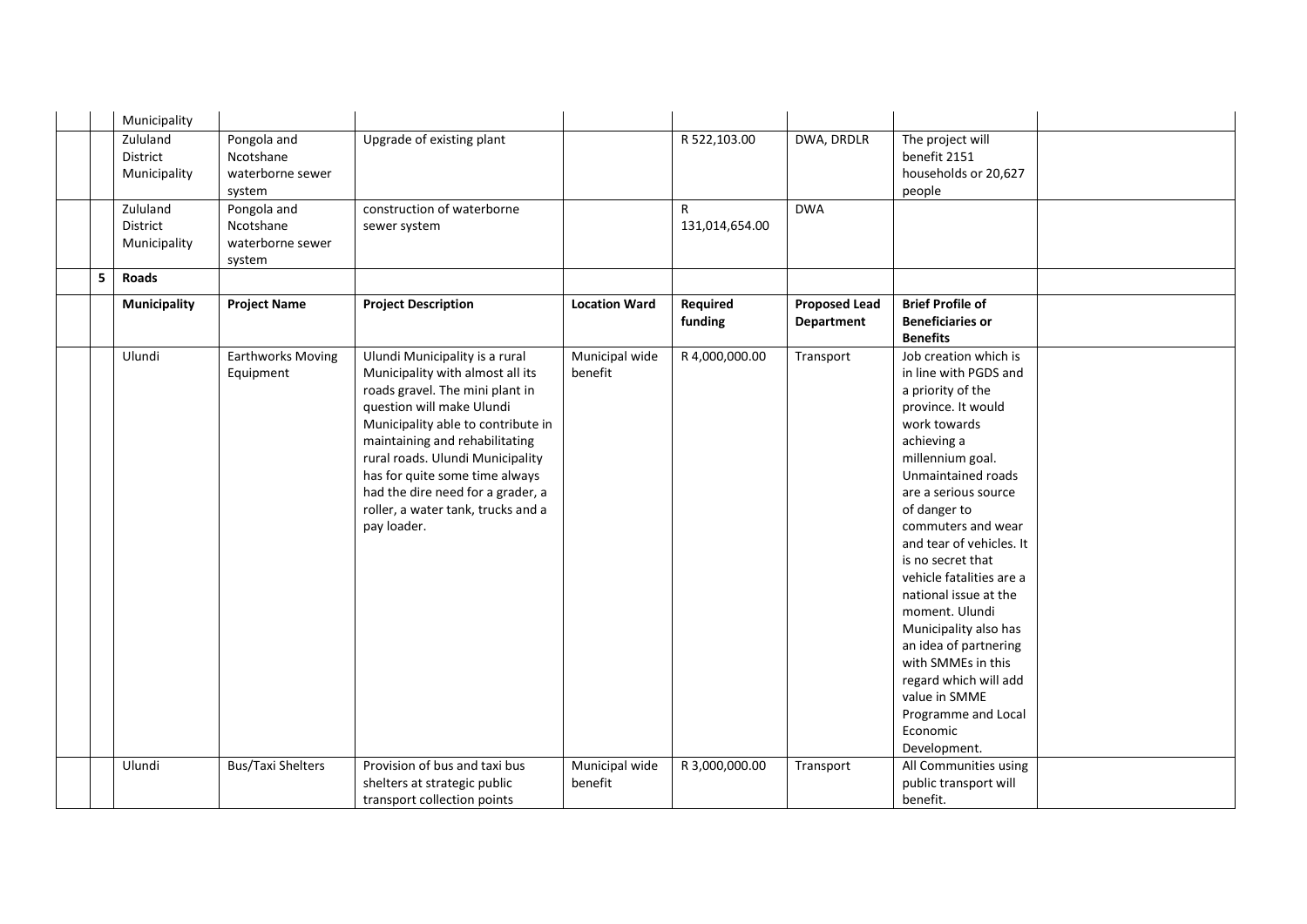|   | Ulundi                               | Mpungamhlophe<br><b>Access Road</b> | Tarring of a 12 km access road to<br>Mpungamhlophe as identified in<br>the Ulundi SDF                                                                                                                                                                                                                                                                                                       |                      | R 42,000,000.00     | Transport                          | Mpungamhlophe is of<br>the high potential key<br>nodes of Ulundi.<br>Tarring of this road<br>will enable access to<br>services for the town<br>which has a sizeable<br>population. Economic<br>opportunities will also<br>open up. Investor<br>confidence is<br>currently hampered<br>by this gravel piece of<br>access road. |  |
|---|--------------------------------------|-------------------------------------|---------------------------------------------------------------------------------------------------------------------------------------------------------------------------------------------------------------------------------------------------------------------------------------------------------------------------------------------------------------------------------------------|----------------------|---------------------|------------------------------------|-------------------------------------------------------------------------------------------------------------------------------------------------------------------------------------------------------------------------------------------------------------------------------------------------------------------------------|--|
|   | Zululand<br>District<br>Municipality | iThala link road                    | Tarring of road to access iThala<br>Game Reserve from N2                                                                                                                                                                                                                                                                                                                                    |                      | <b>NA</b>           | Transport                          | Surrounding<br>communities will<br>benefit from<br>exploiting small scale<br>economic<br>opportuinities from<br>increased tourism<br>traffic to the area.<br>The gravel road is a<br>deterrent to tourists.                                                                                                                   |  |
| 6 | Waste<br><b>Disposal</b>             |                                     |                                                                                                                                                                                                                                                                                                                                                                                             |                      |                     |                                    |                                                                                                                                                                                                                                                                                                                               |  |
|   | <b>Municipality</b>                  | <b>Project Name</b>                 | <b>Project Description</b>                                                                                                                                                                                                                                                                                                                                                                  | <b>Location Ward</b> | Required<br>funding | <b>Proposed Lead</b><br>Department | <b>Brief Profile of</b><br><b>Beneficiaries or</b><br><b>Benefits</b>                                                                                                                                                                                                                                                         |  |
|   | Ulundi                               | Babanango Landfill<br>Site(upgrade) | Ulundi Municipality covers a wide<br>area in so far as Environmental<br>Management is concerned.<br>Waste has to be collected even in<br>the nodes. Babanango is one of<br>the nodes in Ulundi Spatial Area<br>where waste is collected and<br>transported over 80km a single<br>trip to the waste waiting area. It<br>is therefore advisable to process<br>waste in the same area which in | 16                   | R 10,000,000.00     | DAE, DEAT                          | Benefits include Job<br>creation-Type (F),<br>Poverty alleviation<br>Type (E), Clean<br>Environment In<br>response to cop 17<br>programmes Type (I),<br>Recycling of waste<br>Type (F), reduction in<br>cost Type (J).                                                                                                        |  |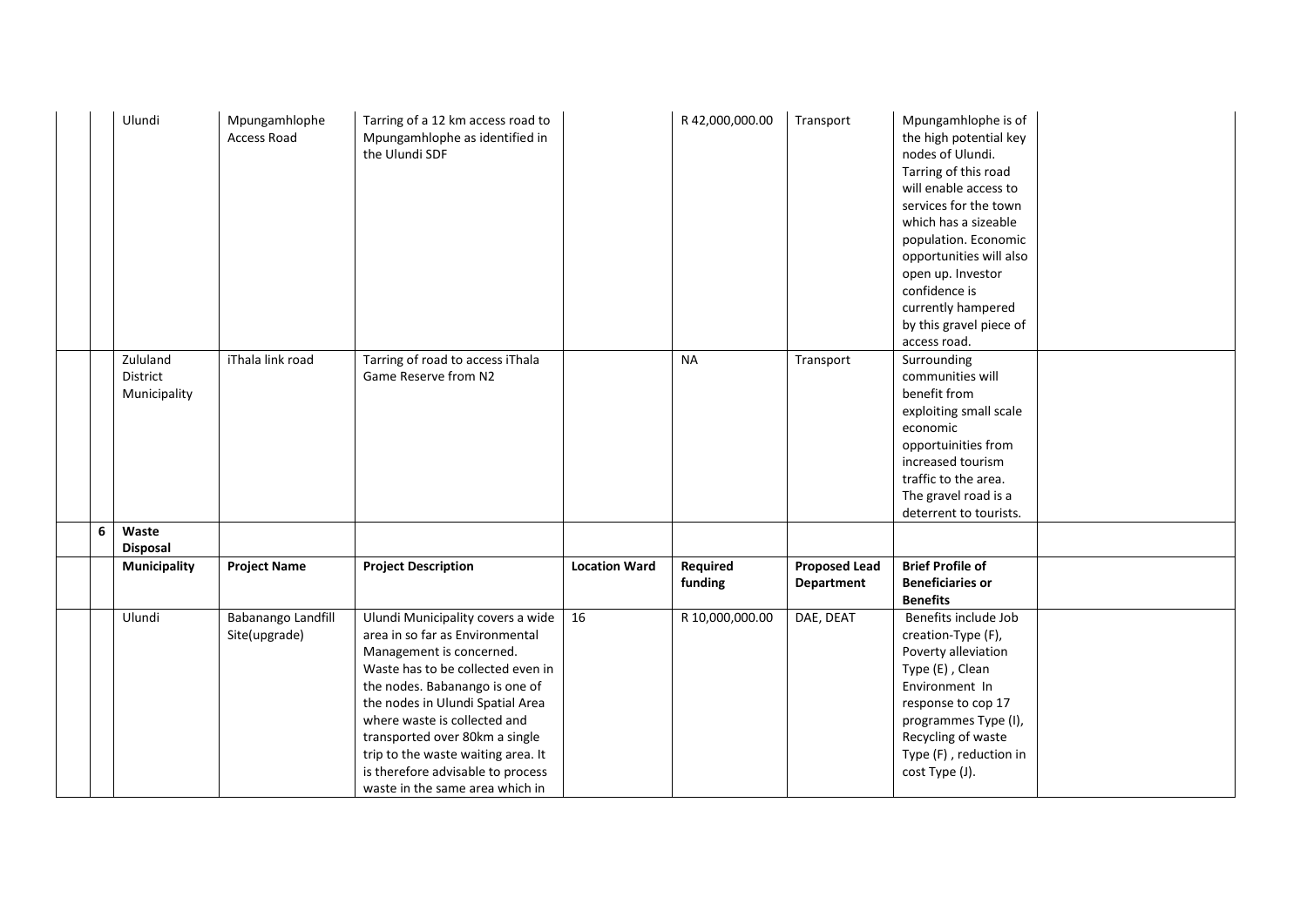|    |                                      |                                              | turn will benefit communities in<br>the area and reduce the cost of<br>the tax payer's money currently<br>paid by the Municipality. |                           |                     |                                    |                                                                                                                                                                                                                                                                                                                                                                                                                    |                                                                                                                                                                                                                                                                                                                                                                                                                                                   |
|----|--------------------------------------|----------------------------------------------|-------------------------------------------------------------------------------------------------------------------------------------|---------------------------|---------------------|------------------------------------|--------------------------------------------------------------------------------------------------------------------------------------------------------------------------------------------------------------------------------------------------------------------------------------------------------------------------------------------------------------------------------------------------------------------|---------------------------------------------------------------------------------------------------------------------------------------------------------------------------------------------------------------------------------------------------------------------------------------------------------------------------------------------------------------------------------------------------------------------------------------------------|
|    | Zululand<br>District<br>Municipality | Upgrade of key solid<br>waste sites in DC 26 | Upgrade of key solid waste sites<br>in all local municipalities as none<br>are complying with<br>Environmental regulations.         |                           | R 7,322,070.00      | <b>DEAT</b>                        | All communities in<br>Zululand will benefit<br>because this scenario<br>affects environmental<br>management with<br>high risk of diseases<br>highly possible<br>considering the<br>poverty situation of<br>the district.                                                                                                                                                                                           | It is also not clear if the MIG<br>budget can be utlised to fund<br>operational expenditure<br>estimated to be in the region of<br>R1,727,000 per annum for all<br>sites combined. Business Plan is<br>available.                                                                                                                                                                                                                                 |
| В. |                                      |                                              | LEADING AND SUSTAINING RURAL AND URBAN DEVELOPMENT                                                                                  |                           |                     |                                    |                                                                                                                                                                                                                                                                                                                                                                                                                    |                                                                                                                                                                                                                                                                                                                                                                                                                                                   |
|    | Municipality                         | <b>Project Name</b>                          | <b>Project Description</b>                                                                                                          | <b>Location Ward</b>      | Required<br>funding | <b>Proposed Lead</b><br>Department | <b>Brief Profile of</b><br><b>Beneficiaries or</b><br><b>Benefits</b>                                                                                                                                                                                                                                                                                                                                              |                                                                                                                                                                                                                                                                                                                                                                                                                                                   |
|    | Zululand<br>District<br>Municipality | R66<br>(Nongoma/oPhong<br>olo)               | Completion tarring of R66 road<br>linking Nongoma and<br>oPhongolo/Swaziland                                                        | Municipal wide<br>benefit | <b>NA</b>           | Transport                          | R 66 is a Primary<br>Corridor. Vision for<br>this road is<br>developing a localised<br>Corridor<br>Development<br>Strategy focusing on<br>the spatial structure,<br>infrastructure<br>provision in order to<br>attract public and<br>private sector<br>investment. It is also<br>envisaged to establish<br>a multi-modal<br>transport integration<br>at key points linked<br>with the adjacent<br>rural areas. All | Tourism agencies have been<br>engaged on numerous<br>occasions to consider adding<br>Zululand as an itinerary when<br>passing through from Durban<br>to Swaziland along the N2.<br>They have expressed<br>willingness to do so only if the<br>road conditions are improved<br>especially tarring of the<br>Nongoma to oPhongolo link as<br>well as offering alternative<br>tourist activities apart from<br>game lodges, game<br>farming/viewing. |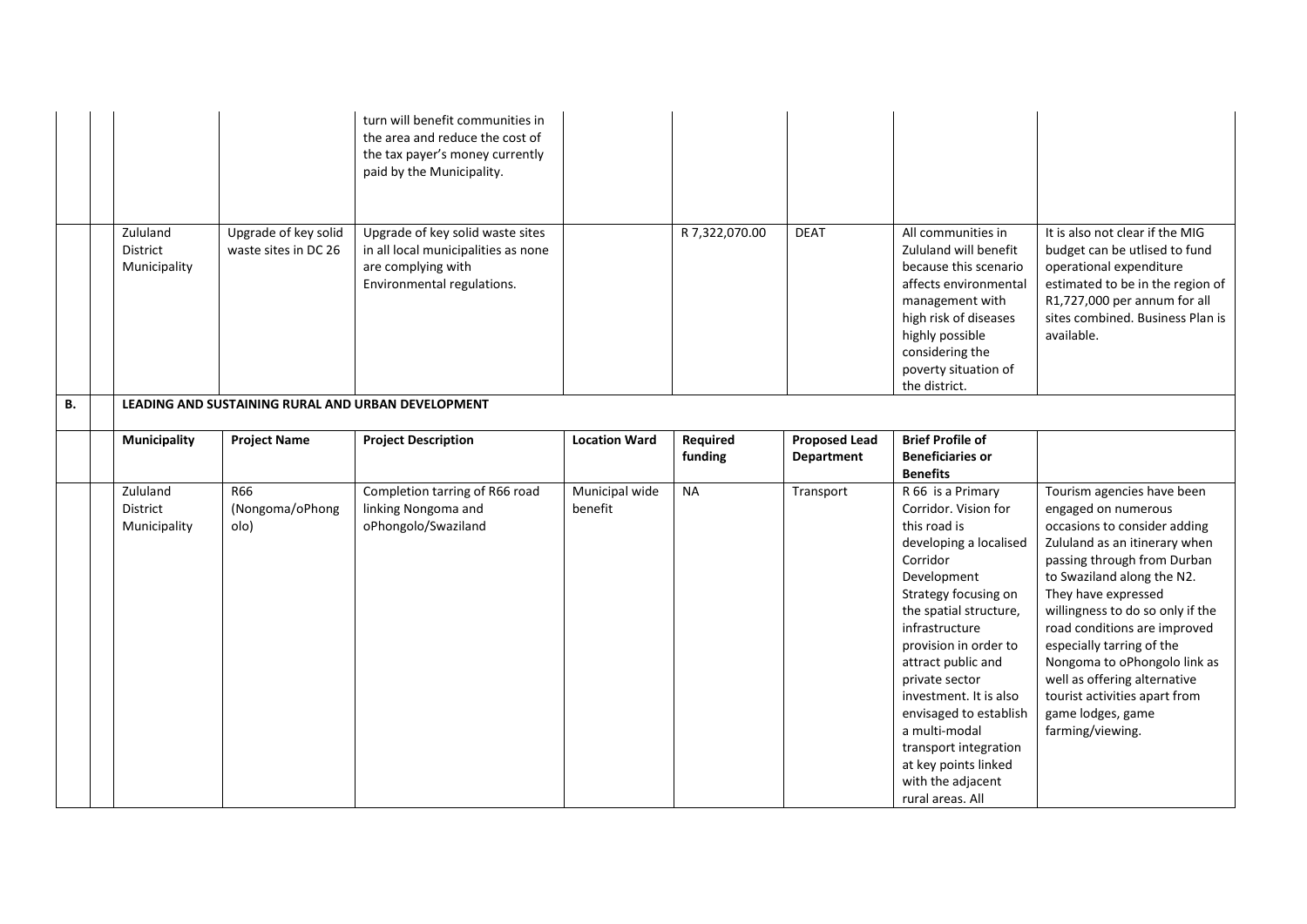|                                      |                                     |                                                                                                                                                     |                           |           |           | communities in<br>Zululand will benefit<br>in terms of potential<br>economic<br>opportunities that<br>present themselves<br>with this road<br>opening up<br>specifically Nongoma<br>and oPhongolo<br>communities<br>including market<br>stalls and tourism<br>facilities. There is<br>already<br>conglomeration of<br>activities growing at<br>specific nodes as the<br>areas develop further<br>and further. The<br>communities hosting<br>significant population<br>concentrations must<br>travel vast distances<br>to access services<br>only available in both<br>major towns. |                                                                                                                                                                                                                                                                                                                                                                                                                       |
|--------------------------------------|-------------------------------------|-----------------------------------------------------------------------------------------------------------------------------------------------------|---------------------------|-----------|-----------|------------------------------------------------------------------------------------------------------------------------------------------------------------------------------------------------------------------------------------------------------------------------------------------------------------------------------------------------------------------------------------------------------------------------------------------------------------------------------------------------------------------------------------------------------------------------------------|-----------------------------------------------------------------------------------------------------------------------------------------------------------------------------------------------------------------------------------------------------------------------------------------------------------------------------------------------------------------------------------------------------------------------|
| Zululand<br>District<br>Municipality | <b>Commercial Cattle</b><br>Farming | Establish SEZ or supply chain<br>model to exploit potential of<br>largest concentration of livestock<br>in the province to benefit cattle<br>owners | Municipal wide<br>benefit | <b>NA</b> | DAE, DEDT | Zululand has often<br>been said to have the<br>largest concentration<br>of livestock farming in<br>the province yet it<br>remains one of the<br>poorest districts in<br>the province.<br>Livestock including<br>cattle and goats is in<br>abundance within the<br>district but owners do<br>not realise the                                                                                                                                                                                                                                                                        | Skill to produce cattle exists,<br>land for grazing is available,<br>livestock is in abundance, Nguni<br>cattle(if that it the product<br>focus) is disease resistant thus<br>reducing costs on maintenance<br>and upkeep of livestock.A<br>breeding programme and<br>establishment of an<br>organisation to facilitate<br>market access and access to<br>quality medicine and farming<br>support to emerging farmers |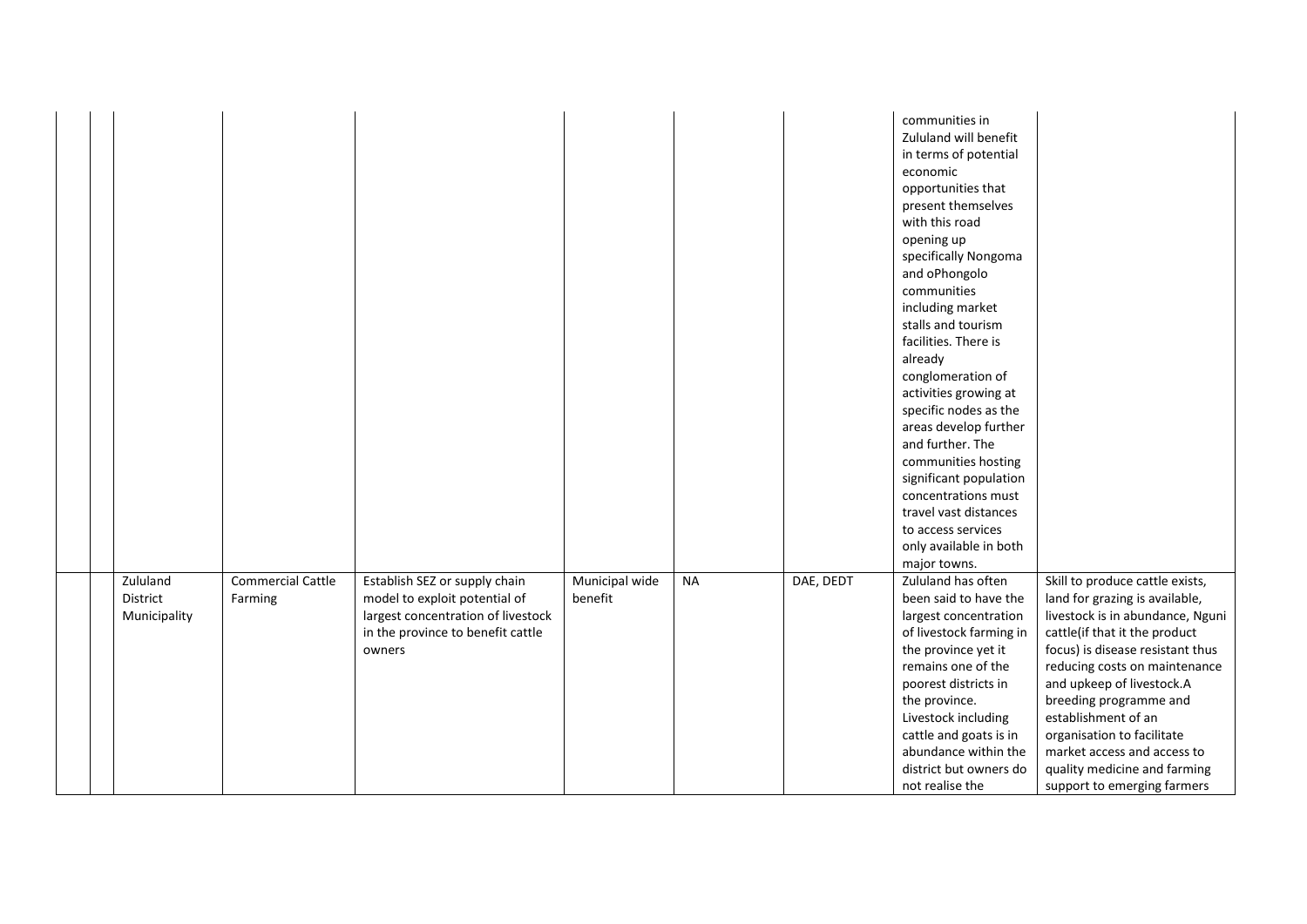|                                      |                                                 |                                                                            |                           |           |                | economic potential<br>that exists in<br>improving their lives<br>significantly. Vryheid<br>town has an existing<br>cattle industry with<br>facilities including<br>stockyards and<br>auctions. Nongoma<br>also has a facility<br>being upgraded.<br>There is potential to<br>produce and sell<br>quality meat products<br>locally and<br>internationally.<br>Further, there is<br>potential for value<br>add utilising all parts<br>of the animal to<br>create other sellable<br>products i.e. leather<br>products, horns and<br>hoofs for art<br>products, milk and<br>cheese (supply chain) | can be established. This model<br>works well in the Overberg<br>District Municipality. |
|--------------------------------------|-------------------------------------------------|----------------------------------------------------------------------------|---------------------------|-----------|----------------|-----------------------------------------------------------------------------------------------------------------------------------------------------------------------------------------------------------------------------------------------------------------------------------------------------------------------------------------------------------------------------------------------------------------------------------------------------------------------------------------------------------------------------------------------------------------------------------------------|----------------------------------------------------------------------------------------|
| Zululand<br>District<br>Municipality | Soya Bean growth<br>for biodiesel<br>production | Supply of Soya to soya<br>production plants around the<br>province/country | Municipal wide<br>benefit | <b>NA</b> | DAE, IDT, DEDT | Price of petroleum<br>continues to rise and<br>other cheaper<br>sources of fuel are<br>constantly becoming<br>more relevant. Ample<br>land is available.<br>There are several<br>emerging farmers<br>who can breed and<br>supply soya. Potential<br>would open up for<br>interested potential<br>farmers. Soya is easy                                                                                                                                                                                                                                                                        |                                                                                        |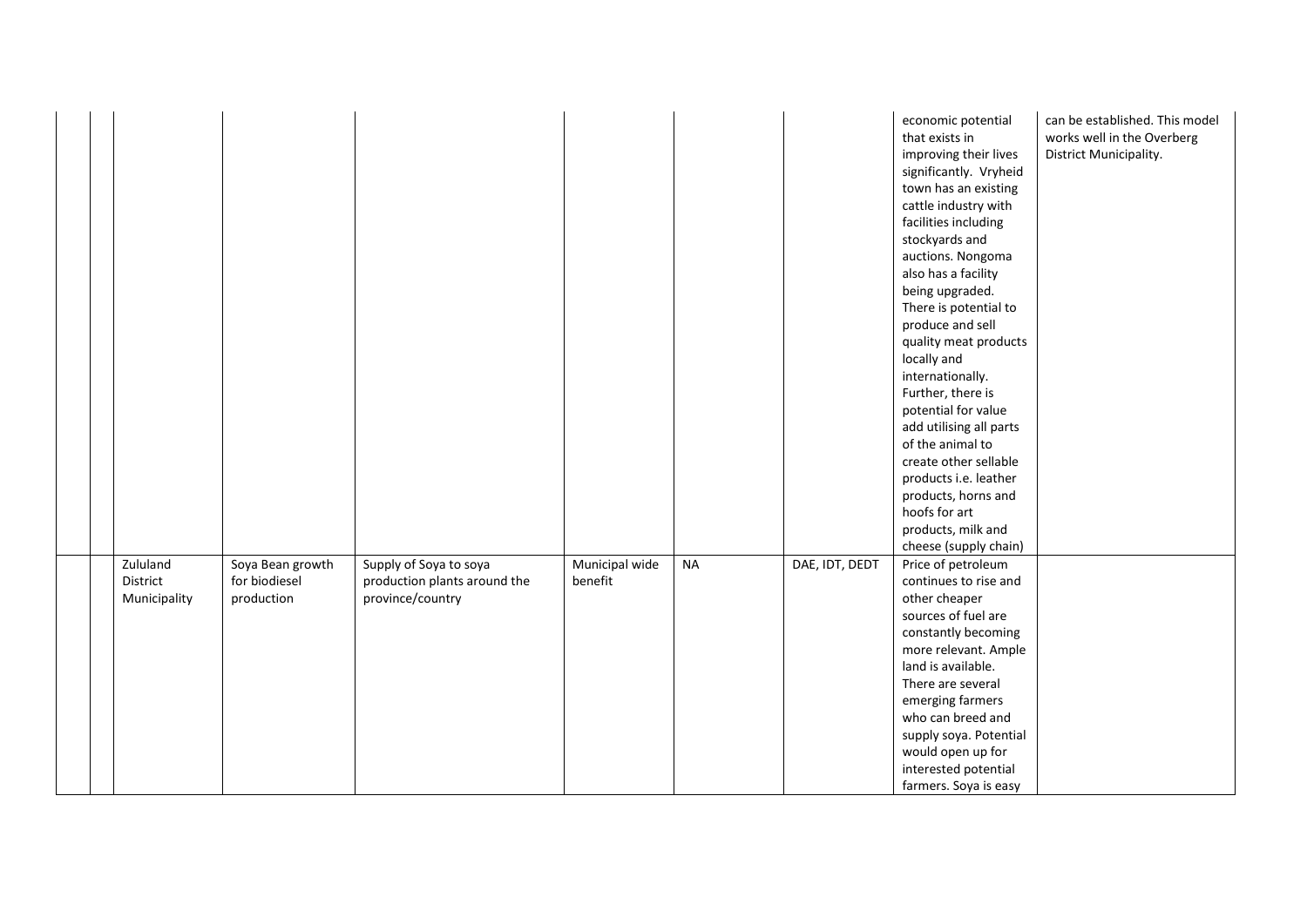|    |                                      |                                      |                                                                                                                                                                                                                 |                      |                                                 |                                    | to grow.                                                                                                                                                                                                                                                                                                                                                                                           |                                                                                                                                                                                                                                                     |
|----|--------------------------------------|--------------------------------------|-----------------------------------------------------------------------------------------------------------------------------------------------------------------------------------------------------------------|----------------------|-------------------------------------------------|------------------------------------|----------------------------------------------------------------------------------------------------------------------------------------------------------------------------------------------------------------------------------------------------------------------------------------------------------------------------------------------------------------------------------------------------|-----------------------------------------------------------------------------------------------------------------------------------------------------------------------------------------------------------------------------------------------------|
|    | Zululand<br>District<br>Municipality | Pongolapoort Dam<br>Development Node | Development of Pongolapoort<br>Dam Node including luxury<br>accommodation, golf courses,<br>water based sports, game<br>reserve, arts and craft centre,<br>filling station and upgrade of the<br>local airstrip |                      | $\mathsf{R}$<br>3,200,000,000.0<br>$\mathbf{0}$ | DEDT,COGTA,                        | This is a PPP project<br>which will see<br>contribution across all<br>sectors. The potential<br>development lies in<br>the TFCA between<br>Zululand,<br>Mozambique and<br>Swaziland and could<br>serve as major tourist<br>drawcard. The dam<br>and surrounding<br>scenic landscape is<br>the key element.<br>Approximately 10000<br>temporal jobs and<br>1500 permanent jobs<br>could be created. | The project had been kick<br>started but experienced<br>challenges which led to the<br>project stagnating. However,<br>the project needs to be re-<br>ignited as it could serve as a<br>successful pilot for the area,<br>province and the country. |
| C. |                                      |                                      | PROMOTING SUSTAINABLE CHANGE IN SOCIAL AND ECONOMIC CONDITIONS                                                                                                                                                  |                      |                                                 |                                    |                                                                                                                                                                                                                                                                                                                                                                                                    |                                                                                                                                                                                                                                                     |
|    | <b>Municipality</b>                  | <b>Project Name</b>                  | <b>Project Description</b>                                                                                                                                                                                      | <b>Location Ward</b> | Required<br>funding                             | <b>Proposed Lead</b><br>Department | <b>Brief Profile of</b><br><b>Beneficiaries or</b><br><b>Benefits</b>                                                                                                                                                                                                                                                                                                                              |                                                                                                                                                                                                                                                     |
|    | Ulundi                               | Agricultural<br>Markets              | The Agricultural Market will be<br>located in a central area<br>accessible by all types of Agro<br>producers. It will provide the<br>market to all producers especially<br>the emerging farmers.                | All wards            | R 30,000,000.00                                 | DEA, DEDT                          | By providing a<br>convenient and<br>proper Market place,<br>SMMEs, emerging<br>farmers and<br>agricultural producers<br>and other<br>communities will<br>benefit. The local<br>Economic<br>Development will be<br>promoted. Livestock<br>Farmers will stop<br>selling anywhere                                                                                                                     |                                                                                                                                                                                                                                                     |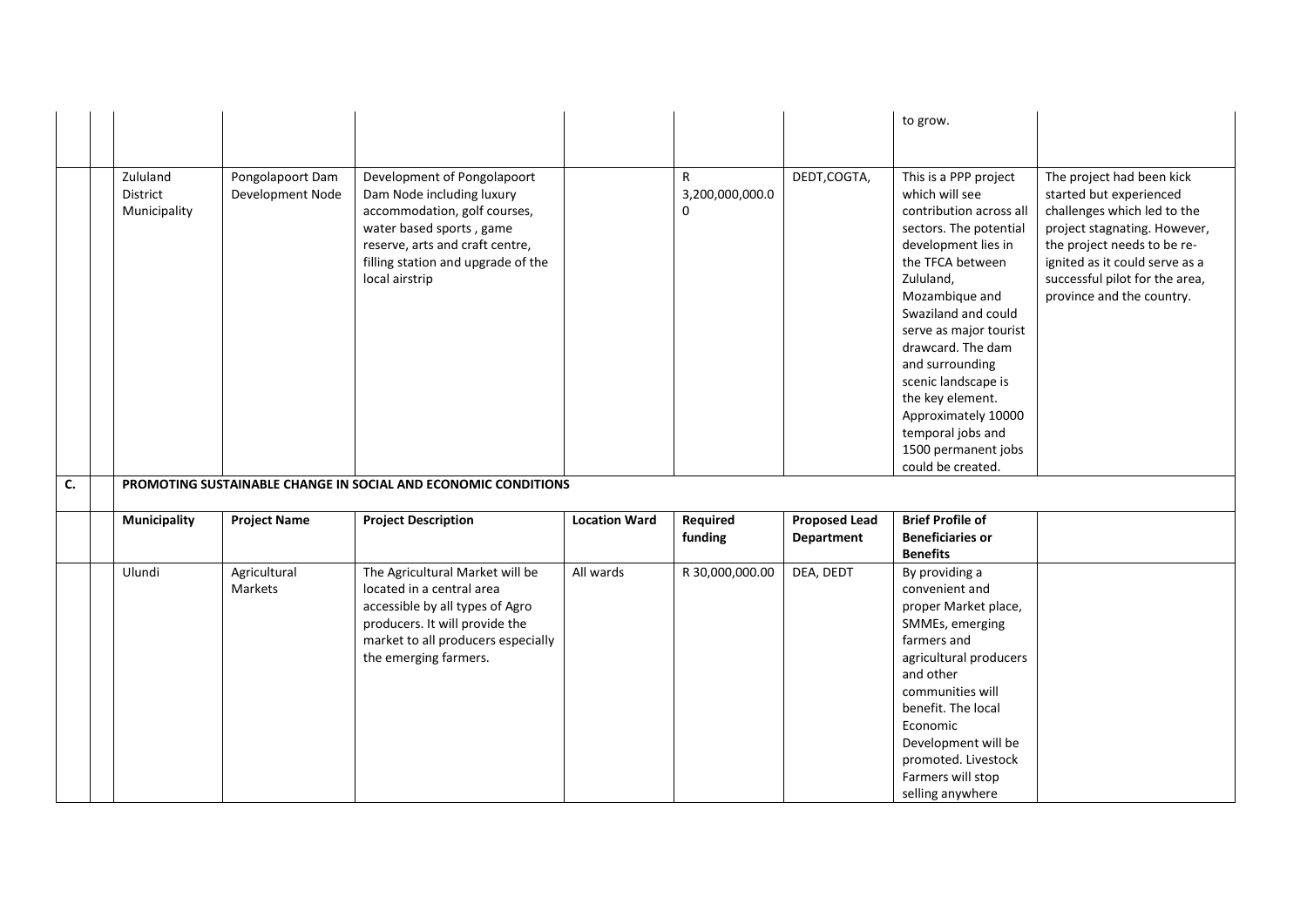|  |        |                        |                                                                                                                                                                                                                                                                                                                                                                                                                         |           |                 |                                     | along side the road<br>which contravenes<br>the Municipal by<br>laws.                                                                                                                                                                                                                                                                                                                                                                                                                                                                                                                                                                                                                     |  |
|--|--------|------------------------|-------------------------------------------------------------------------------------------------------------------------------------------------------------------------------------------------------------------------------------------------------------------------------------------------------------------------------------------------------------------------------------------------------------------------|-----------|-----------------|-------------------------------------|-------------------------------------------------------------------------------------------------------------------------------------------------------------------------------------------------------------------------------------------------------------------------------------------------------------------------------------------------------------------------------------------------------------------------------------------------------------------------------------------------------------------------------------------------------------------------------------------------------------------------------------------------------------------------------------------|--|
|  | Ulundi | <b>Poultry Farming</b> | This type of projects has been<br>identified almost in all wards. The<br>idea is that at least there be one<br>in each ward. Some of these<br>projects exists but they need to<br>be revived and problems that led<br>to them failing be identified and<br>remedied and monitored. The<br>Municipality believes that with<br>proper funding and monitoring<br>these projects can survive as they<br>have a ready market | All wards | R 16,000,000.00 | DEA, DEDT,<br>Social<br>Development | Creation of decent<br>permanent jobs in<br>line with the State<br>President State of the<br>Nation Address, KZN<br><b>Strategic Goals and</b><br>Objectives, outcome<br>9, and types B, C, E, F,<br>H. Local Economic<br>Development, Rural<br>Development<br>programme and<br>others will be<br>realized. Poverty will<br>be alleviated and<br>skills created. The<br>projects will be<br>carried out in rural<br>areas and locally<br>where communities<br>live and this will<br>reduce the flow of<br>people to urban<br>areas. It is easier to<br>start this type of a<br>project. Local<br>Communities will<br>save the added costs<br>as the production will<br>be carried in their |  |
|  | Ulundi | <b>Synthetic Grass</b> | The purpose is to get low                                                                                                                                                                                                                                                                                                                                                                                               | All wards | R 36,000,000.00 | Sports and                          | locality.<br>Sport will be                                                                                                                                                                                                                                                                                                                                                                                                                                                                                                                                                                                                                                                                |  |
|  |        | Sports Field           | maintenance sports fields in the                                                                                                                                                                                                                                                                                                                                                                                        |           |                 | Recreation                          | encouraged in rural                                                                                                                                                                                                                                                                                                                                                                                                                                                                                                                                                                                                                                                                       |  |
|  |        |                        | deep rural areas and to create an<br>enabling environment for the                                                                                                                                                                                                                                                                                                                                                       |           |                 |                                     | areas, youth can be<br>kept busy and can be                                                                                                                                                                                                                                                                                                                                                                                                                                                                                                                                                                                                                                               |  |
|  |        |                        | promotion of Sports. At least one                                                                                                                                                                                                                                                                                                                                                                                       |           |                 |                                     | encouraged to stay                                                                                                                                                                                                                                                                                                                                                                                                                                                                                                                                                                                                                                                                        |  |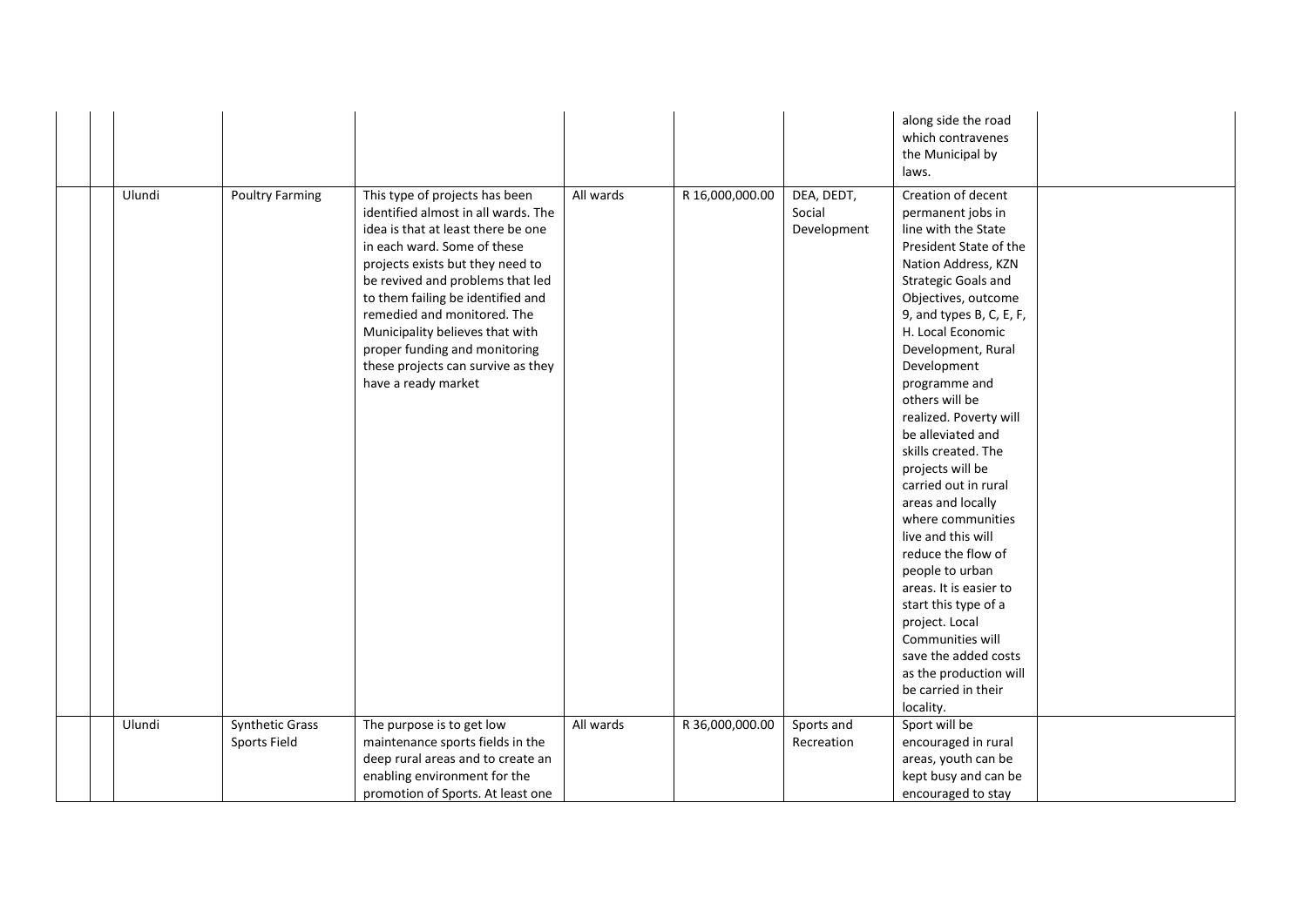|                                      |                                                              | sport field in a ward be upgraded.                                                                                                                                         |                 |                 |                       | away from drugs and<br>violence, small to<br>medium job creation<br>can be generated.<br>Sports committees<br>will have a facility to<br>identify to identify<br>talent                                                                                                                                                                                                                                                                                          |  |
|--------------------------------------|--------------------------------------------------------------|----------------------------------------------------------------------------------------------------------------------------------------------------------------------------|-----------------|-----------------|-----------------------|------------------------------------------------------------------------------------------------------------------------------------------------------------------------------------------------------------------------------------------------------------------------------------------------------------------------------------------------------------------------------------------------------------------------------------------------------------------|--|
| Ulundi                               | Feasibility Study of<br>a Trading Centre at<br>Mpungamhlophe | Conduct a Feasibility Study and<br>Construction of a Trading Centre<br>at Mpungamhlophe to create an<br>environment to allow access to<br>markets for emerging businesses. |                 | R 30,000,000.00 | <b>DEDT</b>           | If feasibility studies<br>have been carried<br>out, it makes it<br>possible for funding<br>to be sourced based<br>on facts, It is possible<br>to source funding on<br>projects that are<br>packaged, Trading<br>Centres will reduce a<br>burden of travelling<br>to town all the time<br>to buy a few items,<br>this in turn will save<br>communities money<br>for other essentials.<br>Job opportunities will<br>be created both<br>temporary and<br>permanent. |  |
| Zululand<br>District<br>Municipality | <b>Homeless Centres</b>                                      | <b>Establishment of homeless</b><br>centres at 5 strategic nodes<br>across DC 26                                                                                           | Strategic nodes | <b>NA</b>       | Social<br>Development | There is a huge<br>demand for such<br>centres in district<br>which carries one of<br>the highest numbers<br>of child-headed<br>households which is a<br>recipe for disaster in<br>childhood<br>development. Further<br>there is a significant<br>number of old people                                                                                                                                                                                            |  |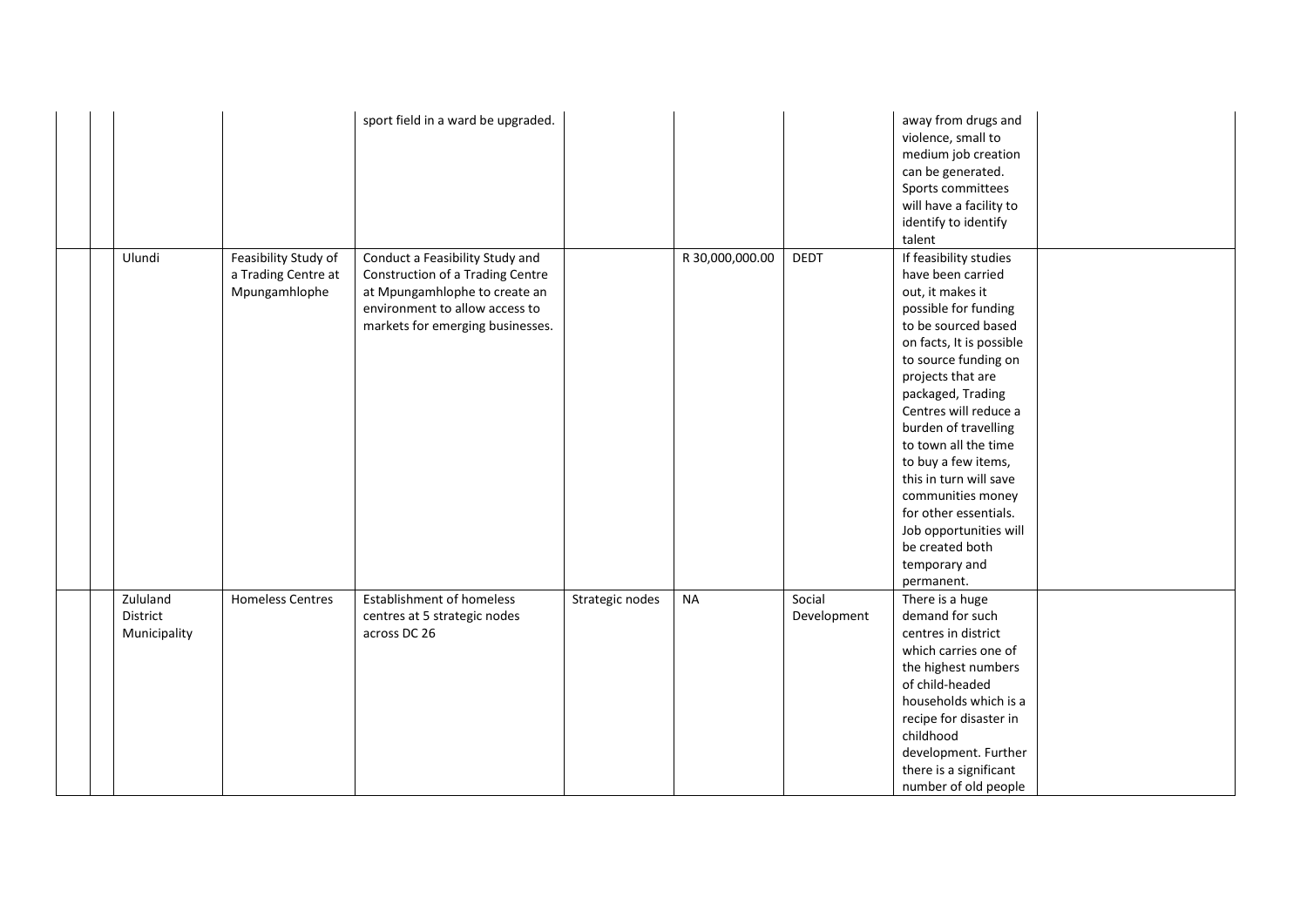|    |              |                              |                                                                                                                                         |                      |                     |                                           | which are not taken<br>care of adequately<br>due to lack of<br>resources and being<br>considered as<br>liabilities by their<br>families. There is a<br>need to establish<br>such centres to<br>ensure that these<br>groups of people live<br>dignified lives at least.                                                                                                                                                                                                                             |  |
|----|--------------|------------------------------|-----------------------------------------------------------------------------------------------------------------------------------------|----------------------|---------------------|-------------------------------------------|----------------------------------------------------------------------------------------------------------------------------------------------------------------------------------------------------------------------------------------------------------------------------------------------------------------------------------------------------------------------------------------------------------------------------------------------------------------------------------------------------|--|
| D. |              |                              | LEVERAGING CORRIDOR DEVELOPMENT AND REHABILITATION OF SMALL TOWNS                                                                       |                      |                     |                                           |                                                                                                                                                                                                                                                                                                                                                                                                                                                                                                    |  |
|    | Municipality | <b>Project Name</b>          | <b>Project Description</b>                                                                                                              | <b>Location Ward</b> | Required<br>funding | <b>Proposed Lead</b><br><b>Department</b> |                                                                                                                                                                                                                                                                                                                                                                                                                                                                                                    |  |
|    | Ulundi       | Mpungamhlophe<br>Access Road | Construction of a 12km stretch of<br>gravel road to maximise<br>development potential of<br>Mpungamhlophe node(rural<br>service centre) |                      | R 42,000,000.00     | Transport                                 | Mpungamhlophe is<br>one of the nodes<br>forming up the SDF<br>for Ulundi<br>Municipality and is<br>thus equally<br>important. This node<br>needs to be<br>developed as it has<br>the high potential as<br>a node. It is<br>somewhat 10 km off<br>R34. It forms part of<br>the corridor<br>development.<br>Mpungamhlophe is a<br>semi township which<br>has a potential to<br>become a proper<br>township. It also<br>needs to be<br>formalised to a<br>township. The 12km<br>gravel road of R34 to |  |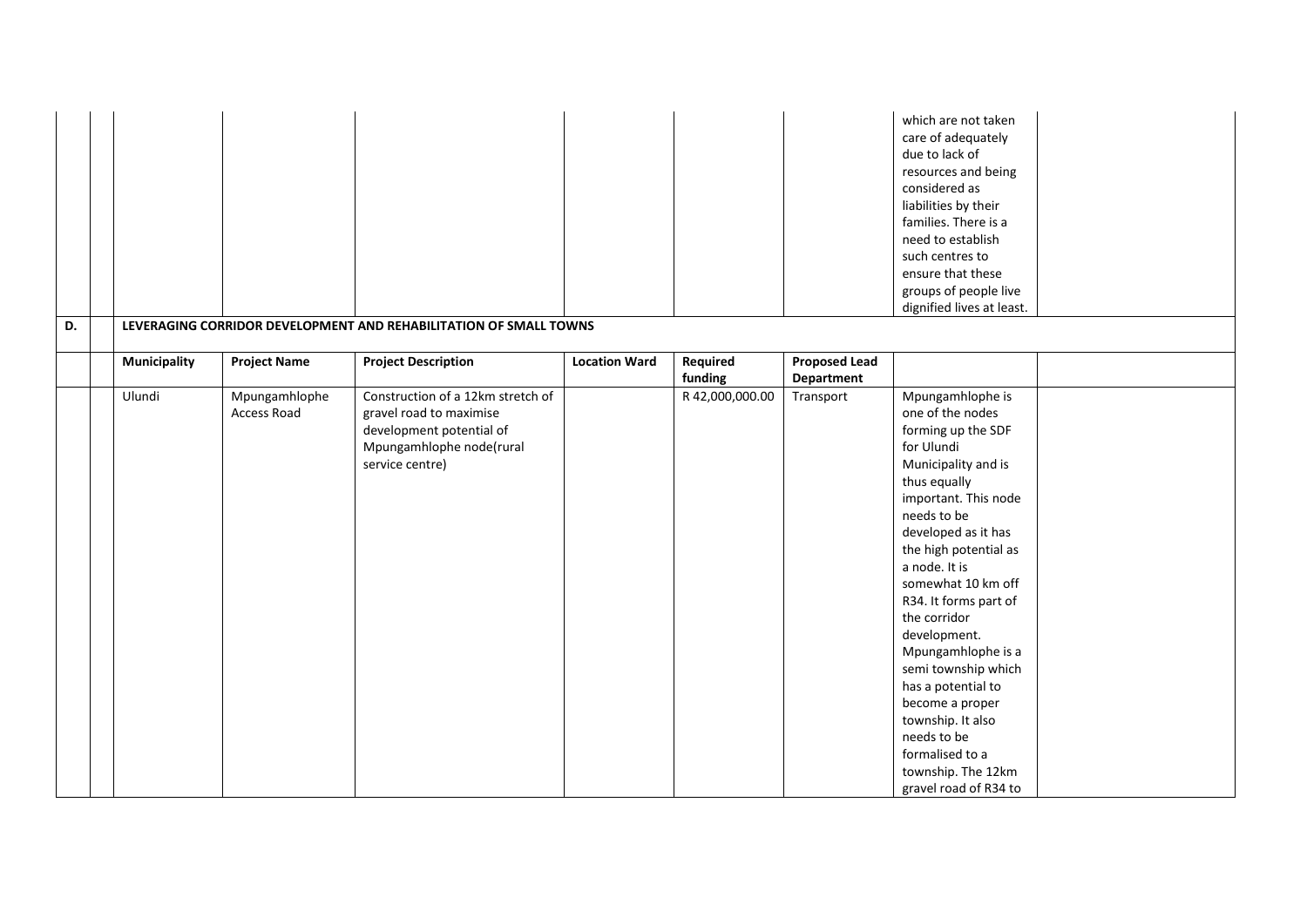|                                      |               |                                                                                      |                           |           |           | the heart of<br>Mpungamhlophe is<br>terrible and it hinders<br>the development and<br>investor's willingness.<br>The tarring of this<br>piece of road will<br>open up many<br>developmental<br>opportunities. The<br>feasibility study for a<br>trading centre has<br>been carried out so<br>that some facts about<br>the area are already<br>known. This gravel<br>piece of road was one<br>of the unfavourable<br>factors in the<br>feasibility study.<br>Mpungamhlophe<br>qualifies for a corridor<br>Development in many<br>respects. |  |
|--------------------------------------|---------------|--------------------------------------------------------------------------------------|---------------------------|-----------|-----------|-------------------------------------------------------------------------------------------------------------------------------------------------------------------------------------------------------------------------------------------------------------------------------------------------------------------------------------------------------------------------------------------------------------------------------------------------------------------------------------------------------------------------------------------|--|
| Zululand<br>District<br>Municipality | P700 Corridor | Fast-track tarring and completion<br>of P700 route linking Zululand<br>and uThungulu | Municipal wide<br>benefit | <b>NA</b> | Transport | The road is not only a<br>district but a<br>provincially<br>recognised potential<br>corridor identified in<br>the PGDS. Several<br>studies have been<br>conducted including a<br>P 700 Nodal<br>Development Plan<br>that identifies key<br>strategic nodes along<br>this corridor that will<br>benefit from<br>agricultural, tourism<br>and economic spin-                                                                                                                                                                                |  |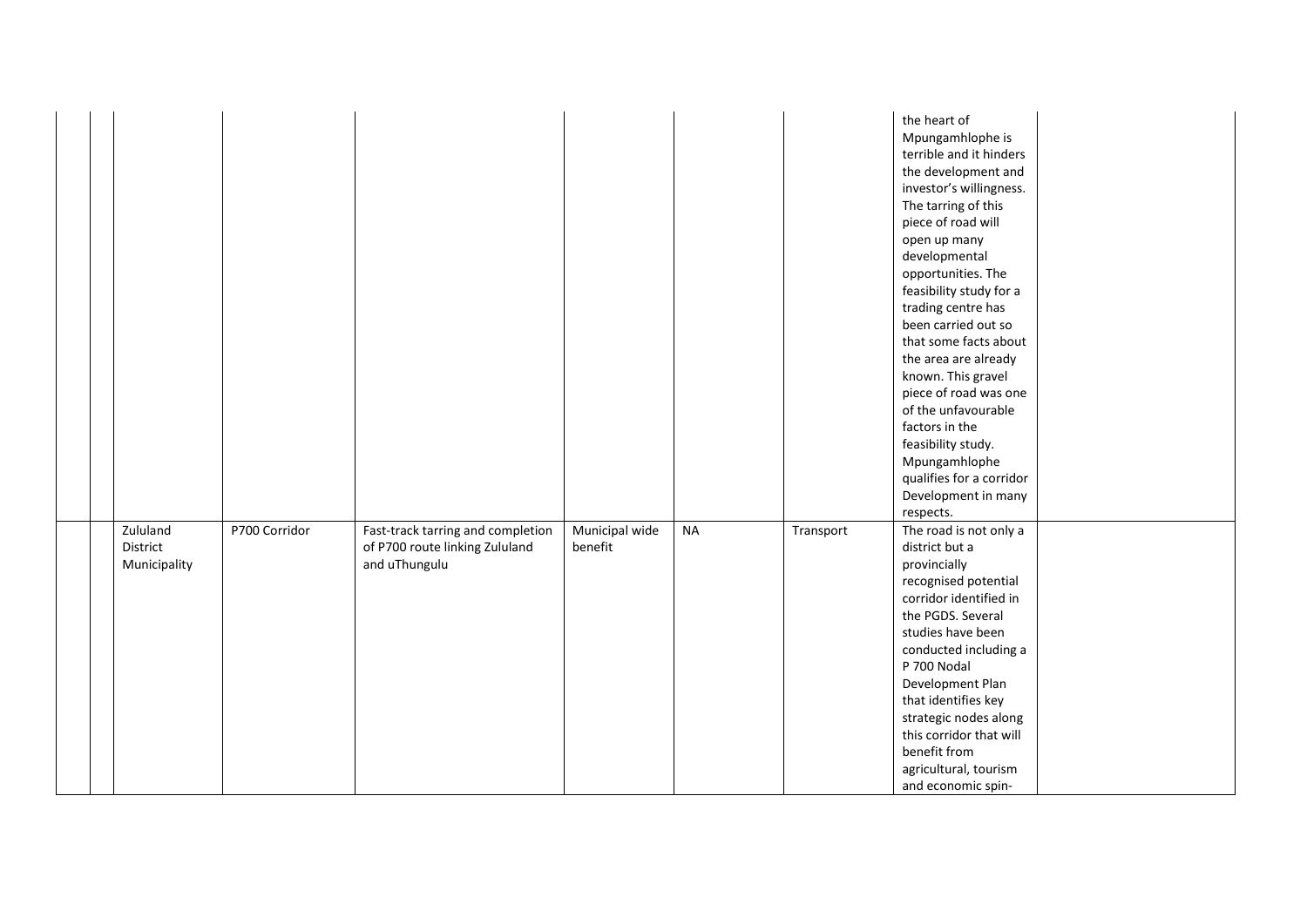|                                      |                              |                                                                             |           |              | offs and<br>opportunities.<br>Communities<br>adjacent to this road<br>will also benefit<br>tremendously. Apart<br>from easing private<br>vehicle and freight<br>congestion off the<br>R34 linking Zululand<br>with uThungulu and<br>the existence of the<br>latters port(Richards<br>Bay) presents<br>significant potential<br>economic spin-offs.                                                                                                                                                                                                                            |
|--------------------------------------|------------------------------|-----------------------------------------------------------------------------|-----------|--------------|-------------------------------------------------------------------------------------------------------------------------------------------------------------------------------------------------------------------------------------------------------------------------------------------------------------------------------------------------------------------------------------------------------------------------------------------------------------------------------------------------------------------------------------------------------------------------------|
| Zululand<br>District<br>Municipality | Small Town<br>Rehabilitation | Rehabilitation of small towns<br>with Babanango town(Ulundi) as<br>priority | <b>NA</b> | <b>COGTA</b> | The town of<br>Babanango is one of<br>the small towns in<br>Ulundi specifically a<br>rural service centre. It<br>is arguably one of the<br>most deprived towns<br>in the area of Ulundi<br>if not the district. It<br>has also appeared in<br>the media after it was<br>highlighted by one of<br>the opposition parties<br>of the country.<br>Although it may not<br>have a sizeable<br>population but the<br>town is desperately in<br>need of infrastructure<br>upgrade including<br>roads, water and<br>sanitation, education,<br>health and other<br>government services. |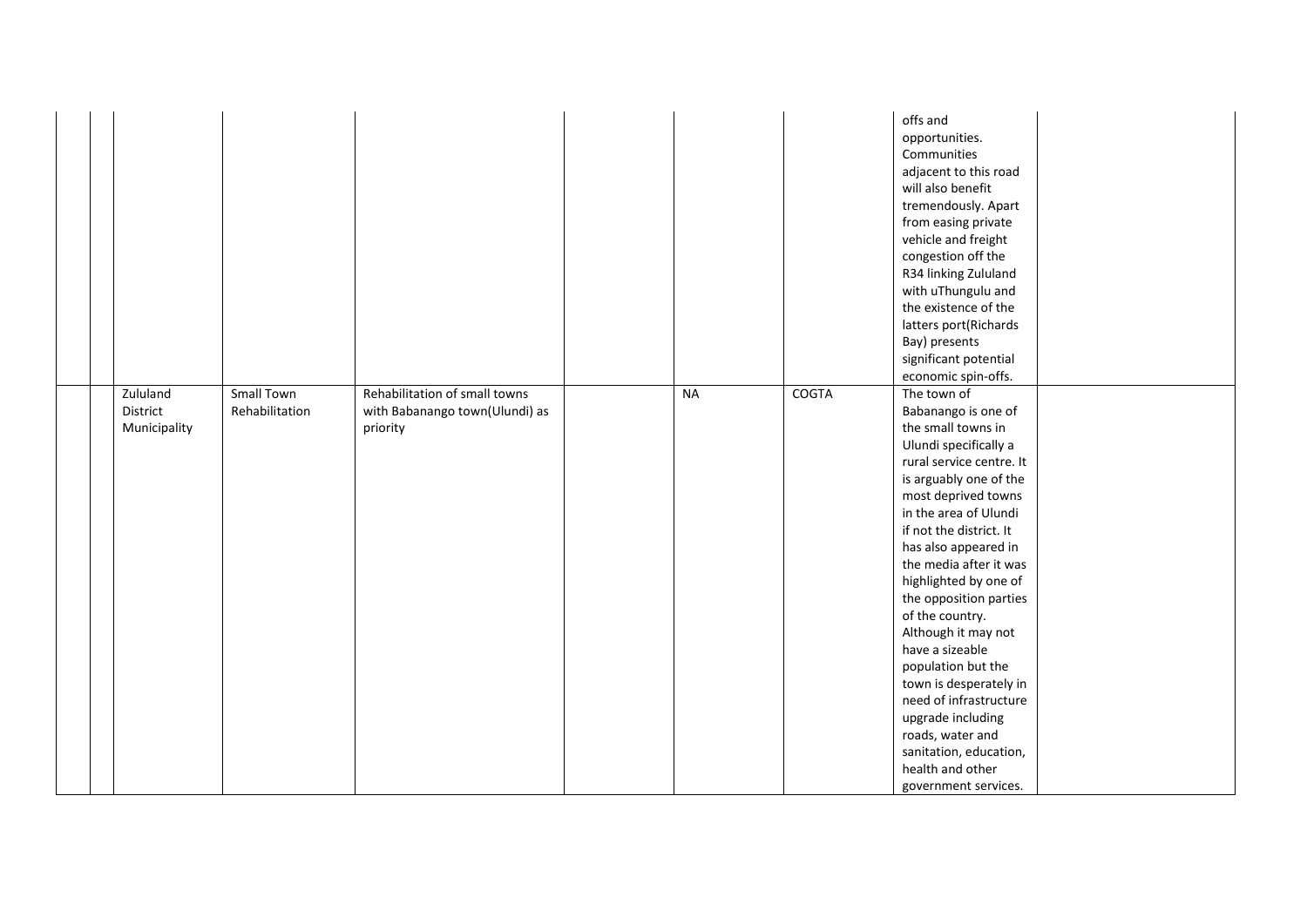|    |                     |                                                          |                                                                                                                                                                                                                                                                                                                   |                      |                     |                                            | The town is rural but<br>will also benefit<br>tremendously by<br>attracting at least one<br>major anchor store<br>and then to support<br>fledgling businesses<br>in the area to<br>produce basic<br>products required by<br>the people in the<br>town.                                                                                                      |                                                                                                                                                                                                |
|----|---------------------|----------------------------------------------------------|-------------------------------------------------------------------------------------------------------------------------------------------------------------------------------------------------------------------------------------------------------------------------------------------------------------------|----------------------|---------------------|--------------------------------------------|-------------------------------------------------------------------------------------------------------------------------------------------------------------------------------------------------------------------------------------------------------------------------------------------------------------------------------------------------------------|------------------------------------------------------------------------------------------------------------------------------------------------------------------------------------------------|
| E. |                     | <b>GEARED TOWARDS ACHIEVEMENT OF THE MILLENIUM GOALS</b> |                                                                                                                                                                                                                                                                                                                   |                      |                     |                                            |                                                                                                                                                                                                                                                                                                                                                             |                                                                                                                                                                                                |
|    | <b>Municipality</b> | <b>Project Name</b>                                      | <b>Project Description</b>                                                                                                                                                                                                                                                                                        | <b>Location Ward</b> | Required<br>funding | <b>Proposed Lead</b><br>Department         | <b>Brief Profile of</b><br><b>Beneficiaries or</b><br><b>Benefits</b>                                                                                                                                                                                                                                                                                       |                                                                                                                                                                                                |
|    |                     |                                                          |                                                                                                                                                                                                                                                                                                                   |                      |                     |                                            |                                                                                                                                                                                                                                                                                                                                                             |                                                                                                                                                                                                |
| F. |                     |                                                          | GEARED TOWARDS MASSIVE JOB CREATION AND LOCAL ECONOMIC DEVELOPMENT                                                                                                                                                                                                                                                |                      |                     |                                            |                                                                                                                                                                                                                                                                                                                                                             |                                                                                                                                                                                                |
|    | <b>Municipality</b> | <b>Project Name</b>                                      | <b>Project Description</b>                                                                                                                                                                                                                                                                                        | <b>Location Ward</b> | Required<br>funding | <b>Proposed Lead</b><br>Department         | <b>Brief Profile of</b><br><b>Beneficiaries or</b><br><b>Benefits</b>                                                                                                                                                                                                                                                                                       |                                                                                                                                                                                                |
|    | Nongoma             | Tourism and<br><b>Cultural Hub Nodal</b><br>Development  | Development of a tourism and<br>cultural facility which will display,<br>preserve and promote the rich<br>cultural history, heritage and<br>natural resources of Nongoma.<br>Over and above the main<br>structures the facility will include<br>a park, landscaping, traditional<br>huts, and perimeter lightning | 9                    | R 94,850,000.00     | ZDM, COGTA,<br>DEAT, AMAFA,<br><b>DEDT</b> | Nongoma has a<br>population of over<br>200000 and a number<br>of small to large scale<br>businesses that will<br>benefit from<br>increased clientele<br>through tourist<br>activities in the town.<br>Nongoma is a tourism<br>potential destination,<br>the tourism and<br>cultural hub will open<br>job opportunities to<br>many people<br>including small | This project started with the<br>by-pass road which will ease<br>traffic in the CBD, allowing<br>access to the under<br>construction museum. These<br>two projects are funded<br>through NDPG. |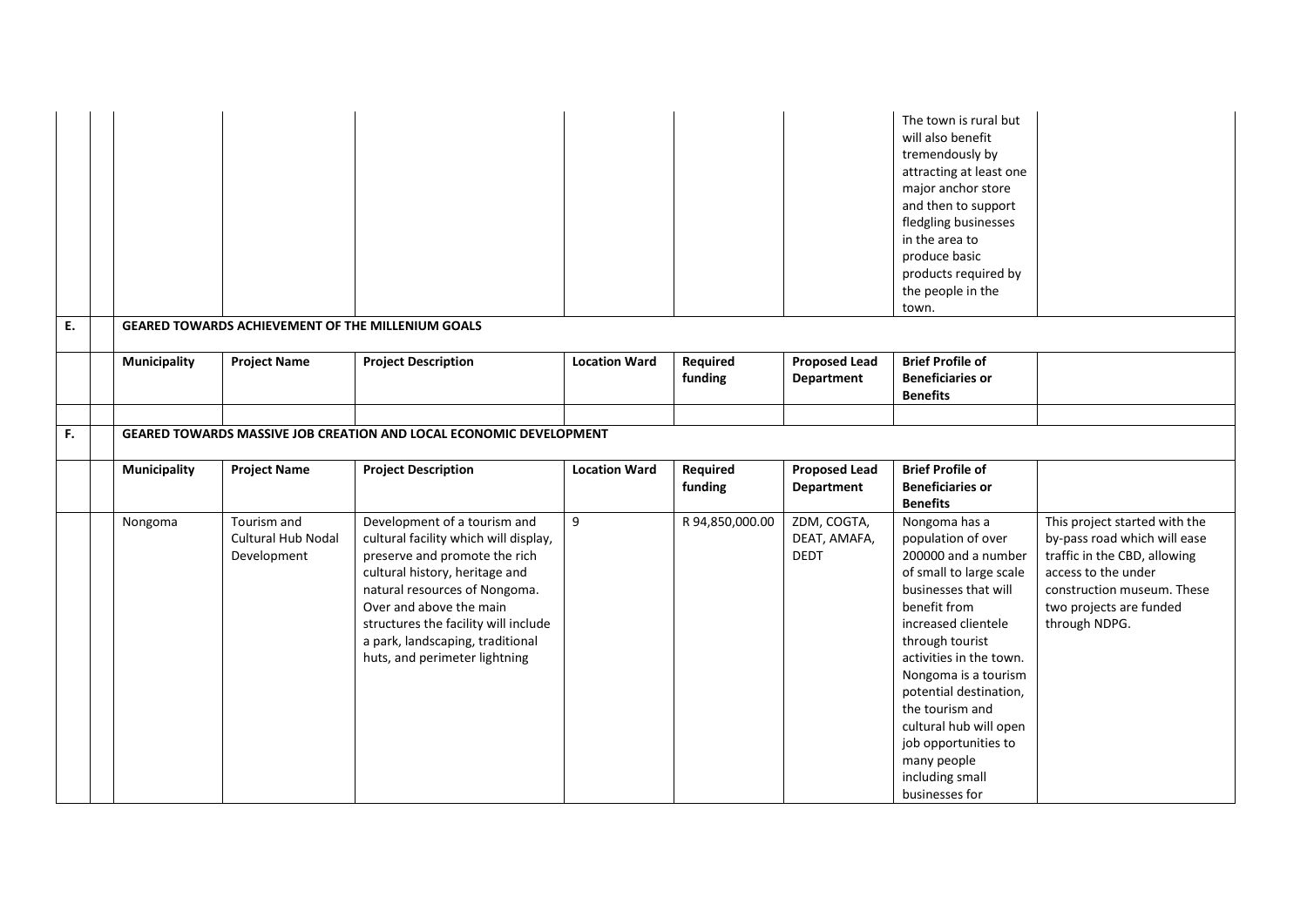|           |                                                               |                                                                                                                                                                                                                                                                                                                                                                                                                                                                                                                                                                                                                                                                                                                                                                                                                                            |                                                                                                  |              |             | traditional creative<br>work. Nongoma<br>Municipality is the<br>home of Royal Zulu<br>Monarch with rich<br>diversity and scenic<br>nature trails, historic<br>heritage and a unique<br>moderate climate. .A<br>park will also<br>encourage both<br>environmental<br>management and<br>healthy social lives for<br>young people.                                                                                                                                                                                                                       |                                                                                                                                                                                                                                                                                            |
|-----------|---------------------------------------------------------------|--------------------------------------------------------------------------------------------------------------------------------------------------------------------------------------------------------------------------------------------------------------------------------------------------------------------------------------------------------------------------------------------------------------------------------------------------------------------------------------------------------------------------------------------------------------------------------------------------------------------------------------------------------------------------------------------------------------------------------------------------------------------------------------------------------------------------------------------|--------------------------------------------------------------------------------------------------|--------------|-------------|-------------------------------------------------------------------------------------------------------------------------------------------------------------------------------------------------------------------------------------------------------------------------------------------------------------------------------------------------------------------------------------------------------------------------------------------------------------------------------------------------------------------------------------------------------|--------------------------------------------------------------------------------------------------------------------------------------------------------------------------------------------------------------------------------------------------------------------------------------------|
| Abaqulusi | Development of the<br>Vryheid Railway<br><b>Precinct Plan</b> | As part of the Abaqulusi LED<br>Initiative funded by the KZN<br>DEDT discussions have been kick<br>started with Transnet Properties<br>and Transnet Freight Rail for<br>release of prime land around the<br>railway station for industrial<br>development in response to<br>interest receive from existing and<br>potential new investors and the<br>identified need to effect the<br>regeneration of the Vryheid<br>Town Centre and release its<br>potential as the economic hub of<br>the ZDM. It appeared in the 2<br>meetings held so far that<br>Transnet has made many<br>attempts to also release current<br>residential areas to the<br>ownership of the municipality<br>and is prepared to pay for the<br>proclamation of the two<br>residential areas (Hardy Town<br>and Parkville) as townships and<br>also upgrade services to | Land Around<br>the Railway<br>Station in the<br>Vryheid Town<br>Centre in WARD<br>$\overline{7}$ | R 700,000.00 | DEDT, COGTA | Municipality will have<br>an opportunity to<br>regenerate the town<br>centre and attract<br>investment and<br>improve spatial<br>planning of the town<br>centre. Vryheid has a<br>population of over<br>240000. The project<br>has potential to<br>create significant jobs<br>and economic<br>empowerment<br>opportunities with<br>investors having<br>committed to<br>investing provided<br>that there is proper<br>planning. The<br>development of the<br>precinct area around<br>the railway station is<br>considered as<br>catalytic project. The | Transnet is to protect integrity<br>of its infrastructure whilst at<br>the same time playing a role in<br>the economic regeneration of<br>the town. Transnet Properties<br>keen to shared non-core assets<br>to better uses and keep what<br>can still be used by Transnet<br>Freight Rail |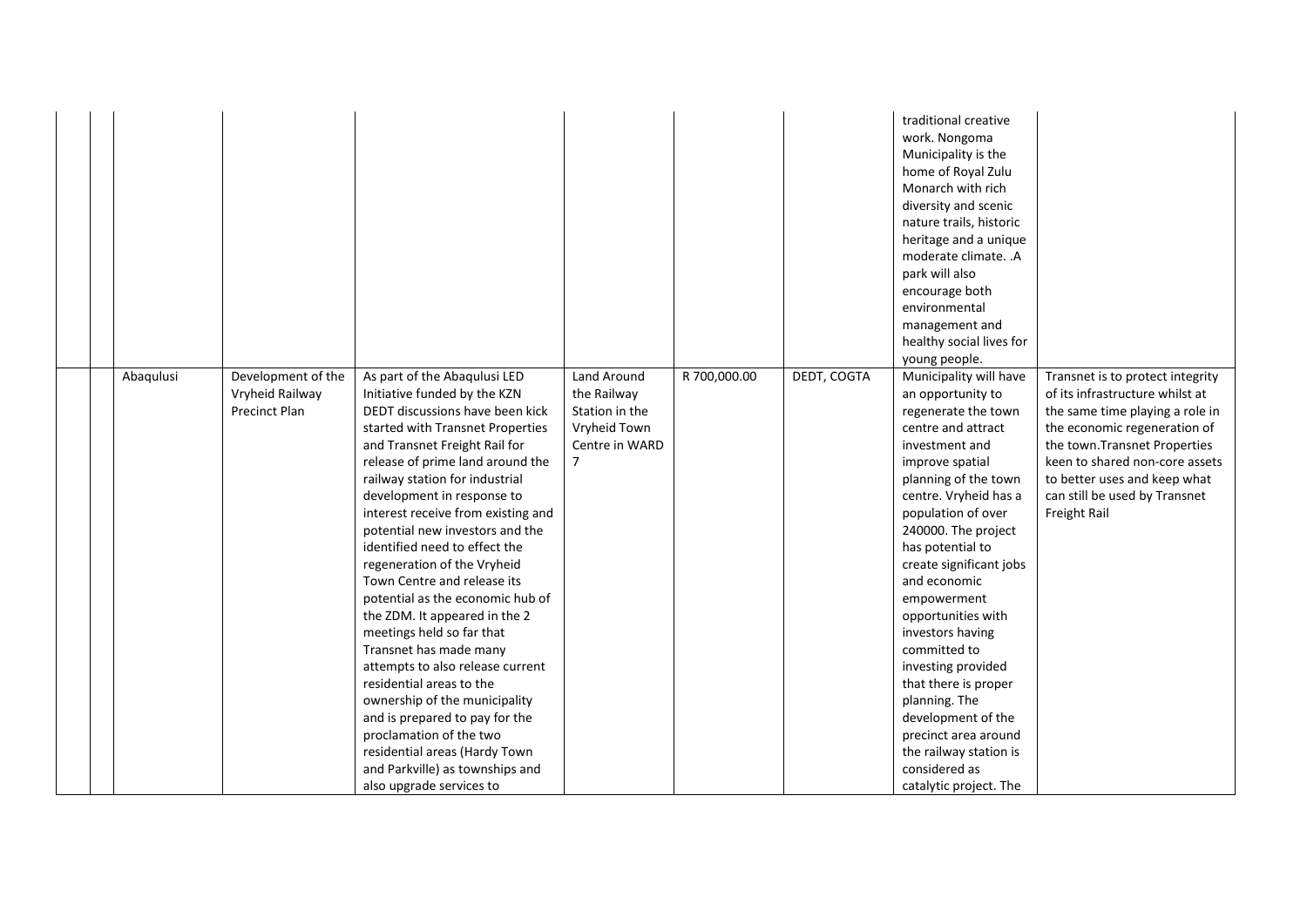|                                      |                  | municipal standards.                         |         |                          | precinct plan will<br>provide a strategic<br>and practical<br>framework to guide<br>the release of land<br>around railway<br>station and<br>infrastructure for a<br>mixed use<br>development driven<br>by light industrial<br>development and<br>residential<br>development in such<br>a manner that the<br>integrity and efficient<br>operation of the<br>railway infrastructure,<br>which is key to the<br>sustainable economy<br>of the Abaqulusi can<br>be protected. |                                                                                             |
|--------------------------------------|------------------|----------------------------------------------|---------|--------------------------|---------------------------------------------------------------------------------------------------------------------------------------------------------------------------------------------------------------------------------------------------------------------------------------------------------------------------------------------------------------------------------------------------------------------------------------------------------------------------|---------------------------------------------------------------------------------------------|
| Zululand<br>District<br>Municipality | Ngome Tea Estate | Revival the 500 hectare Ngome<br>Tea Estate. | Nongoma | DEDT,<br>COGTA, DAE, DTI | This existing facility is<br>located in the<br>Nongoma area and<br>was a vibrant and<br>supplying quality tea<br>product to several<br>markets. There was<br>also large scale jobs<br>(labourforce of 1000)<br>generated until<br>minimum wage laws<br>and a strong affected<br>competitiveness in<br>the global market.<br>Nongoma is one of<br>the most<br>impoverished areas in<br>the district. The                                                                   | Infrastructure of this estate<br>exists including tea garden.<br>Land is owned by the state |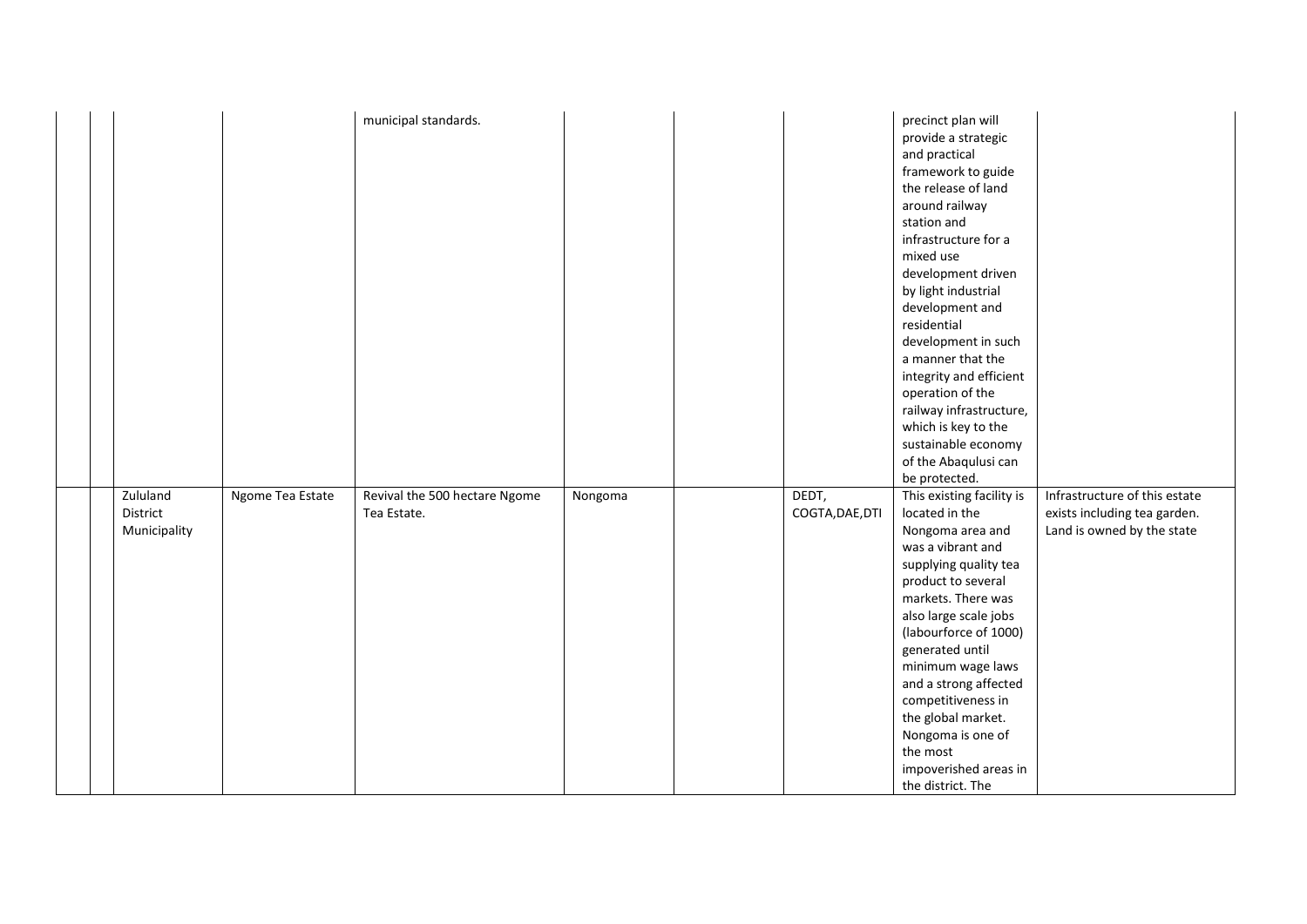|    |                                                          |                                             |                                                               |                      |                     |                                    | facility could also<br>serve as a tourist<br>drawcard. Potential<br>exists to revitalise the<br>tea estate and<br>produce a premium<br>or differentiated<br>product for the<br>domestic market.<br>Potential exists to<br>develop restaurants<br>and accommodation<br>to strengthen tourist<br>attraction. |  |  |  |
|----|----------------------------------------------------------|---------------------------------------------|---------------------------------------------------------------|----------------------|---------------------|------------------------------------|------------------------------------------------------------------------------------------------------------------------------------------------------------------------------------------------------------------------------------------------------------------------------------------------------------|--|--|--|
| G. | PROMOTING INTEGRATION OF PLANNING AND DEVELOPMENT (IDPS) |                                             |                                                               |                      |                     |                                    |                                                                                                                                                                                                                                                                                                            |  |  |  |
|    | Municipality                                             | <b>Project Name</b>                         | <b>Project Description</b>                                    | <b>Location Ward</b> | Required<br>funding | <b>Proposed Lead</b><br>Department | <b>Brief Profile of</b><br><b>Beneficiaries or</b><br><b>Benefits</b>                                                                                                                                                                                                                                      |  |  |  |
| Н. |                                                          |                                             | ALIGNED TO (OR LOCALISING) PROVINCIAL AND NATIONAL PRIORITIES |                      |                     |                                    |                                                                                                                                                                                                                                                                                                            |  |  |  |
|    |                                                          |                                             |                                                               |                      |                     |                                    |                                                                                                                                                                                                                                                                                                            |  |  |  |
|    | <b>Municipality</b>                                      | <b>Project Name</b>                         | <b>Project Description</b>                                    | <b>Location Ward</b> | Required<br>funding | <b>Proposed Lead</b><br>Department | <b>Brief Profile of</b><br><b>Beneficiaries or</b><br><b>Benefits</b>                                                                                                                                                                                                                                      |  |  |  |
|    |                                                          |                                             |                                                               |                      |                     |                                    |                                                                                                                                                                                                                                                                                                            |  |  |  |
| Ι. |                                                          | PROMOTING SUSTAINABILITY OF THE ENVIRONMENT |                                                               |                      |                     |                                    |                                                                                                                                                                                                                                                                                                            |  |  |  |
|    | Municipality                                             | <b>Project Name</b>                         | <b>Project Description</b>                                    | <b>Location Ward</b> | Required<br>funding | <b>Proposed Lead</b><br>Department | <b>Brief Profile of</b><br><b>Beneficiaries or</b><br><b>Benefits</b>                                                                                                                                                                                                                                      |  |  |  |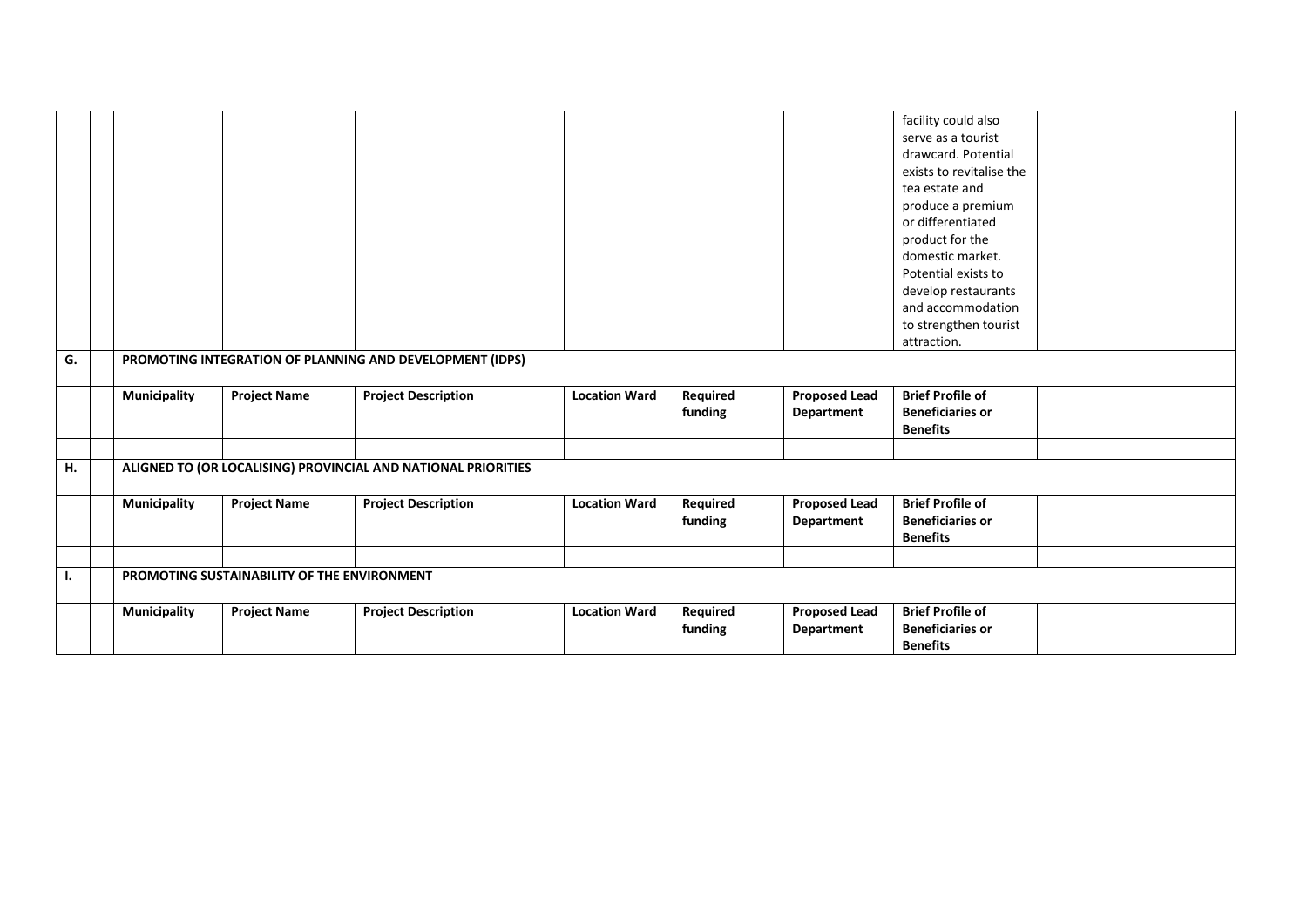| oPhongolo | Strategic<br>Environmental<br>Assessment and<br>Environmental<br>Management Plan | Do a Strategic Environmental<br>Assessment and prepare an<br>Environmental Management Plan<br>for uPhongolo Local Municipality.<br>uPhongolo Municipality is<br>situated in an environmentally<br>sensitive area that need to be<br>protected for the benefit of it's<br>residents and the broader<br>community of KZN, Swaziland<br>and Mpumalanga. Areas for<br>various land uses including<br>development and protection<br>need to be identified. The<br>municipality is in the process of<br>fulfilling it's legal mandate to<br>prepare a Spatial Development<br>Plan and a Land Use<br>Management System. | <b>Entire Municipal</b><br>area | R 500,000.00 | DEAT, COGTA | oPhongolo has a<br>population around<br>149543 with 22112<br>households and 104<br>settlements. The<br>uPhongolo Municipal<br>area largely<br>comprises of<br>traditional areas with<br>its tribal land patterns<br>and high density rural<br>settlements. Pongola-<br>Ncotshane is the<br>primary node of<br>uPhongolo and<br>accommodates the<br>highest order nodal<br>activities. It is formal<br>and planned with an<br>orderly growth<br>pattern. Belgrade<br>settlement (situated |  |
|-----------|----------------------------------------------------------------------------------|------------------------------------------------------------------------------------------------------------------------------------------------------------------------------------------------------------------------------------------------------------------------------------------------------------------------------------------------------------------------------------------------------------------------------------------------------------------------------------------------------------------------------------------------------------------------------------------------------------------|---------------------------------|--------------|-------------|------------------------------------------------------------------------------------------------------------------------------------------------------------------------------------------------------------------------------------------------------------------------------------------------------------------------------------------------------------------------------------------------------------------------------------------------------------------------------------------|--|
|           |                                                                                  |                                                                                                                                                                                                                                                                                                                                                                                                                                                                                                                                                                                                                  |                                 |              |             | west from Pongola on<br>the N2 to Piet Retief<br>in Mpumalanga) and<br>a node halfway<br>between Pongola and<br>Belgrade are the<br>secondary nodes and<br>provides a strategic<br>service to a number<br>of tribal areas which<br>are located far from<br>Pongola town.<br>Magudu, Golela, the<br>N2/P72 intersection<br>(Golela) and the<br>N2/P522 (Jozini)<br>intersection are<br>special nodes                                                                                      |  |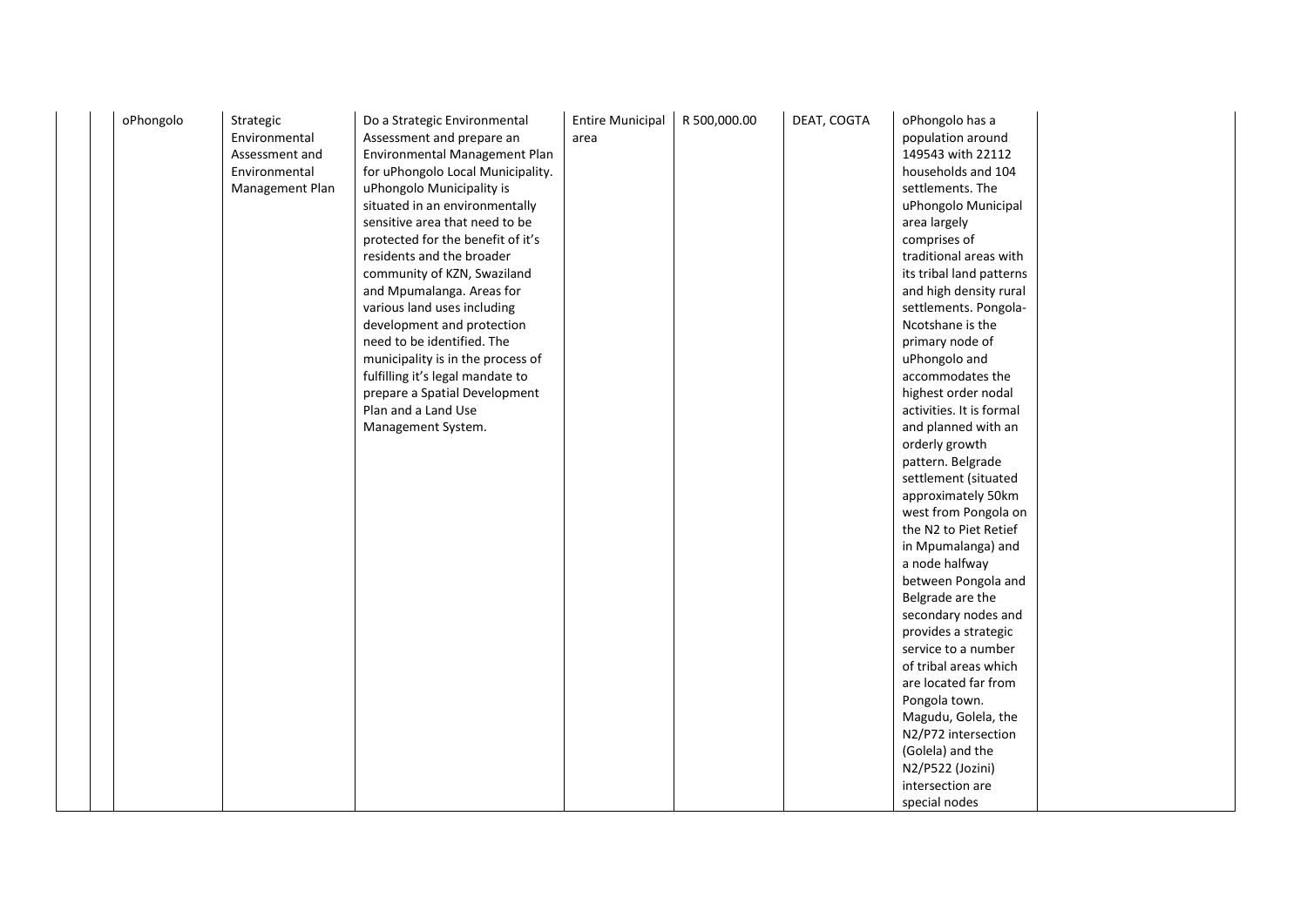|  |  |  |  | identified for future   |  |
|--|--|--|--|-------------------------|--|
|  |  |  |  | development based       |  |
|  |  |  |  | on their unique         |  |
|  |  |  |  | position within the     |  |
|  |  |  |  | area. Pongola-          |  |
|  |  |  |  | Ncotshane, and Illovo   |  |
|  |  |  |  | Mill townships are      |  |
|  |  |  |  | high density built      |  |
|  |  |  |  | areas. The uPhongolo    |  |
|  |  |  |  | Area features some      |  |
|  |  |  |  | important               |  |
|  |  |  |  | conservation areas or   |  |
|  |  |  |  | areas that will require |  |
|  |  |  |  | careful management      |  |
|  |  |  |  | in the unfolding        |  |
|  |  |  |  | development pattern     |  |
|  |  |  |  | including               |  |
|  |  |  |  | Pongolapoort dam        |  |
|  |  |  |  | and nature reserve,     |  |
|  |  |  |  | Bivane Dam, Ithala      |  |
|  |  |  |  | Nature reserve, The     |  |
|  |  |  |  | area surrounding        |  |
|  |  |  |  | Magudu and the          |  |
|  |  |  |  | Mkuze river, The area   |  |
|  |  |  |  | between the R66 and     |  |
|  |  |  |  | the N2, The             |  |
|  |  |  |  | Municipality is in an   |  |
|  |  |  |  | excellent position to   |  |
|  |  |  |  | reap the benefits of    |  |
|  |  |  |  | an intensive tourism    |  |
|  |  |  |  | programme due to        |  |
|  |  |  |  |                         |  |
|  |  |  |  | the natural beauty of   |  |
|  |  |  |  | the area, the existing  |  |
|  |  |  |  | tourism related         |  |
|  |  |  |  | development and the     |  |
|  |  |  |  | potential for future    |  |
|  |  |  |  | tourism related         |  |
|  |  |  |  | development. The        |  |
|  |  |  |  | proposed extension      |  |
|  |  |  |  | of Ithala Nature        |  |
|  |  |  |  | Reserve and the         |  |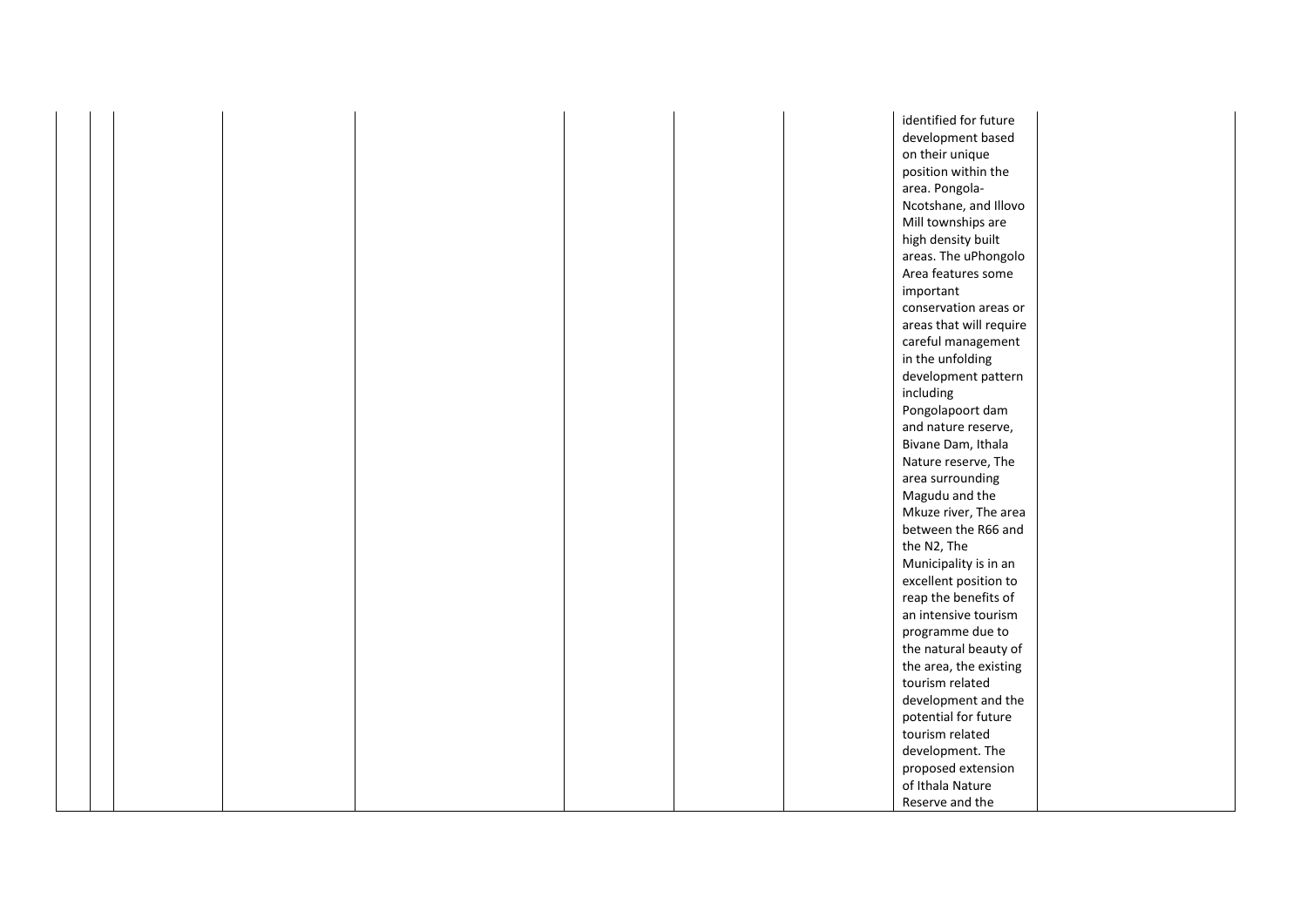|  |        |                          |                                                                                                                                                                                                                                                                                                                                                                                                                                                                                                                                                                                                                                      |                                                                 |                 |                | upgrading and<br>development of<br>facilities at the<br>Pongola Poort Nature<br>Reserve have the<br>potential to greatly<br>enhance the tourism<br>sector in the<br>Municipality with the<br>concomitant effect of<br>changing the area to<br>a destination rather<br>than thoroughfare to<br>other destinations.                                                                                                                                                                                              |  |
|--|--------|--------------------------|--------------------------------------------------------------------------------------------------------------------------------------------------------------------------------------------------------------------------------------------------------------------------------------------------------------------------------------------------------------------------------------------------------------------------------------------------------------------------------------------------------------------------------------------------------------------------------------------------------------------------------------|-----------------------------------------------------------------|-----------------|----------------|----------------------------------------------------------------------------------------------------------------------------------------------------------------------------------------------------------------------------------------------------------------------------------------------------------------------------------------------------------------------------------------------------------------------------------------------------------------------------------------------------------------|--|
|  | Ulundi | Aloe Processing<br>Plant | Aloe is one of the key resources<br>in the district. Its abundance is<br>deteriorating rapidly due to<br>excessive harvesting and lack of<br>preservation mechanism. There is<br>limited use of this resource to the<br>benefit of communities especially<br>economically. Aloe will be<br>harvested from all wards which<br>will benefit all communities in<br>Ulundi Municipal Area. SEDA has<br>already conducted the feasibility<br>Study. The intention is to let co-<br>operatives to own and run it. The<br>aloe will be harvested from all<br>wards, be transported to the site<br>and be processed and purified for<br>use. | The project is in<br>Wards 9 and 10<br>in a deep rural<br>area. | R 25,000,000.00 | DEDT, DAE, DED | There is going to be a<br>massive job creation<br>which in line with the<br>State President's<br><b>State of Nation</b><br>Address, and it is in<br>line with KZN<br><b>Provincial Priorities.</b><br>It is going to attract<br>investors both Local<br>and Foreign as it will<br>give confidence as a<br>successful venture. It<br>will improve lives of<br>the poor as the<br>project is intended to<br>benefit all wards that<br>have aloe. - Aloe that<br>has not been utilised<br>will now be utilised to |  |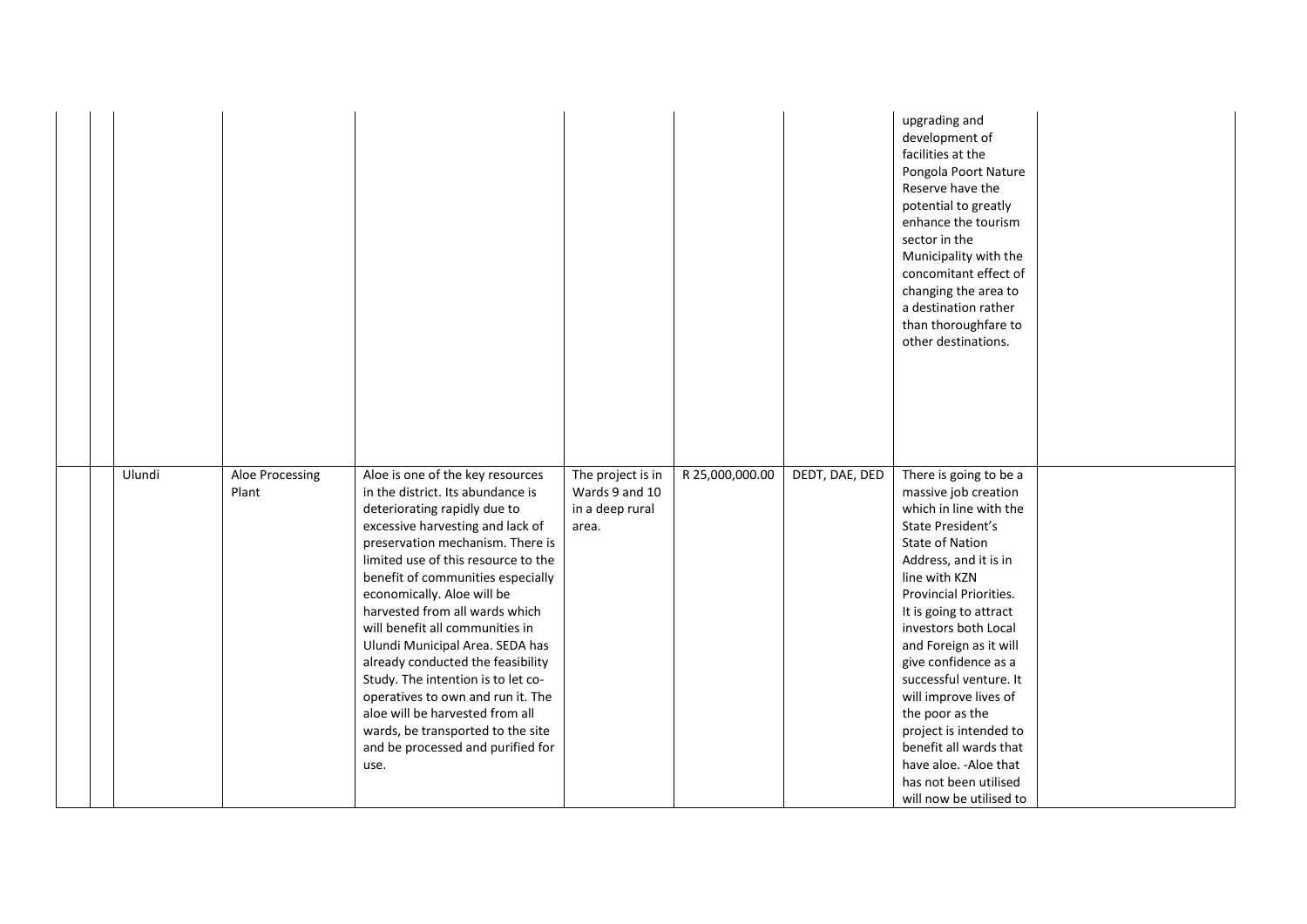|  |  |  |  | benefit poor           |  |
|--|--|--|--|------------------------|--|
|  |  |  |  | communities. - There   |  |
|  |  |  |  | will be a boost in the |  |
|  |  |  |  | economy of Ulundi      |  |
|  |  |  |  | and the Province       |  |
|  |  |  |  | which is also in line  |  |
|  |  |  |  | with KZN PGDS. The     |  |
|  |  |  |  | project has tangibles  |  |
|  |  |  |  | since it already has a |  |
|  |  |  |  | site with some         |  |
|  |  |  |  | infrastructure. The    |  |
|  |  |  |  | Co-operatives          |  |
|  |  |  |  | Programme is going     |  |
|  |  |  |  | to benefit directly.   |  |
|  |  |  |  | Skills will be         |  |
|  |  |  |  | transferred and        |  |
|  |  |  |  | attained. The          |  |
|  |  |  |  | Feasibility Study has  |  |
|  |  |  |  | already been           |  |
|  |  |  |  | conducted and by a     |  |
|  |  |  |  | SEDA involved. It is   |  |
|  |  |  |  | anticipated that       |  |
|  |  |  |  | products such as       |  |
|  |  |  |  | soap, medication and   |  |
|  |  |  |  | various food stuffs    |  |
|  |  |  |  | will be generated      |  |
|  |  |  |  | from the Aloe. There   |  |
|  |  |  |  | will be no exporting   |  |
|  |  |  |  | of raw material as the |  |
|  |  |  |  | aloe will be processed |  |
|  |  |  |  | and finalised in       |  |
|  |  |  |  | Ulundi, Only finished  |  |
|  |  |  |  | products will be       |  |
|  |  |  |  | exported.              |  |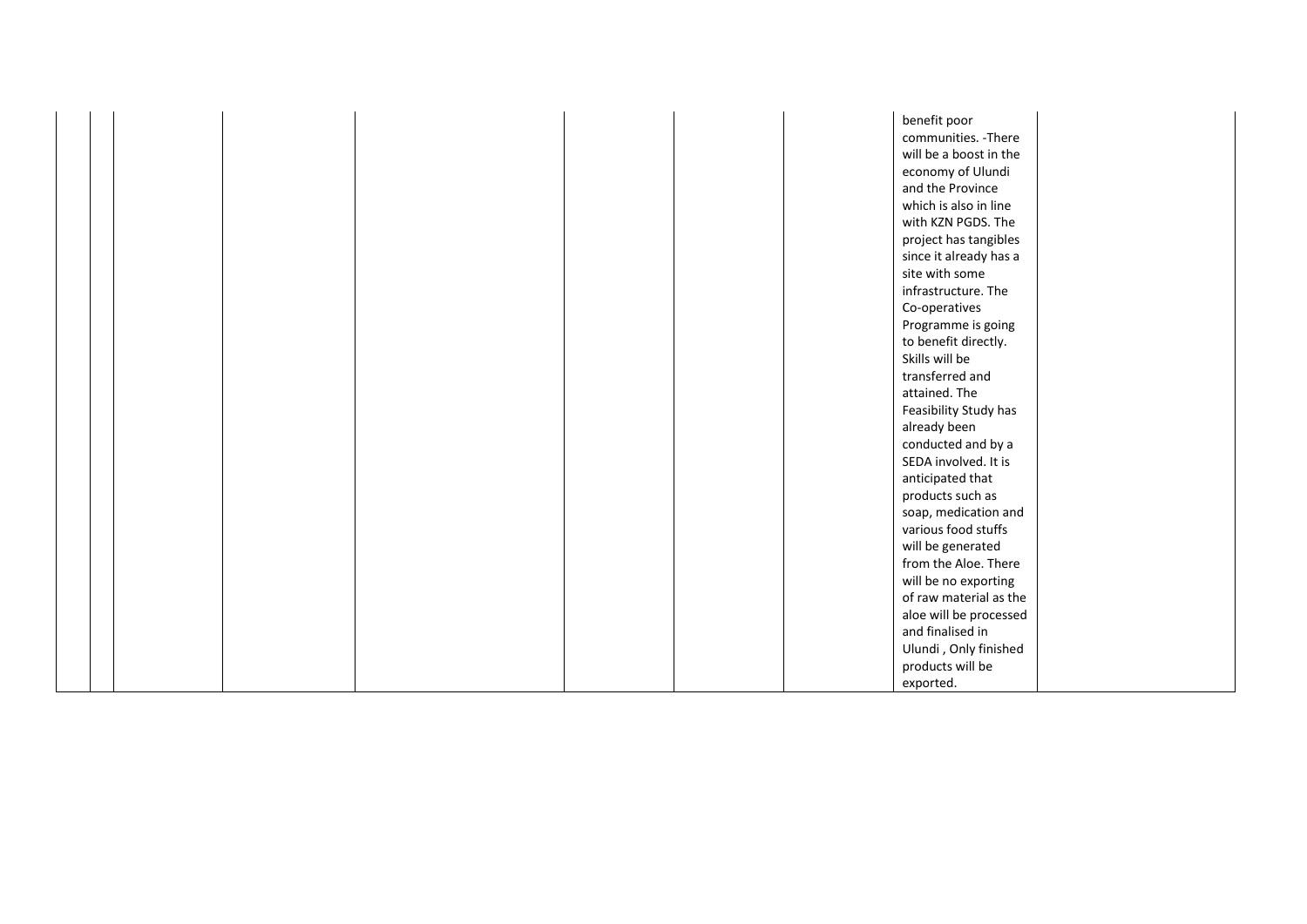|  | Ulundi | Feasibility of an<br><b>Alternative Energy</b><br>source | Establishment of an alternative<br>source energy to electrification<br>that will alleviate demand and<br>supply pressure off the town grid | Municipal wide | R<br>150,000,000.00 | Energy | In the Ulundi<br>Municipal Area there<br>is still some huge<br>backlog in the Eskom<br>supply area, the<br>indication of the<br>backlog is 12 900<br>households. Eskom<br>has built Enyokeni<br>Power Station which<br>some what gives<br>assurance that there<br>will now be enough<br>power supply.<br>However the process<br>will take time and<br>some areas need the<br>alternative energy.<br>This is an very basic<br>service that<br>communities must<br>have. This need is<br>incorporated into the<br>Millennium<br>Development Goals<br>and all citizens must<br>have access. The |  |
|--|--------|----------------------------------------------------------|--------------------------------------------------------------------------------------------------------------------------------------------|----------------|---------------------|--------|----------------------------------------------------------------------------------------------------------------------------------------------------------------------------------------------------------------------------------------------------------------------------------------------------------------------------------------------------------------------------------------------------------------------------------------------------------------------------------------------------------------------------------------------------------------------------------------------|--|
|  |        |                                                          |                                                                                                                                            |                |                     |        |                                                                                                                                                                                                                                                                                                                                                                                                                                                                                                                                                                                              |  |
|  |        |                                                          |                                                                                                                                            |                |                     |        |                                                                                                                                                                                                                                                                                                                                                                                                                                                                                                                                                                                              |  |
|  |        |                                                          |                                                                                                                                            |                |                     |        |                                                                                                                                                                                                                                                                                                                                                                                                                                                                                                                                                                                              |  |
|  |        |                                                          |                                                                                                                                            |                |                     |        |                                                                                                                                                                                                                                                                                                                                                                                                                                                                                                                                                                                              |  |
|  |        |                                                          |                                                                                                                                            |                |                     |        |                                                                                                                                                                                                                                                                                                                                                                                                                                                                                                                                                                                              |  |
|  |        |                                                          |                                                                                                                                            |                |                     |        |                                                                                                                                                                                                                                                                                                                                                                                                                                                                                                                                                                                              |  |
|  |        |                                                          |                                                                                                                                            |                |                     |        |                                                                                                                                                                                                                                                                                                                                                                                                                                                                                                                                                                                              |  |
|  |        |                                                          |                                                                                                                                            |                |                     |        |                                                                                                                                                                                                                                                                                                                                                                                                                                                                                                                                                                                              |  |
|  |        |                                                          |                                                                                                                                            |                |                     |        |                                                                                                                                                                                                                                                                                                                                                                                                                                                                                                                                                                                              |  |
|  |        |                                                          |                                                                                                                                            |                |                     |        |                                                                                                                                                                                                                                                                                                                                                                                                                                                                                                                                                                                              |  |
|  |        |                                                          |                                                                                                                                            |                |                     |        |                                                                                                                                                                                                                                                                                                                                                                                                                                                                                                                                                                                              |  |
|  |        |                                                          |                                                                                                                                            |                |                     |        |                                                                                                                                                                                                                                                                                                                                                                                                                                                                                                                                                                                              |  |
|  |        |                                                          |                                                                                                                                            |                |                     |        |                                                                                                                                                                                                                                                                                                                                                                                                                                                                                                                                                                                              |  |
|  |        |                                                          |                                                                                                                                            |                |                     |        |                                                                                                                                                                                                                                                                                                                                                                                                                                                                                                                                                                                              |  |
|  |        |                                                          |                                                                                                                                            |                |                     |        | project has the                                                                                                                                                                                                                                                                                                                                                                                                                                                                                                                                                                              |  |
|  |        |                                                          |                                                                                                                                            |                |                     |        | potential to create                                                                                                                                                                                                                                                                                                                                                                                                                                                                                                                                                                          |  |
|  |        |                                                          |                                                                                                                                            |                |                     |        | jobs, contribute to                                                                                                                                                                                                                                                                                                                                                                                                                                                                                                                                                                          |  |
|  |        |                                                          |                                                                                                                                            |                |                     |        | reducing the carbon                                                                                                                                                                                                                                                                                                                                                                                                                                                                                                                                                                          |  |
|  |        |                                                          |                                                                                                                                            |                |                     |        | footprint of the                                                                                                                                                                                                                                                                                                                                                                                                                                                                                                                                                                             |  |
|  |        |                                                          |                                                                                                                                            |                |                     |        | environment in line                                                                                                                                                                                                                                                                                                                                                                                                                                                                                                                                                                          |  |
|  |        |                                                          |                                                                                                                                            |                |                     |        | with COP 17                                                                                                                                                                                                                                                                                                                                                                                                                                                                                                                                                                                  |  |
|  |        |                                                          |                                                                                                                                            |                |                     |        | principles, constant                                                                                                                                                                                                                                                                                                                                                                                                                                                                                                                                                                         |  |
|  |        |                                                          |                                                                                                                                            |                |                     |        | supply of energy to                                                                                                                                                                                                                                                                                                                                                                                                                                                                                                                                                                          |  |
|  |        |                                                          |                                                                                                                                            |                |                     |        | poor households,                                                                                                                                                                                                                                                                                                                                                                                                                                                                                                                                                                             |  |
|  |        |                                                          |                                                                                                                                            |                |                     |        | education and health                                                                                                                                                                                                                                                                                                                                                                                                                                                                                                                                                                         |  |
|  |        |                                                          |                                                                                                                                            |                |                     |        | institutions. It is also                                                                                                                                                                                                                                                                                                                                                                                                                                                                                                                                                                     |  |
|  |        |                                                          |                                                                                                                                            |                |                     |        | anticipated that this                                                                                                                                                                                                                                                                                                                                                                                                                                                                                                                                                                        |  |
|  |        |                                                          |                                                                                                                                            |                |                     |        | will reduce loss of life                                                                                                                                                                                                                                                                                                                                                                                                                                                                                                                                                                     |  |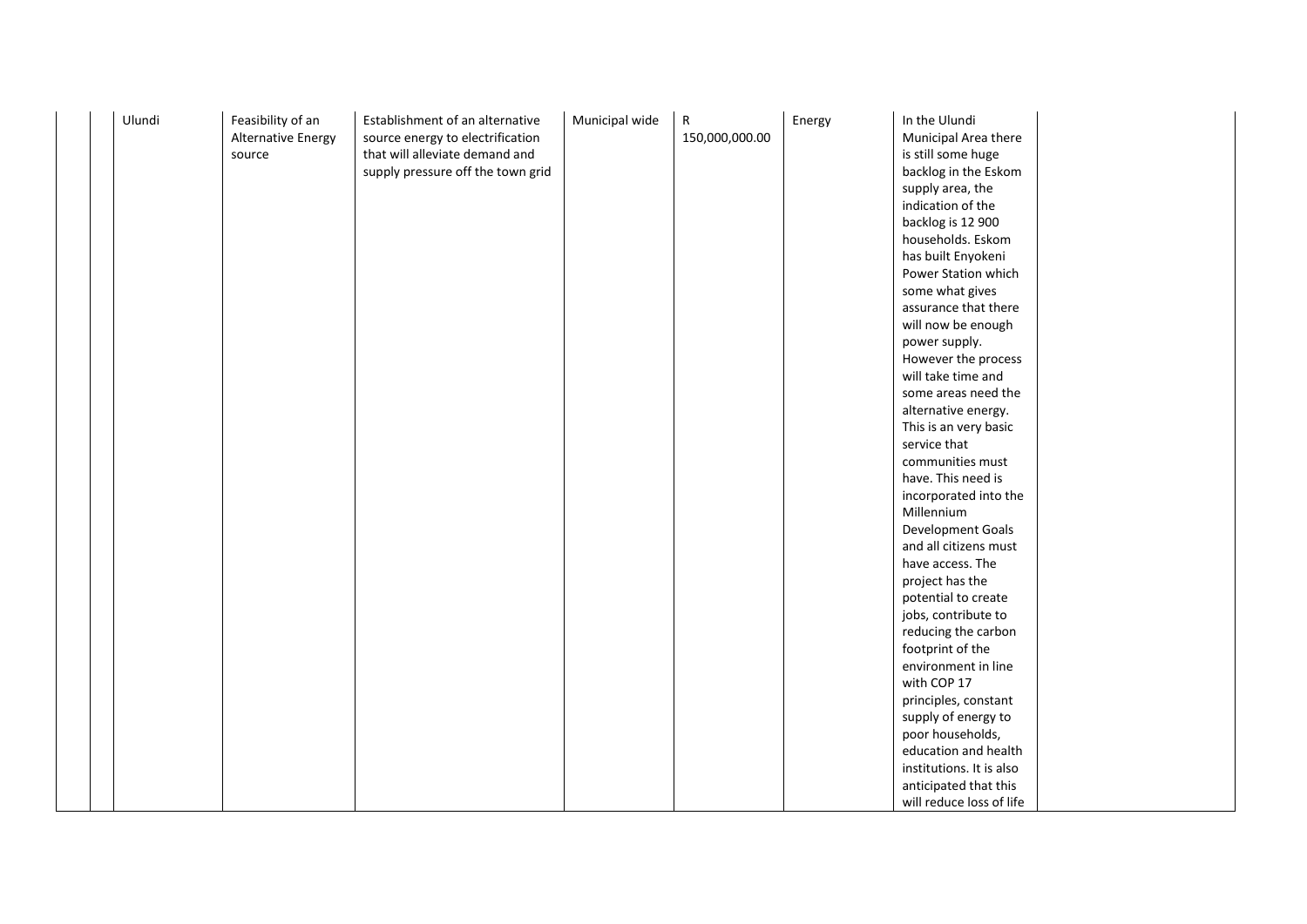| J. |                     |                            | PROMOTING GOOD GOVERNANCE, INSTITUTIONAL DEVELOPMENT AND FINANCIAL VIABILITY                                                                                                    |                      |                     |                                       | due to disasters such<br>as burned houses, use<br>of toxic energy<br>heaters and stoves<br>etc                                                                                                                                                                                                                                                                                                                                                                                                                                                                                |                                                                                                                                                                                                                                                                                                                                                                                                                                                                                                                       |
|----|---------------------|----------------------------|---------------------------------------------------------------------------------------------------------------------------------------------------------------------------------|----------------------|---------------------|---------------------------------------|-------------------------------------------------------------------------------------------------------------------------------------------------------------------------------------------------------------------------------------------------------------------------------------------------------------------------------------------------------------------------------------------------------------------------------------------------------------------------------------------------------------------------------------------------------------------------------|-----------------------------------------------------------------------------------------------------------------------------------------------------------------------------------------------------------------------------------------------------------------------------------------------------------------------------------------------------------------------------------------------------------------------------------------------------------------------------------------------------------------------|
|    | <b>Municipality</b> | <b>Project Name</b>        | <b>Project Description</b>                                                                                                                                                      | <b>Location Ward</b> | Required<br>funding | <b>Proposed Lead</b><br>Department    | <b>Brief Profile of</b><br><b>Beneficiaries or</b><br><b>Benefits</b>                                                                                                                                                                                                                                                                                                                                                                                                                                                                                                         |                                                                                                                                                                                                                                                                                                                                                                                                                                                                                                                       |
|    | Ulundi              | Thusong Service<br>Centres | Facilities that include a<br>conglomeration of government<br>services so that communities<br>living away from the urban<br>centres can access these benefits<br>closer to home. | All wards            | R<br>300,000,000.00 | Social<br>Development,<br>COGTA, GCIS | The programme<br>started some years<br>ago but the people of<br>Ulundi have never<br>benefitted. There are<br>5 Nodes in the Ulundi<br>Spatial area and these<br>nodes require this<br>kind of service. 5<br>Thusong Centres are<br>required. In some of<br>these Nodes some<br>homework has<br>already been done.<br>Poor communities in<br>rural areas travel to<br>Cities and Towns for<br>very basic needs, the<br>Thusong Service<br>Centre brings these<br>basic needs closer to<br>communities and<br>thereby saving them<br>money that can be<br>used for other needs | Ceza node, the process had<br>gone as far as communities and<br>traditional Leadership<br>identifying the suitable site.<br>Babanango Node site identified<br>with some challenges.<br>Mpungamhlophe Node,<br>feasibility study already carried<br>out for a Trading Centre.<br>Nqulwane Node, feasibility<br>study and business plans<br>already carried out the<br>Zululand District Municipality.<br>The project will also reduce<br>distances and cost of travelling<br>to town to access government<br>services. |